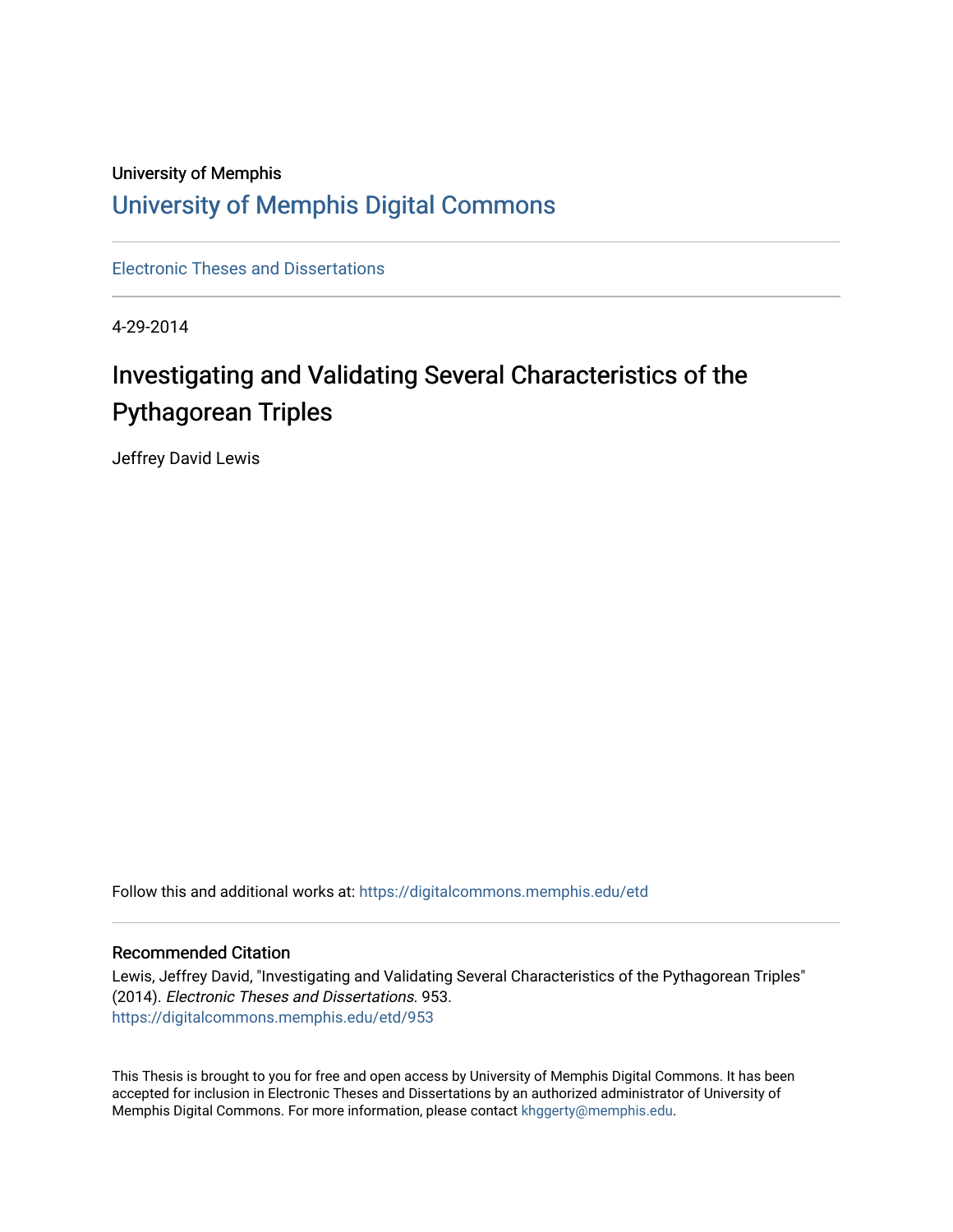## INVESTIGATING AND VALIDATING SEVERAL CHARACTERISTICS OF THE PYTHAGOREAN TRIPLES

by

Jeffrey David Lewis

A Thesis

Submitted in Partial Fulfillment of the

Requirements for the Degree of

Master of Science

Major: Mathematical Sciences

The University of Memphis

May 2014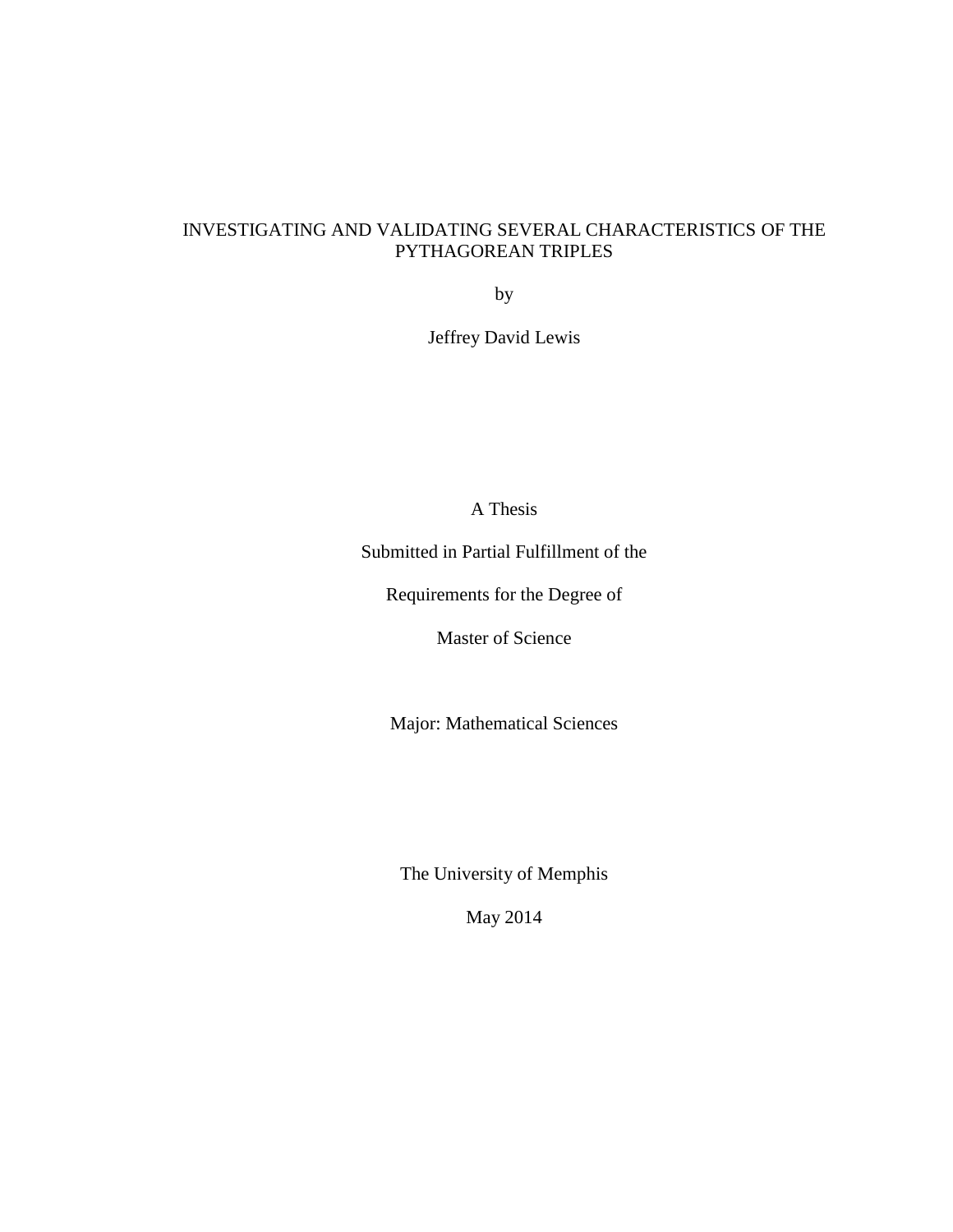#### **DEDICATION**

I dedicate this to my deserving family, who laboriously strive to achieve more with their given disabilities than many think possible. To my loving and encouraging wife, Paula, who always believed in me and gave me the confidence to reach for this educational status, which I once thought was impossible. To my children, Kira and Nathaniel, who allowed me to take the time to accomplish this dream and fought through their own learning disabilities to become successful contributors to their community. To my parents, David and Linda, who gave me life, trained me to live it properly, and gave guidance and wisdom at the appropriate times. To my parents-in-law, Skip and Ruth, who contributed toward this journey by giving me encouragement and financial assistance. To all of you, my family, I extend my deepest gratitude for your contributions which made this quest attainable.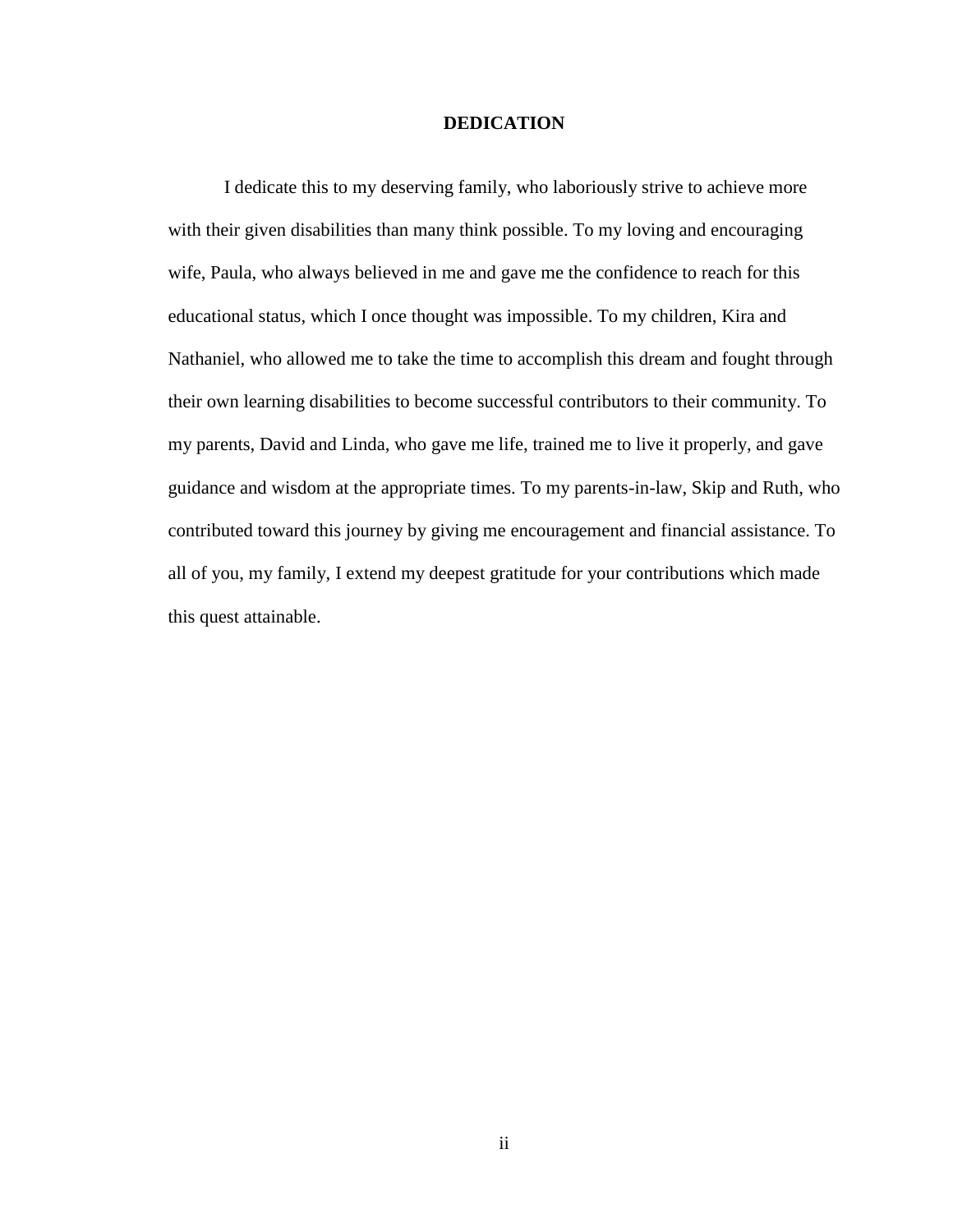#### **ACKNOWLEDGMENT**

I wish to acknowledge the math teachers and professors who impacted my life and instilled in me the knowledge and love of mathematics. These inspiring men and women include my high school mathematics teacher, Mr. Lee Shamory at Middleburg Joint High School; my undergraduate professors, Dr. Allen Walker and Dr. Pat Evans at Freed-Hardeman University; and my graduate studies mentors and professors, Dr. John Haddock, Dr. Anna Bargagliotti, Dr. Tsz Ho Chan, and especially Dr. Alistair Windsor at The University of Memphis. Without amazing and intelligent instructors like these, the great discoveries of famous mathematicians from the past, like Pythagoras, would not be passed on to future generations. Also, the encouragement of these men and women to inquire and discover patterns or proofs within the world of mathematics is beyond measure. They have molded me into the high school math teacher that I am today, and I will forever be indebted to each of these incredible individuals, whom I hold in my heart as admired icons in the field of mathematics.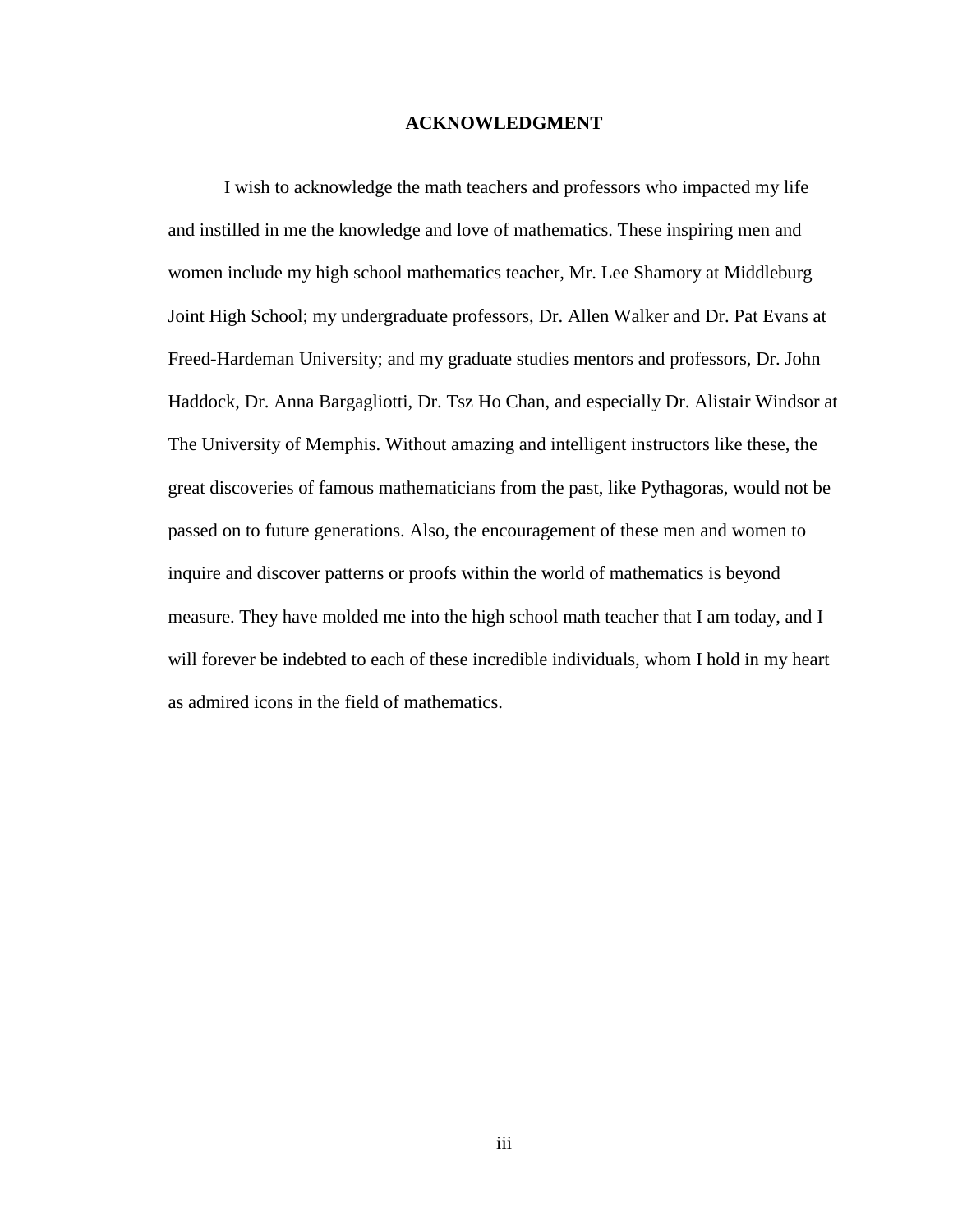#### **ABSTRACT**

Lewis, Jeffrey David. MS. The University of Memphis. May 2014. Investigating and Validating Several Characteristics of the Pythagorean Triples. Major Professor: Alistair Windsor, Ph.D.

Working with the Pythagorean triples in Number Theory class, I became intrigued by several attributes within this special set of numbers. Therefore, I will be investigating and validating the following characteristics of the Pythagorean triples:

- 1) A Pythagorean triple consists of either one even number along with two odd numbers or three even numbers.
- 2) Every Pythagorean triple contains a multiple of 3, a multiple of 4 and a multiple of 5.
- 3) Every odd number greater than 1 is part of a Twin Pythagorean triple.
- 4) All natural numbers greater than 2 appear at least once in a Pythagorean triple and several numbers appear in two or more distinct triples.
- 5) Every prime number of the form  $4k + 1$  is a hypotenuse of a Pythagorean triple.
- 6) The smallest value of *c* for which there exist four distinct solutions with *a*, *b*, and *c* pairwise co-prime is 1105.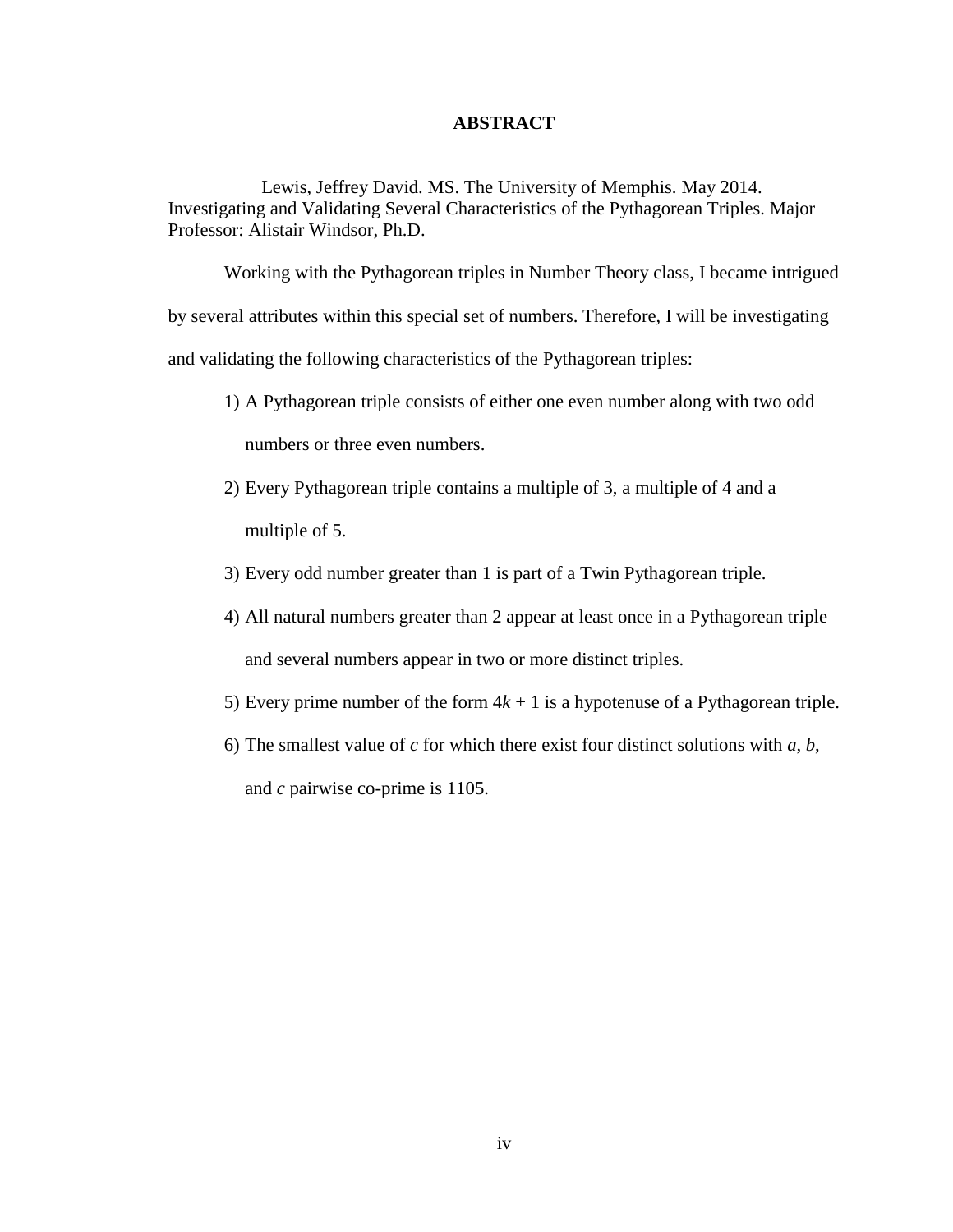## **TABLE OF CONTENTS**

| Chapter                                                                                                                                                                                      | Page                                   |
|----------------------------------------------------------------------------------------------------------------------------------------------------------------------------------------------|----------------------------------------|
| Introduction<br>1.<br><b>History of Pythagoras</b><br>Proving the Pythagorean Theorem                                                                                                        | 1<br>$\mathbf{1}$<br>$\overline{4}$    |
| 2. Literature Review<br><b>Pythagorean Triples</b><br>Primitive Pythagorean Triples<br>Rational Points on a Circle                                                                           | 15<br>15<br>19<br>23                   |
| 3.<br>Analysis<br><b>Odds and Evens</b><br>Multiple of 3, 4, or 5<br>Twin Pythagorean Triples<br>Number of Appearances<br>A Prime Number Hypotenuse<br><b>Hypotenuse with Four Solutions</b> | 27<br>27<br>28<br>31<br>33<br>35<br>36 |
| 4. Summary<br>Uses in the Classroom                                                                                                                                                          | 37<br>37                               |
| <b>Works Cited</b>                                                                                                                                                                           | 40                                     |
| <b>Suggested Reading</b>                                                                                                                                                                     | 42                                     |
| Appendices                                                                                                                                                                                   | 43                                     |
| A. Table of Some Pythagorean Triples<br>B. Table of Some Primitive Pythagorean Triples                                                                                                       | 43<br>44                               |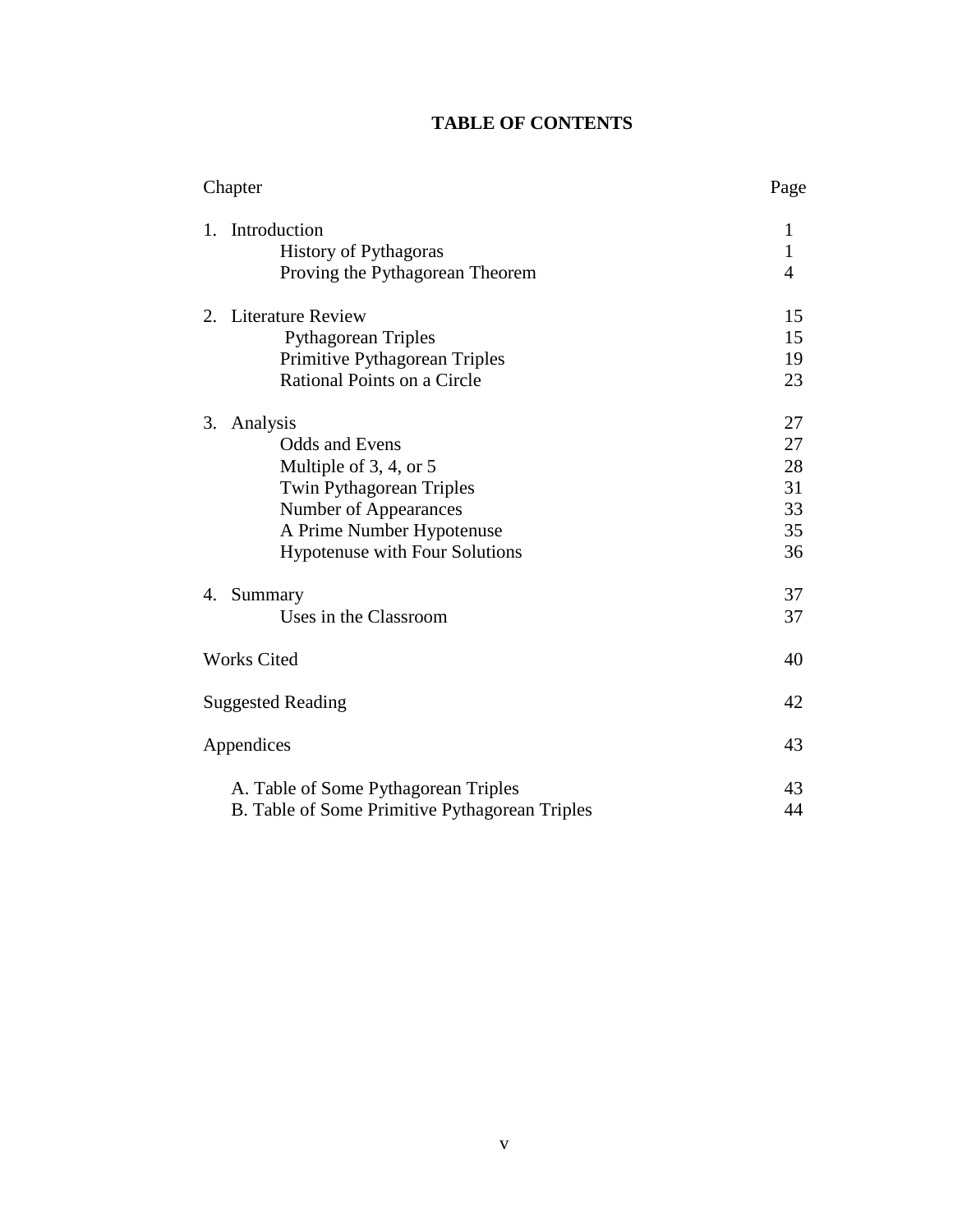## **TABLE OF FIGURES**

| Figure                                                        | Page |
|---------------------------------------------------------------|------|
| 1 Area of each side of a right triangle visually              | 4    |
| 2 Right triangle with altitude from right angle to hypotenuse | 5    |
| 3 Three similar triangles from figure 2                       | 6    |
| 4 Transformation of 4 congruent right triangles               | 8    |
| 5 Proving congruent areas by transformations I                | 11   |
| 6 Proving congruent areas by transformations II               | 12   |
| 7 Proving congruent areas with quadrilaterals                 | 14   |
| 8 The unit circle                                             | 24   |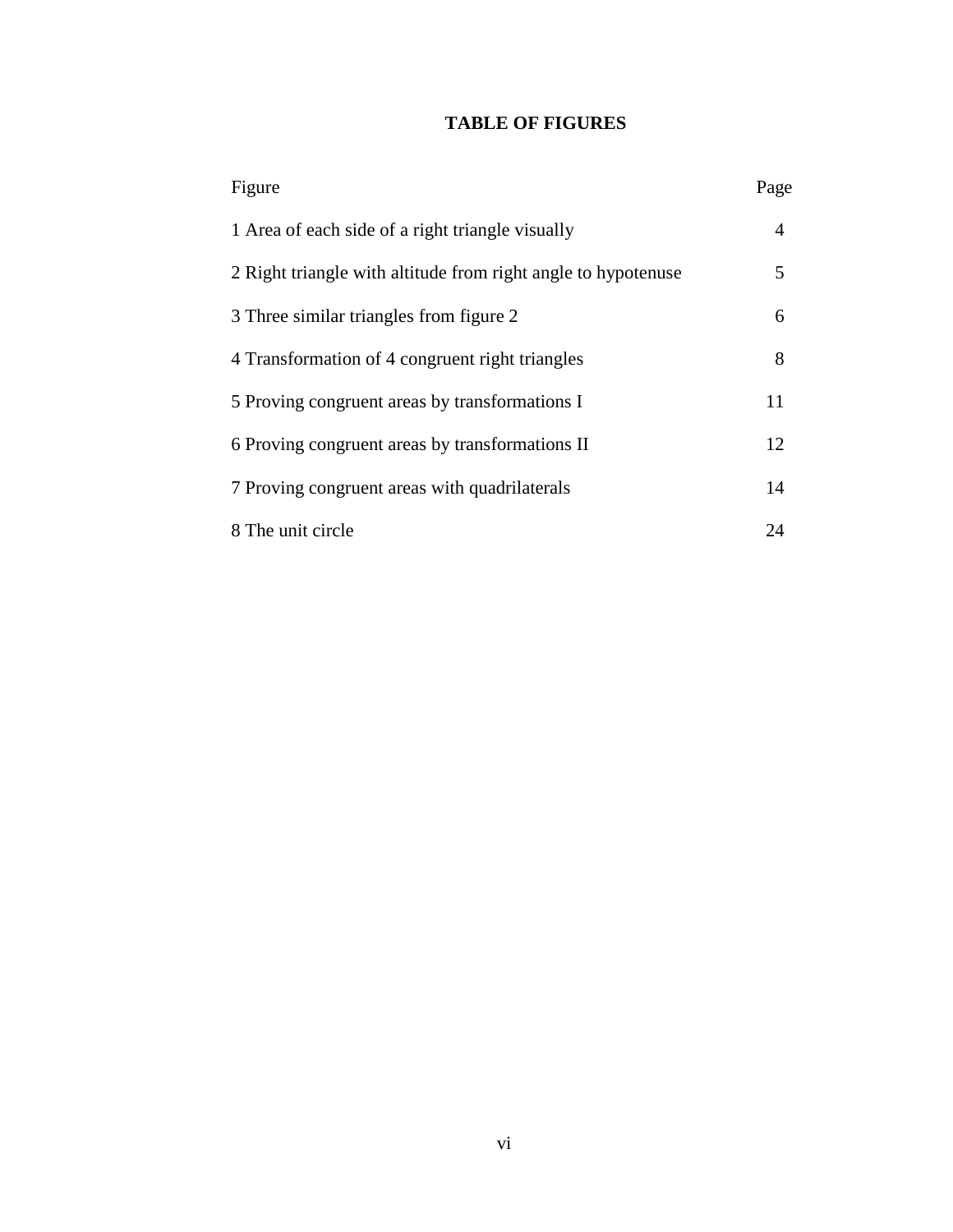#### **CHAPTER 1**

#### **Introduction**

#### **History of Pythagoras**

The Aegean Sea and the Sea of Crete, which are major subdivisions of the Mediterranean Sea, are sprinkled with numerous islands. These islands are all part of the country Greece, including Samos. Samos is off the coast of present-day Turkey in an area referred to as Ionia and was characteristic of the Greek politics and culture of that time. Born to his parents, Mnesarchus and Parthenis (Pythais), on the island of Samos during the second half of the sixth century, was a great philosopher and mathematician by the name of Pythagoras. He was also known as a scientist and religious leader who believed in the concept of transmigration, better known as reincarnation [15].

Pythagoras was a well-traveled man, who thrived on learning new concepts and incorporating new ideas into his own developing philosophy. The earliest teacher to influence Pythagoras was a philosopher named Pherecydes, who taught him in his youth. Around the age of eighteen, Pythagoras set off to study philosophy at the Ionian school in Miletus under the tutelage of Thales and Anaximander, two highly respected philosophers in Greece during that time. He was inspired significantly by these two great minds in the areas of mathematics, astronomy, geometry and cosmology. Because of a recommendation from Thales, Pythagoras then traveled to Egypt in order to continue his education and gain knowledge in applied mathematics for the next twenty-two years.

The Egyptians were known for their great tradition in mathematics, and especially for their applications in the area of geometry. The wherewithal to create massive and miraculous pyramids demonstrates their keen geometric expertise. The spiritual practices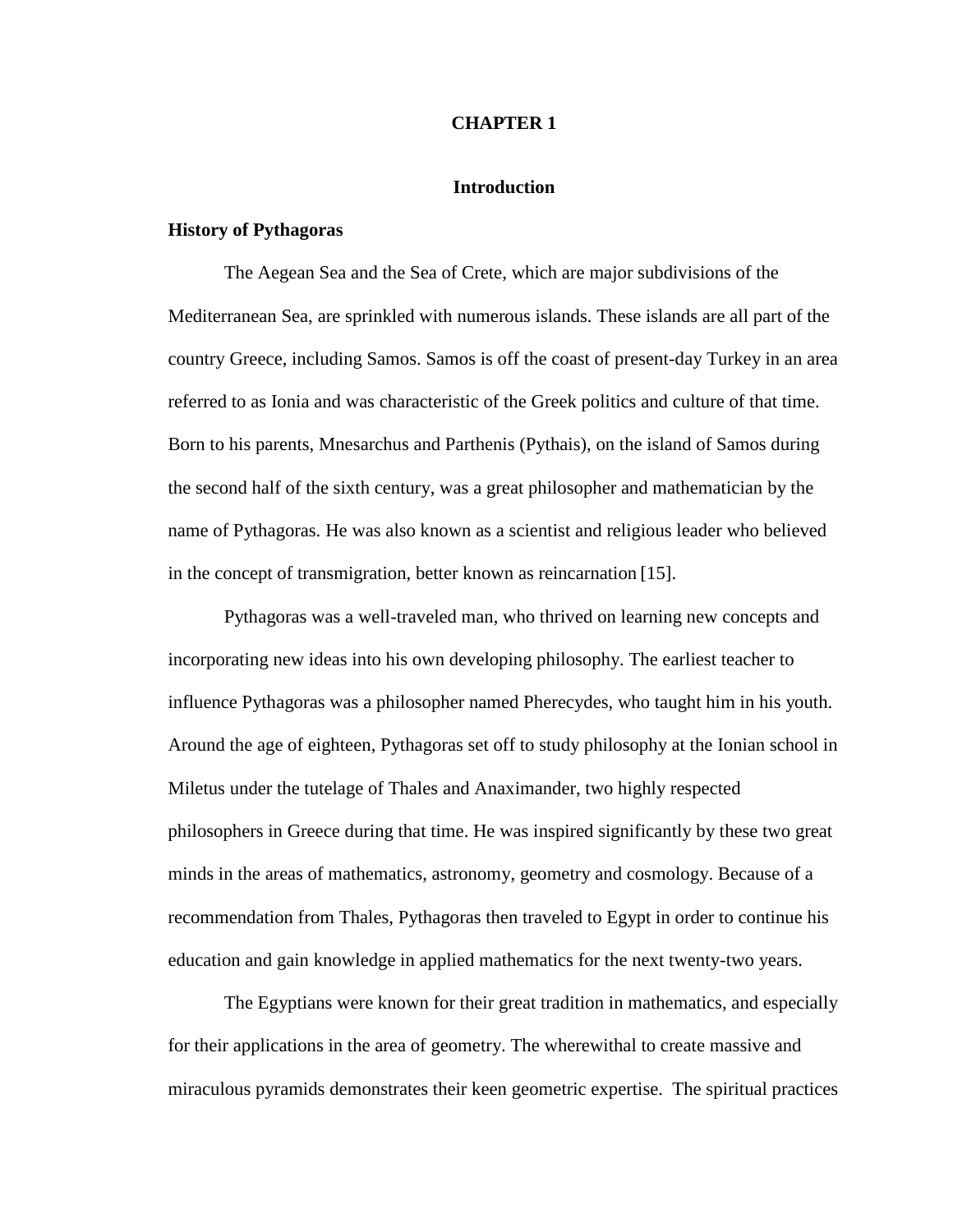of the Egyptians also influenced Pythagoras, and he was ultimately initiated into the priesthood. After being exiled as an Egyptian priest to Babylon around 525 BC, Pythagoras studied with the magi, or Babylonian priests, for the next twelve years. It is said that the Babylonians discovered the concept of the Pythagorean Theorem over 1,000 years prior to Pythagoras himself discovering this amazing formula.

The great mathematician and philosopher returned to his homeland of Greece after being absent for nearly 40 years. Once there, Pythagoras established a school which was named the Semicircle, but distractions forced him to relocate to an area in southern Italy known as Croton. Here, Pythagoras did much of his teaching, and here he set up his secretive Pythagorean society, which has caused him to be such a mysterious figure today. His followers were sworn to secrecy, so little is known about the teachings of Pythagoras. Only a select group of approximately 500 students, the mathematikoi, were allowed in the inner circle. These were Pythagoras's most devoted disciples, and those who were unable to meet the high standards of their teacher were expelled and shunned for the rest of their life.

After a while, people began to distrust the secretiveness of the Pythagorean community, and many of the colony's rulers were followers of Pythagoras. The Crotonians became angry and rose up in opposition, wishing to expel the Pythagoreans from Croton. Cylon, a wealthy nobleman who was refused membership into the society, led an attack which forced Pythagoras to flee to Metapontium. It was here, early in the fifth century BC, that the life of Pythagoras ended. Details of his death vary from suicide to starvation.

 $\mathcal{L}$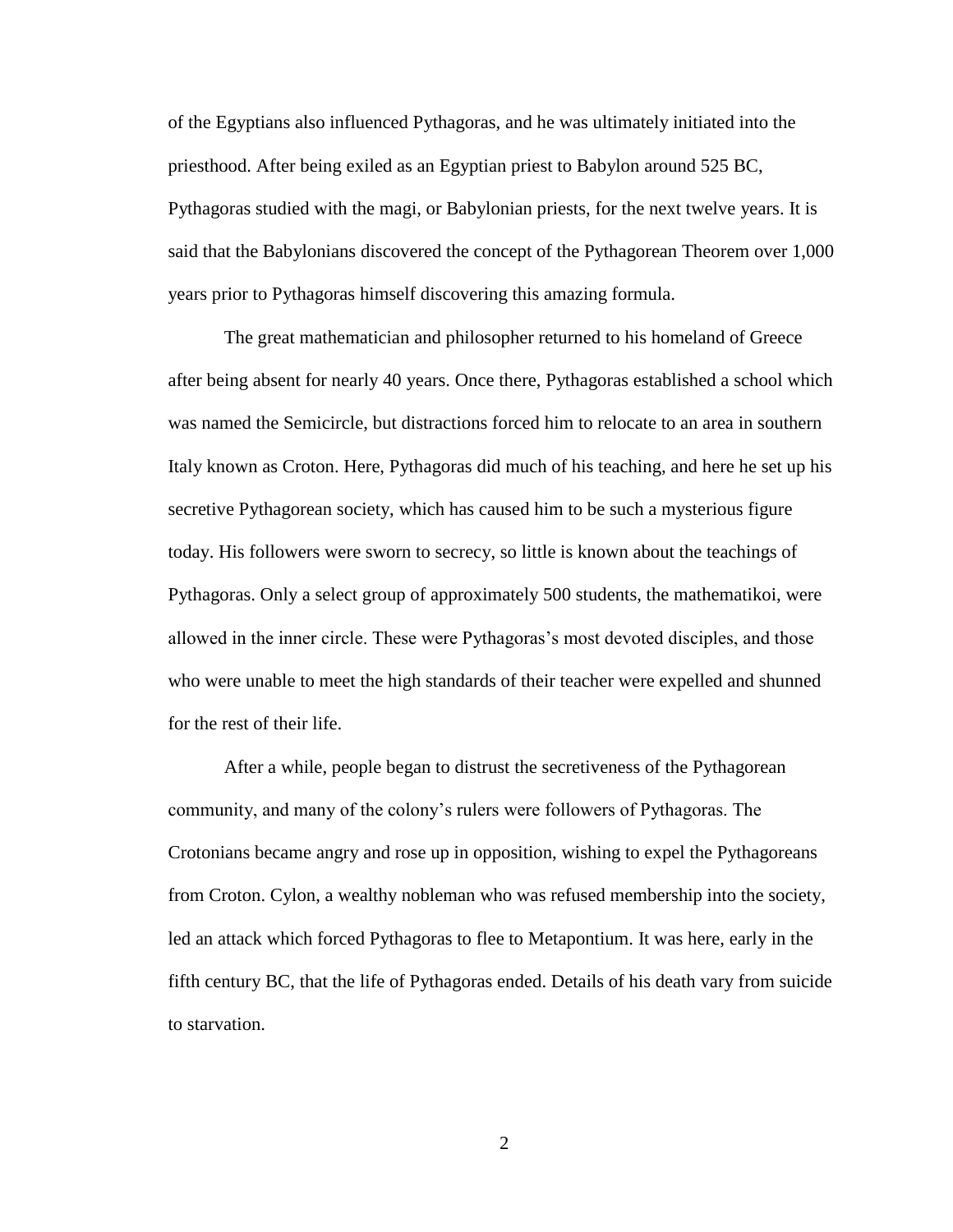Following the death of Pythagoras, his ideas quickly spread among many other locations. His influence can be seen in the works of Plato, Nicolaus Copernicus, Johannes Kepler, and Euclid. Much of the contents of Euclid's *Elements* can be traced back to ideas of Pythagoras and his school. Recognized as being the first to call himself a philosopher, a term he fashioned to denote "lover of wisdom," Pythagoras believed the simple expression, "All is number." This Pythagorean motto implied that all reality is mathematical and everything can be depicted by numbers, or a ratio of numbers (positive rational numbers). Pythagoras made contributions in several areas including: religion, numerology, cosmology, astronomy, music and mathematics; most importantly, in the area of geometry. Although Pythagoras is credited with classifying numbers into odd and even, prime and composite, he is most often associated with the theorem that is identified by his name.

The Pythagorean Theorem,  $a^2 + b^2 = c^2$ , states that the sum of the squares of the legs in a right triangle are equal to the square of the hypotenuse. Although Pythagoras was thought to be the first one to have discovered a proof of the theorem, he was not the first to utilize the rule. There is proof to support that the Egyptians applied the exact concept centuries before the followers of Pythagoras. Furthermore, a proposal written on clay tablets during the time of King Hammurabi suggests the Babylonians were aware of the idea more than 1,000 years earlier. Credit is thought to be given to Pythagoras for extensive work he and his followers did to scientifically justify the theorem.

They did not think of the rule as a simple algorithm, in which you square one number and add it to another number squared, and whose sum is equal to the square of a third number. In their minds, they saw it geometrically as squares built onto each side of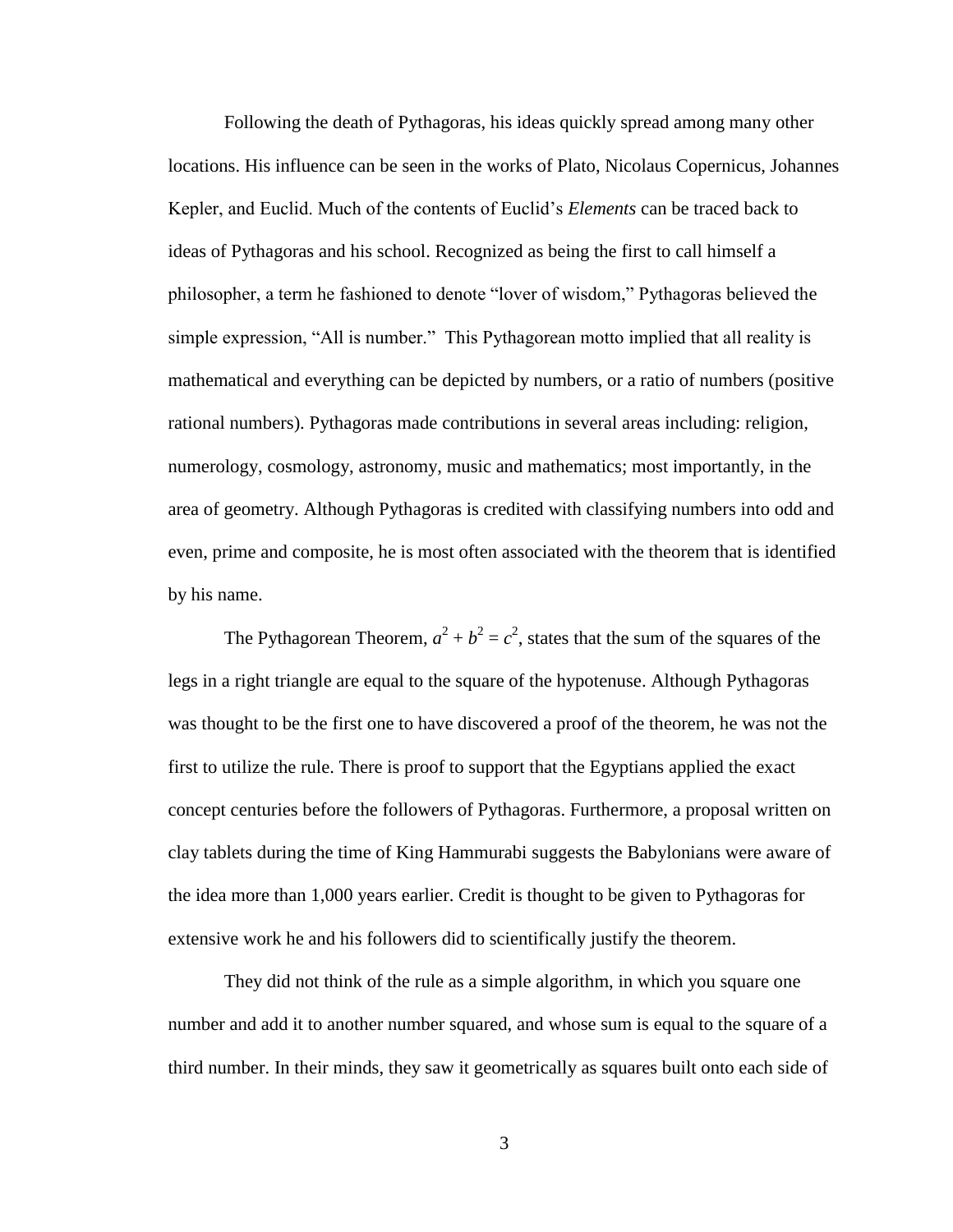the right triangle, as seen in Figure 1. In this example, the right triangle has two legs with lengths of 3 and 4 units and a hypotenuse measuring 5 units in length. A square with side lengths of 3 units would have an area of 9 units<sup>2</sup>; a square with side lengths of 4 units would have an area of 16 units<sup>2</sup>; and a square with side lengths of 5 units would have an area of 25 units<sup>2</sup>. The sum of the areas of the squares formed using the lengths of the right triangle's legs is equal to the area of the square formed using the length of the hypotenuse.



Figure 1. The area in square units for each side of a right triangle separated out and shown as the Pythagorean Theorem.

#### **Proving the Pythagorean Theorem**

There are a myriad of unique approaches to discovering the Pythagorean Theorem, ranging from cultures such as the Babylonians to the Chinese, from people such as Euclid to President Garfield, and from mathematical areas such as Algebra or Geometry to Calculus. Several of these methods will be presented hereafter, including using similar right triangles, transforming four congruent right triangles, using properties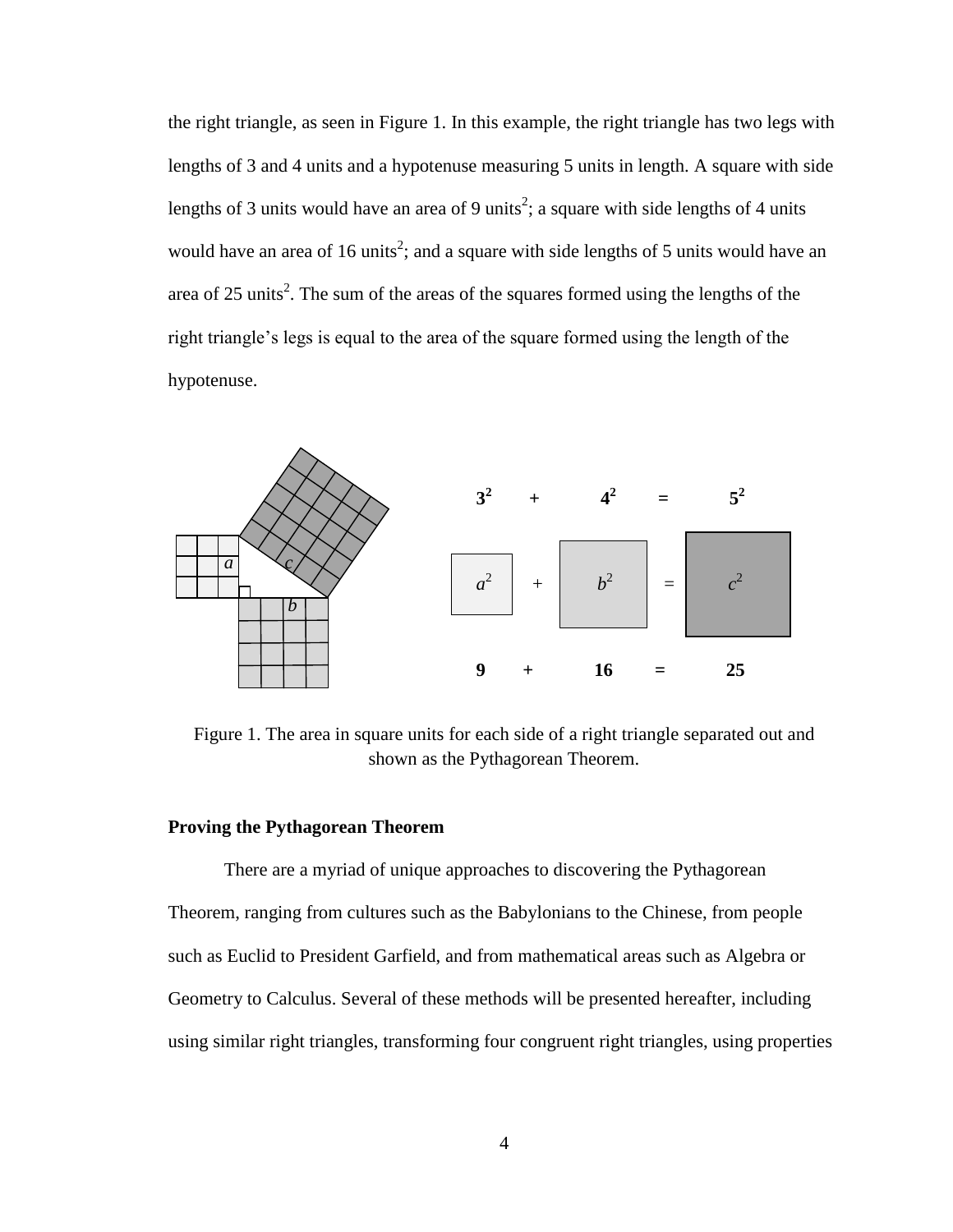of Algebra and four congruent right triangles, showing equal areas of rectangles using triangles, and dissecting and rearranging polygonal pieces.

The first procedure to be demonstrated involves similar right triangles formed by drawing an altitude (*h*) from the vertex of the right angle to the hypotenuse of an original right triangle, as seen in Figure 2. The original triangle and the two triangles formed inside the original are all similar triangles based on a theorem from Geometry. Similar triangles are defined as having all corresponding angles congruent and all corresponding side lengths proportional. If we let x represent the shorter segment of the original hypotenuse and let *y* represent the longer segment, then  $x + y = c$ .



Figure 2. A right triangle with an altitude included from the right angle to the hypotenuse.

Now we can separate the triangles and see the three different sizes, the congruent angles and the corresponding sides, as seen in Figure 3. Sides *x*, *h*, and *a* in the small triangle correspond, respectively, to sides *h*, *y*, and *b* in the medium triangle and to sides *a*, *b*, and *c* in the largest triangle. Any ratio of two sides in one triangle will be equal to the ratio of the two corresponding sides in another triangle.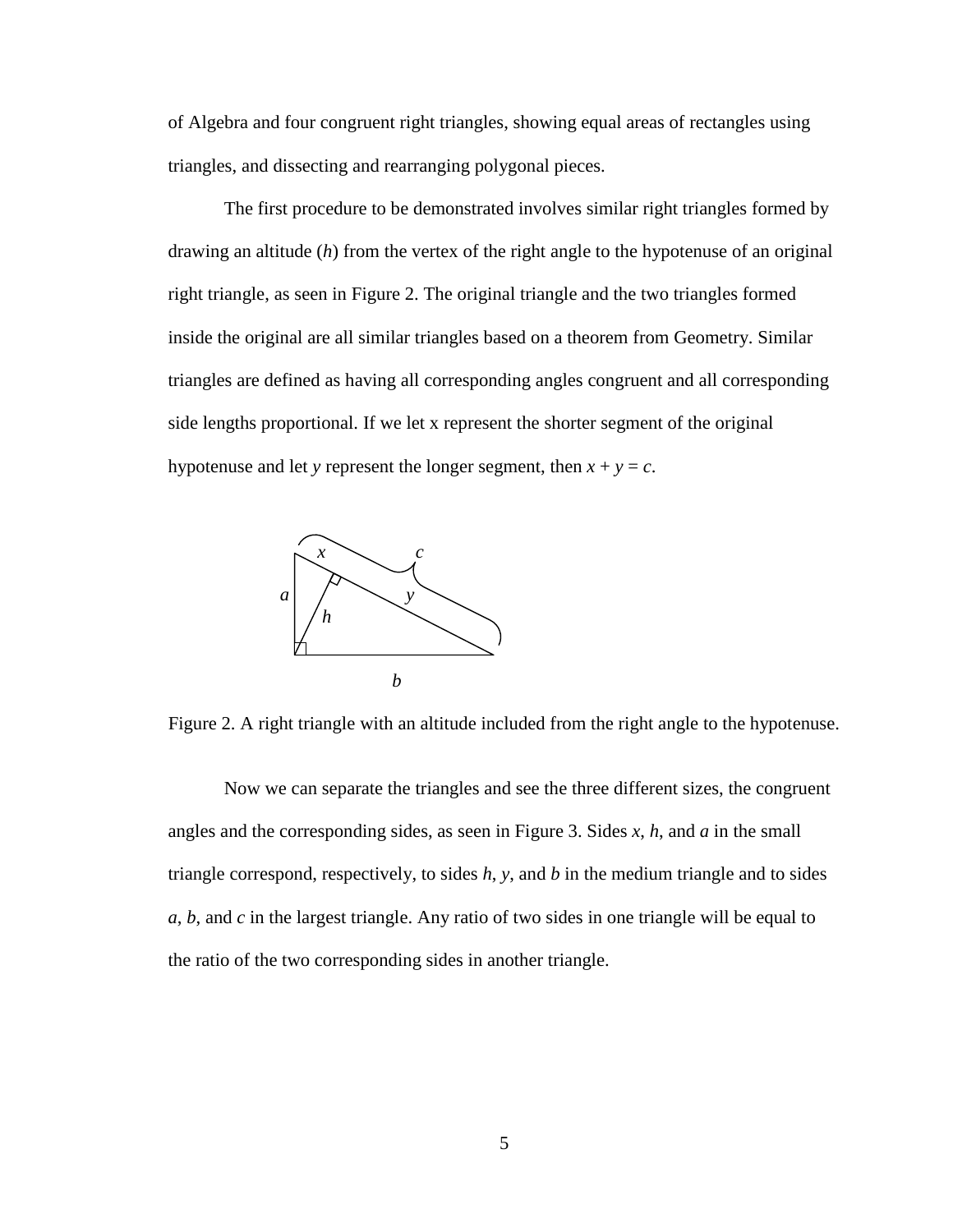

. Three similar right triangles taken from the original right triangle in Figure 2.

Next construct a couple of the proportions formed by these three similar triangles, this can be seen in the work that follows. In the first step create a proportion using the ratio of the short leg and the hypotenuse from the smallest triangle and setting it equal the ratio of the short leg and the hypotenuse from the largest triangle. In Geometry *a* is known as the geometric mean of *x* and *c*, which we express as *a* equals the square root of the product of *x* and *c*, or  $a^2$  equals *x* times *c*. This can also be done by finding the cross products of the proportion, where the extremes equal the means. When dividing both sides of the equation by *c* and using the symmetric property of equality to solve for the variable *x* our result is *x* equals *a* squared divided by *c*. Repeating this process in step two, we take the ratio for the long leg and the hypotenuse of the medium size triangle and set it equal to the ratio of the long leg and the hypotenuse of the largest triangle. Find the geometric mean or the product of the extremes and the product of the means, then solve for the variable *y*. We now have expressions for both *x* and *y* which, recalling, added together equal *c*. So in step three substitute the expressions for *x* and *y*, then simplify the equation by multiplying everything by *c* and we arrive at the Pythagorean Theorem,  $a^2 +$  $b^2 = c^2$ .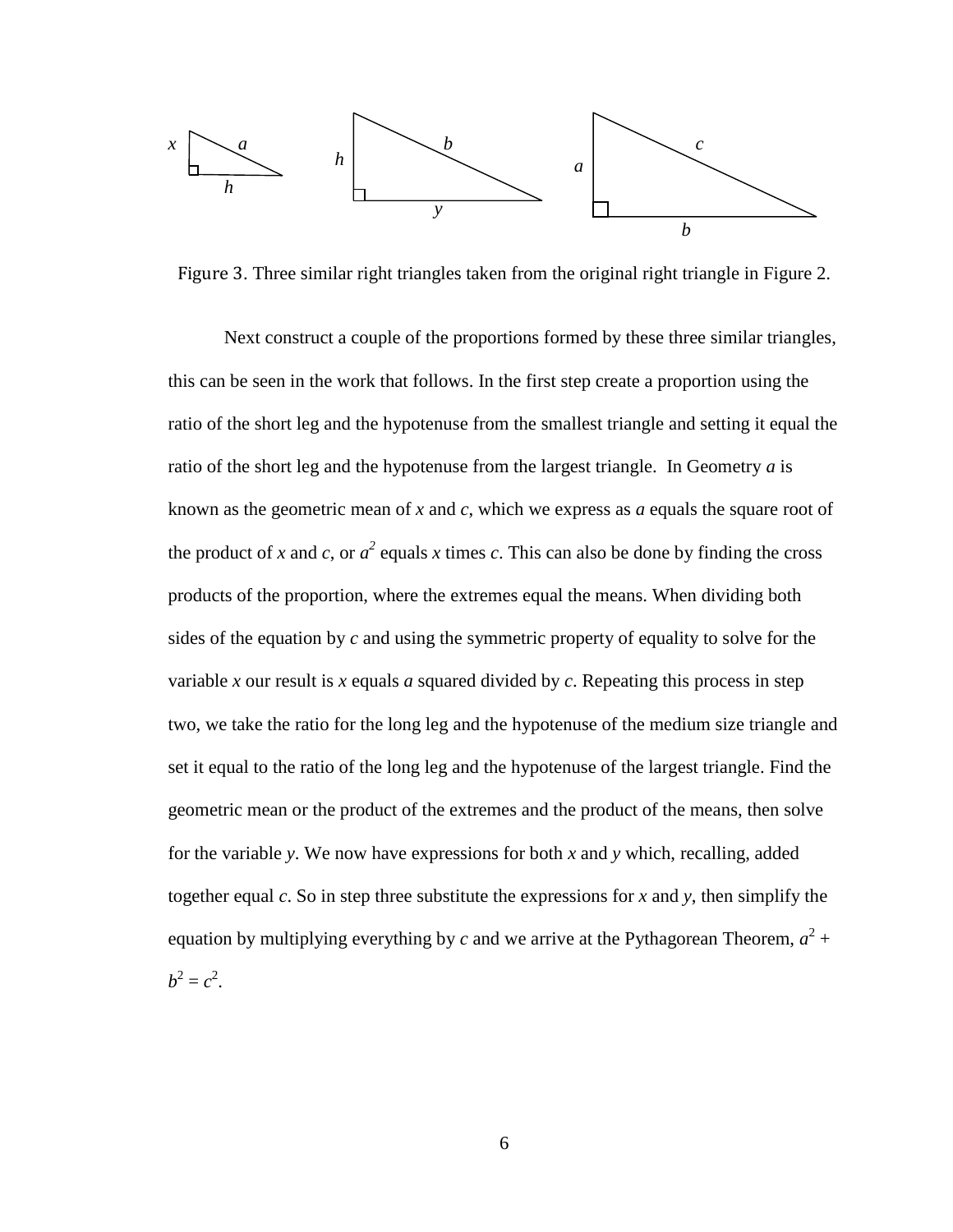Step 1: 
$$
\frac{x}{a} = \frac{a}{c}
$$
 Step 2:  $\frac{y}{b} = \frac{b}{c}$  (1)

$$
a^2 = xc \qquad \qquad b^2 = yc \qquad \qquad (2)
$$

$$
x = \frac{a^2}{c} \qquad \qquad y = \frac{b^2}{c} \qquad \qquad (3)
$$

Step 3:  $x + y = c$  (4)

$$
\frac{a^2}{c} + \frac{b^2}{c} = c \tag{5}
$$

$$
a^2 + b^2 = c^2 \tag{6}
$$

A second way of discovering the Pythagorean Theorem comes from a Chinese proof, which generates four copies of the original triangle and uses geometric transformations to show the theorem, as seen in Figure 4. To begin, the triangles are arranged in such a way as to produce the area of a square with side lengths *c* and 4 right angles. The right angles are supplements of the two acute angles of the right triangles which are complementary. The first transformation is to translate the bottom left triangle up and to the right so that the two hypotenuses coincide. Next translate the leftmost triangle down to create a square with side lengths *a*. Then translate the bottom right triangle to the left so that the two hypotenuses coincide and create a square with side lengths *b*. The area  $c^2$  has been transformed into the area of  $a^2$  and  $b^2$ , therefore  $a^2 + b^2 =$  $c^2$  [16].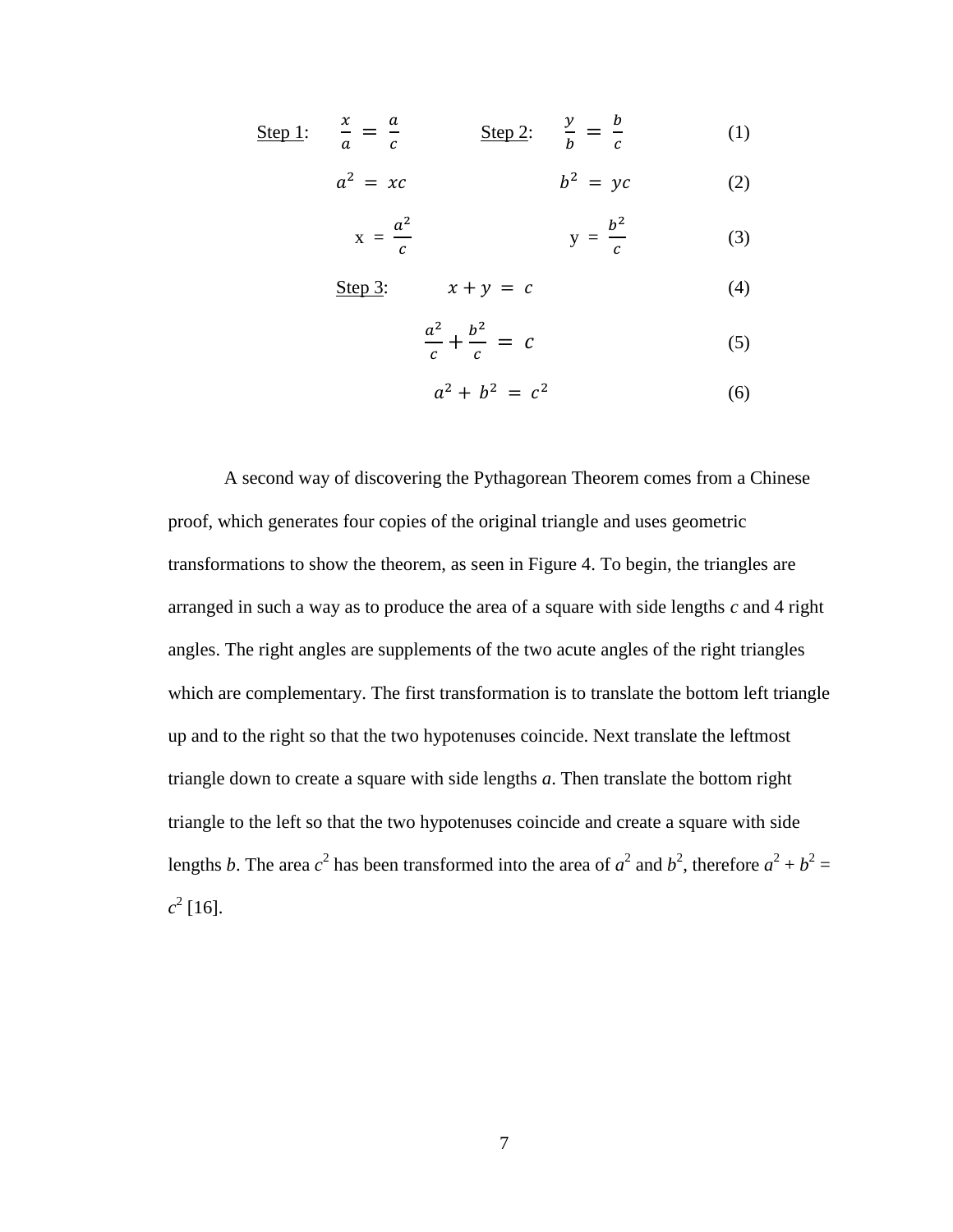

Figure 4. Transforming four congruent right triangles to prove the Pythagorean Theorem.

A proof, more in line with the Babylonian way of thinking, uses the same figure and some Algebraic properties. To find the area of the shaded triangles in figure four, first find the area of the large square and then subtract the square on the inside. To do this we add *a* and *b* to find the length of one side of the larger square. Therefore, the area of the large square is  $(a + b)^2$ . The area of the smaller square would be  $c^2$ . If we subtract the two areas,  $(a + b)^2 - c^2$  it yields the area of the shaded portion.

An alternate way of finding the shaded area of figure four is to find the area of one triangle and multiply it by four, since all the triangles are congruent. Knowing the formula for the area of a triangle is base times height divided by 2, and if we let *a*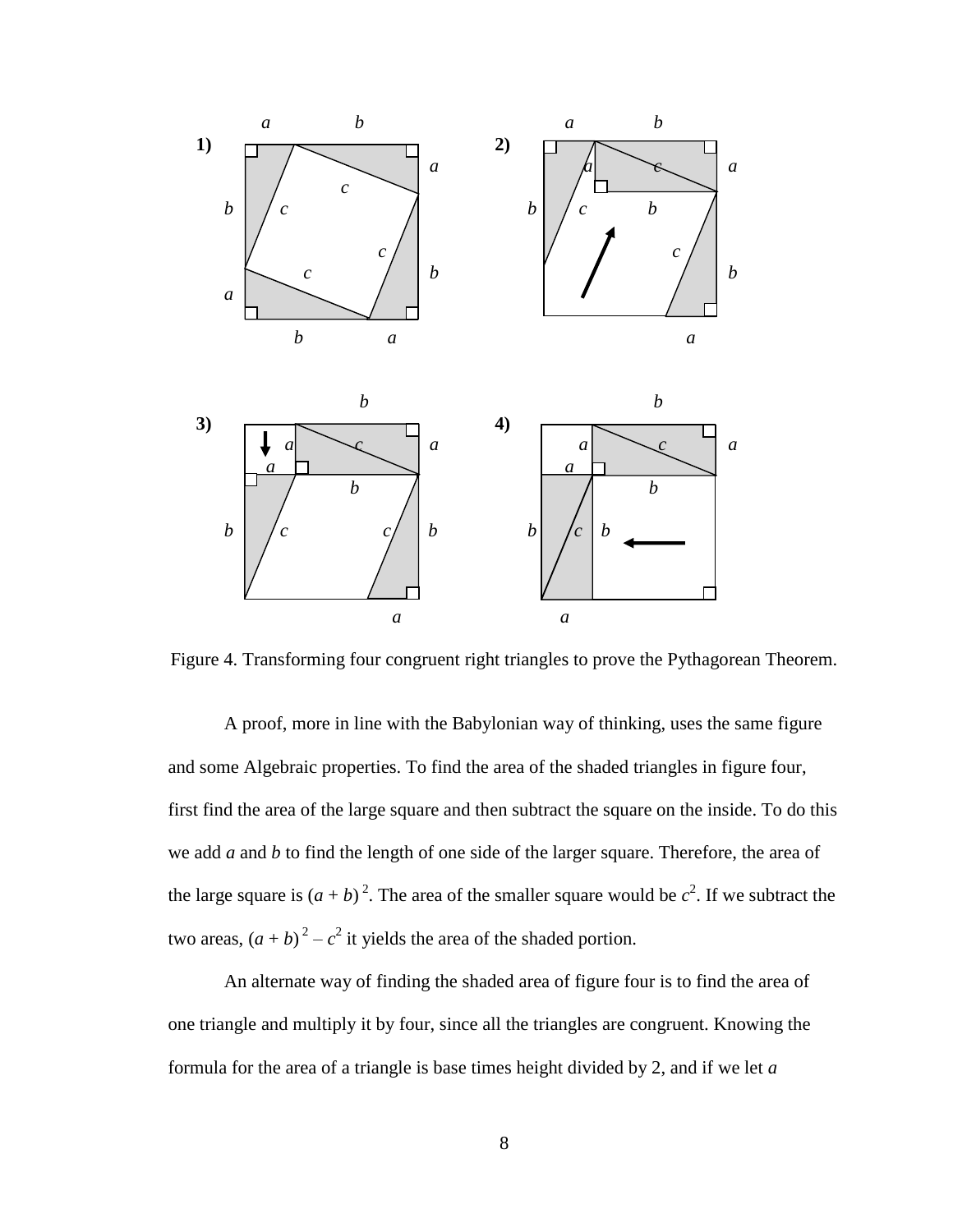represent the base and *b* represent the height, then we would have  $\frac{a b}{2}$ . Multiply this expression by four, 4  $\left(\frac{a}{b}\right)$  $\frac{1}{2}$ ) and we have the shaded area.

The equation in example 2 reflects two methods of finding the area of the large square. So if we square the binomial on the left and multiply the expression on the right by four we are left with *a* squared plus the product of 2, *a* and *b* plus *b* squared equals the product of 2, *a* and *b* plus *c* squared. Next subtract 2*ab* from both sides giving the Pythagorean Theorem once again.

$$
(a + b)^2 = 4\left(\frac{(ab)}{2}\right) + c^2 \tag{7}
$$

$$
a^2 + 2ab + b^2 = 2ab + c^2 \tag{8}
$$

$$
a^2 + b^2 = c^2 \tag{9}
$$

Another way to prove the Pythagorean Theorem appears in Book I, Proposition 47 of Euclid's Elements, written around 300 BC. It states, "In right-angled triangles the square on the side opposite of the right angle equals the sum of the squares on the sides containing the right angle." This can be seen in Figure 5. Start by drawing a perpendicular line through the right triangle from the vertex of the right angle to the hypotenuse and extend it through the square. Then, by drawing diagonal AK in the small square, we divide its area in half. If we stretch vertex A of the triangle ACK down to vertex B, we have a triangle BCK with equal area, on account of the height not changing. Rotating this triangle 90° counterclockwise produces the congruent triangle ACE, which in turn is has area congruent to the triangle XCE or half the area of rectangle CEYX. As a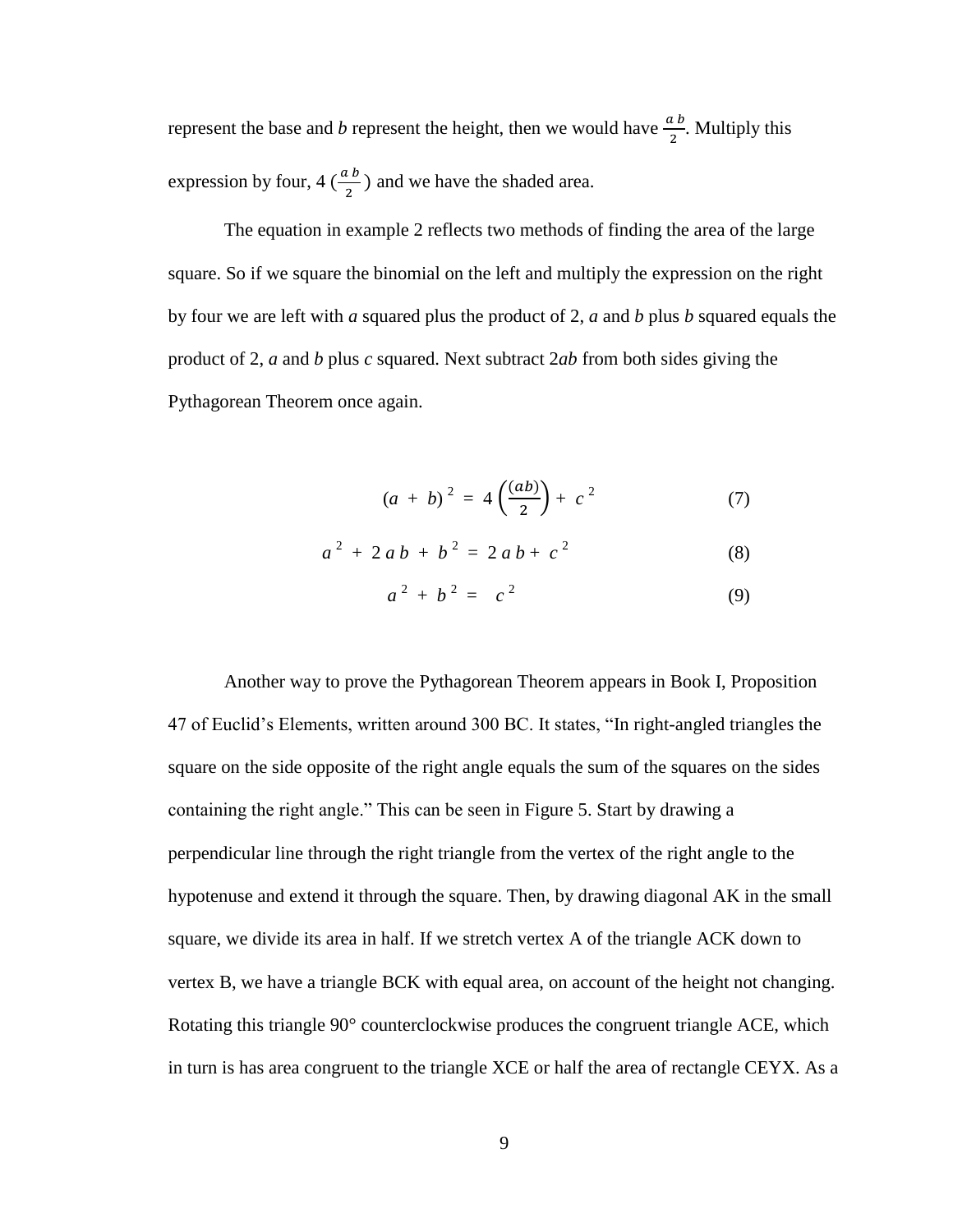result, we know the area of square AHKC is congruent to the area of rectangle CEYX [18].

Going back to the original figure and remembering what we have already proven, looking at Figure 6, we now draw a diagonal in square ABFG to create the triangle AFB. The triangle CFB would have area congruent to AFB since it has the same base and height. Next rotate triangle CFB 90° clockwise and we will obtain triangle ABD, which has area congruent to triangle XBD or half the area of rectangle DBXY. This results in equal areas of square FGAB and rectangle DBXY. This means the area of the mediumsized square and the larger rectangle are congruent, as well as area of the small square and the small rectangle. Therefore the sum of the areas of the squares on the sides containing the right angle are equal to the area of the square on the side opposite the right angle, just as it is stated in Book One, Proposition 47 of Euclid's Elements, thus proving the Pythagorean Theorem once again. Likewise, this method can be executed using any type of similar figures, and is also contained in Euclid's Elements in Book Six, Proposition 31.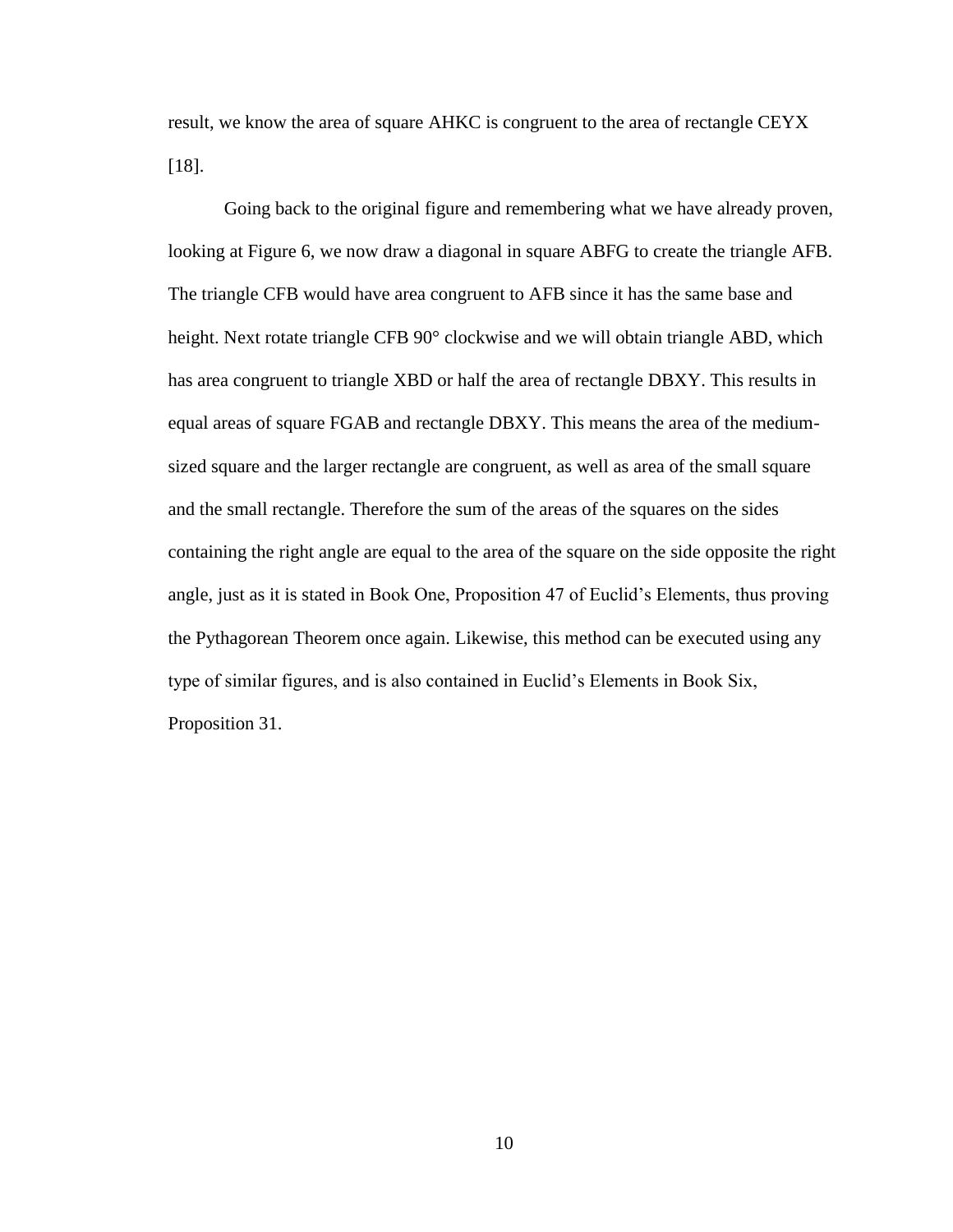

Figure 5. Transforming the area of the small square into the small rectangle.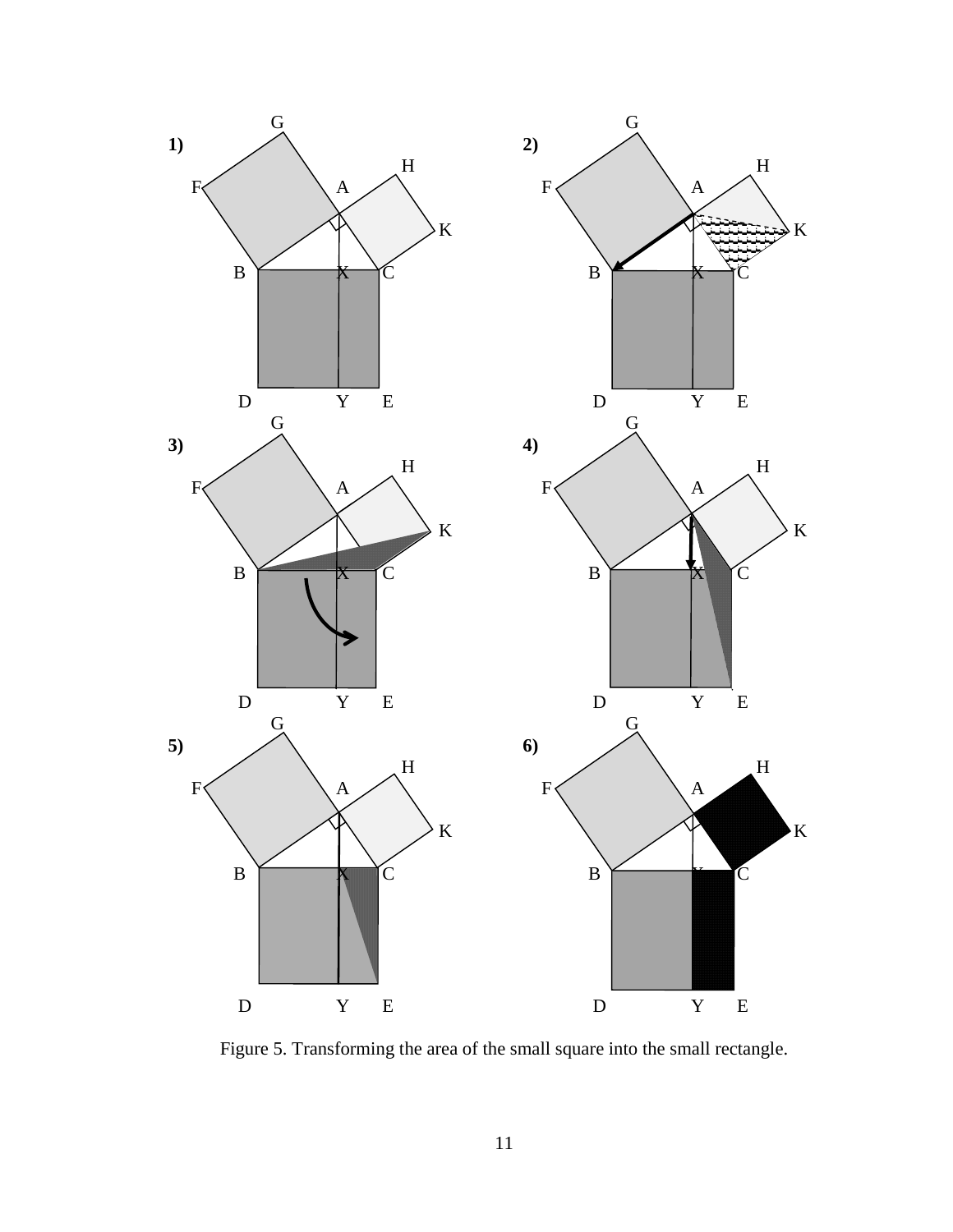

Figure 6. Transforming the area of the medium square into the large rectangle.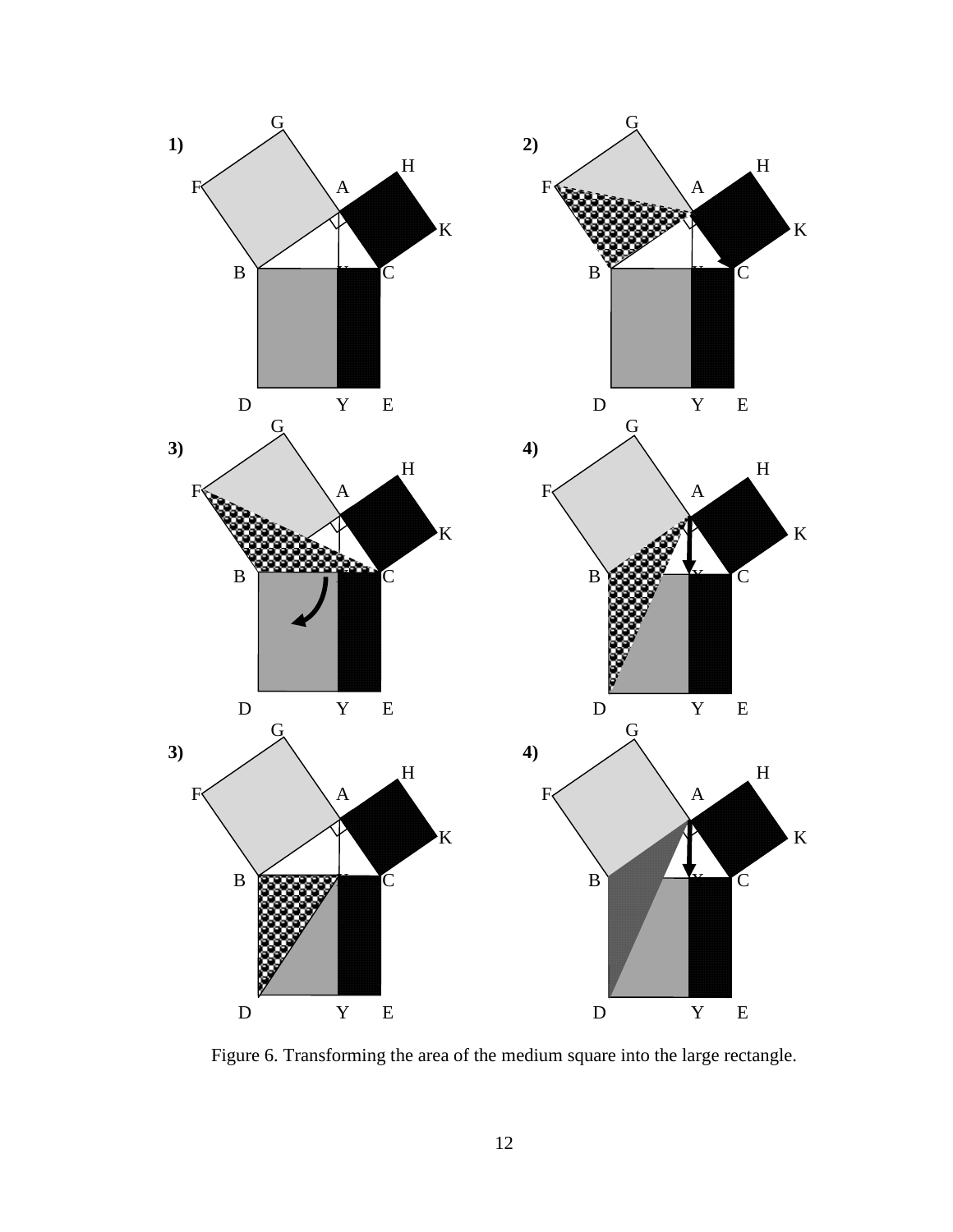The final proof of the Pythagorean Theorem which we will examine involves dissecting and rearranging polygonal pieces, as seen in Figure 7. As we have done previously, start with a right triangle and squares attached to each side of the triangle with lengths corresponding to the three sides of the triangle. Next, take the smallest square,  $a^2$ , and place it inside the largest one,  $c^2$ . Extend each side of the small square in one direction until it intersects the large square, such that the length is equal to *b* which is the length of the medium square, and thus creating four quadrilateral areas. Label the four quadrilaterals areas  $w^2$ ,  $x^2$ ,  $y^2$ , and  $z^2$ , and we can now observe the area  $c^2$  is equivalent to the sum of the areas  $a^2$ ,  $w^2$ ,  $x^2$ ,  $y^2$ , and  $z^2$ . As we can see in the work below, by rearranging the four quadrilateral pieces and placing them into  $b<sup>2</sup>$  we will notice that the sum of the areas of  $w^2$ ,  $x^2$ ,  $y^2$ , and  $z^2$  is equal to  $b^2$ . Thus, the Pythagorean Theorem is proven once more.

$$
c2 = a2 + (w2 + x2 + y2 + z2)
$$
 (10)

$$
b^2 = w^2 + x^2 + y^2 + z^2 \tag{11}
$$

$$
c^2 = a^2 + b^2 \tag{12}
$$

$$
a^2 + b^2 = c^2 \tag{13}
$$

As previously mentioned, there are several ways to prove the Pythagorean Theorem, and we have looked at a few. There are also infinitely many triples of rational and irrational numbers that can be generated with the Pythagorean Theorem. We will reduce the multitude of numbers slightly and look solely at the positive integer solutions for the formula. These triples are known as Pythagorean Triples.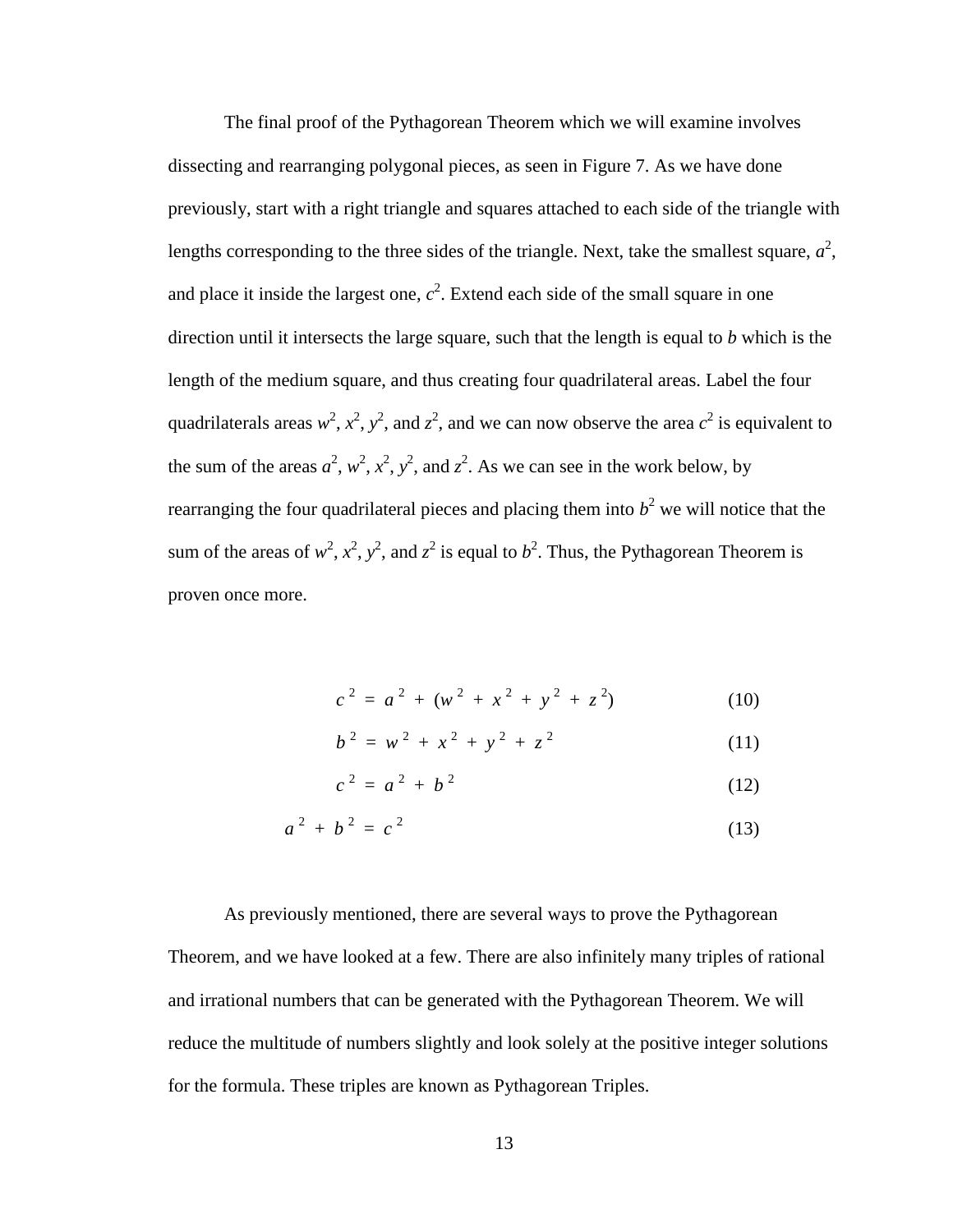



Figure 7. Proving Pythagorean Theorem using quadrilaterals.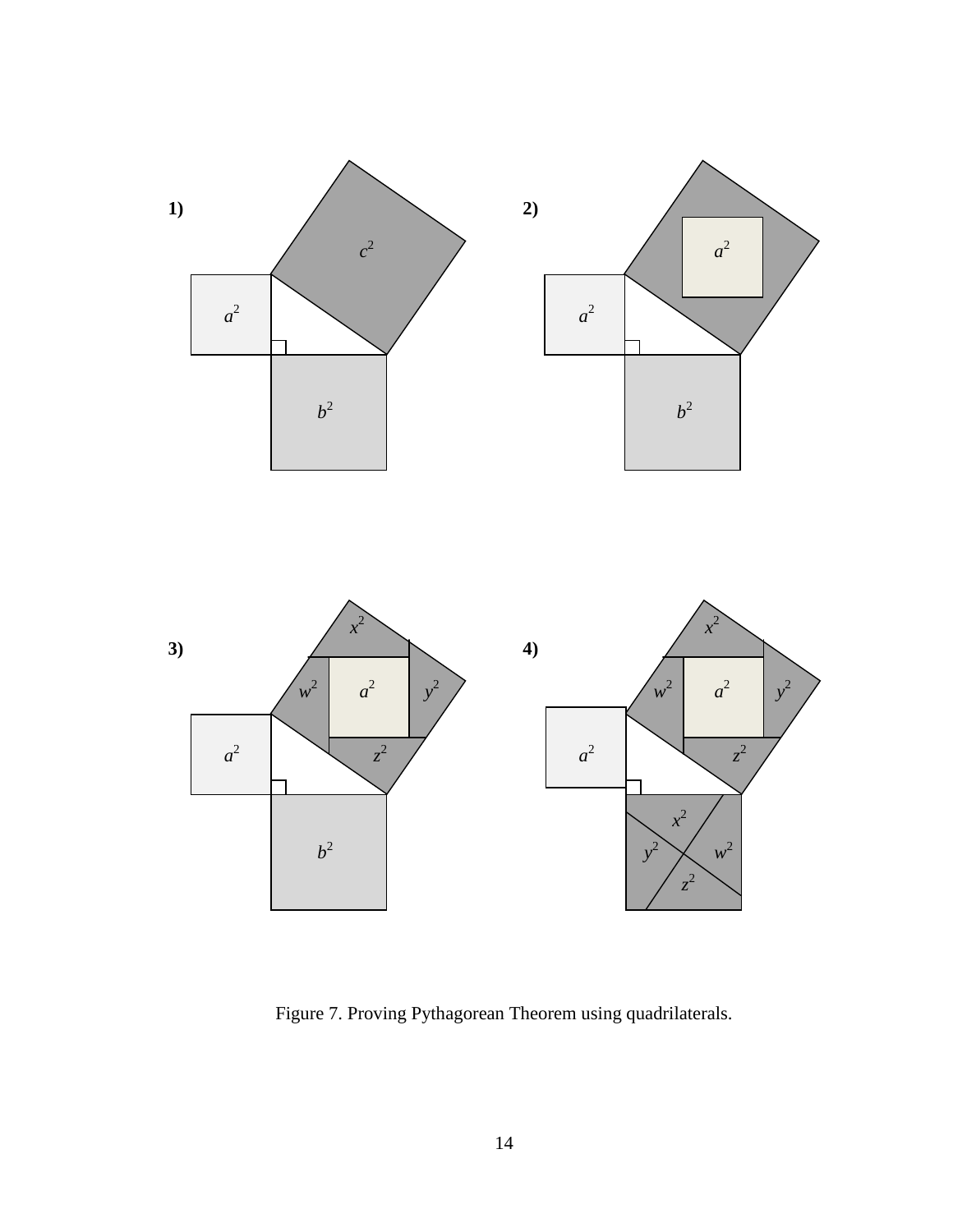#### **CHAPTER 2**

#### **Literature Review**

### **Pythagorean Triples**

There is documentation of the Babylonians having an understanding of the Pythagorean Theorem long before the time of Pythagoras. A clay tablet written in characters recognized as old Babylonian style cuneiform script, known as *Plimpton 322*, contains examples of early Babylonian mathematics. *Plimpton 322*, whose dimensions are 13 cm across by 9 cm tall by 2 cm thick, is part of the G. A. Plimpton collection at Columbia University in New York. This clay fashioned document dates back to the time period between 1900 and 1600 BC; some people believe it was written about 1800 BC, possibly between 1822 and 1784 BC. The tablet has suffered some deterioration and damage including; the entire left edge missing, large indentations in the upper left corner and in the middle right side, as well as the lower right corner broken off.

*Plimpton 322* possesses a table of numbers that demonstrate that the Babylonians did comprehend the concept of the Pythagorean Theorem. The table consists of four columns and fifteen rows, in which the last row is simply a column of numbers from one to fifteen and serves to count the entries. The second and third columns are designated as "*breadth*" and "*diagonal*", which we can classify as the length of the short leg and the hypotenuse of a right triangle. The first column is difficult to read with the damage to the left margin of the document, but the numbers are thought to represent the length of the long leg of a right triangle, possibly a whole number in the form of a fraction [16]. Hence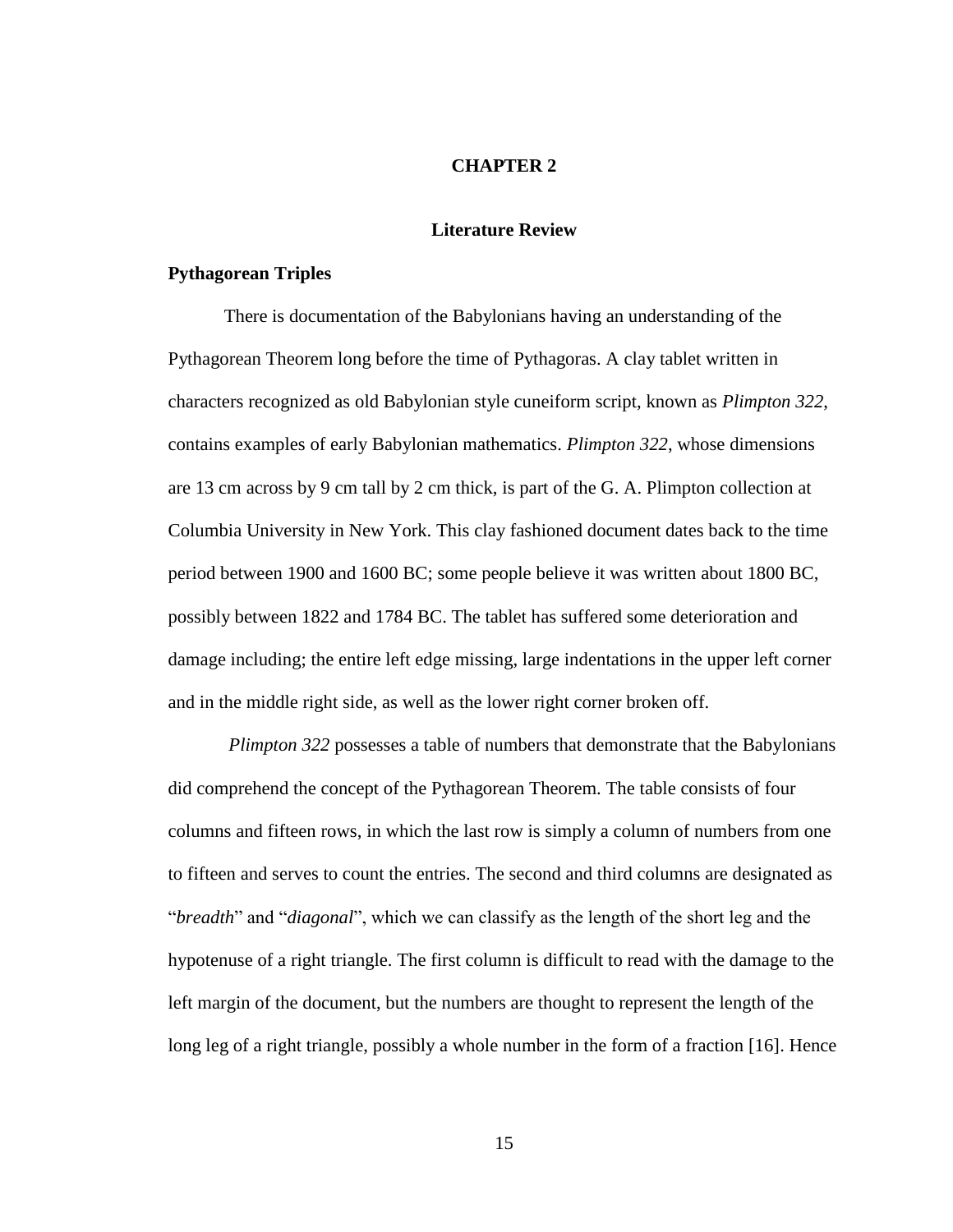the document proves the Babylonians were capable of calculating what we call, Pythagorean triples.

The Pythagorean Theorem operates for all real numbers, both rational and irrational. On the other hand, Pythagorean triples are the natural numbers or positive integers; (*a*, *b*, *c*), that satisfy the equation,  $a^2 + b^2 = c^2$ . A few of the more commonly known triples are (3, 4, 5), (5, 12, 13), (7, 24, 25) and (8, 15, 17). The first question that arises is whether there are infinitely many Pythagorean triples, and the answer to the question is an emphatic, YES! When multiplying  $(a, b, c)$  by any natural number  $r$  we can acquire infinitely many Pythagorean triples; (*ra*, *rb*, *rc*). For example, when you multiply the common triple,  $(3, 4, 5)$ , by  $r = 2, 3, 4, ..., n$  the resulting products yield infinitely many Pythagorean triples; (6, 8, 10), (9, 12, 15), (12, 16, 20), …, (3*n*, 4*n*, 5*n*). This is not particularly satisfying so we decide to call a Pythagorean triple primitive if the only number that divides all three numbers is 1. The question thus remains whether there are infinitely many primitive Pythagorean triples. We remark that if a prime divides two of the three numbers in a Pythagorean triple then it must divide the remaining number since the square of the remaining number can be written as a sum or difference of the squares of the two divisible numbers and if a prime divides the square of a number then it divides the number itself. Thus to show that a Pythagorean triple is primitive we can just show that two of the numbers have no factors in common (such numbers are called relatively prime or co-prime).

Euclid proved there are infinitely many primitive Pythagorean triples, using the observation that any odd number can be written as the difference of perfect squares of two consecutive natural numbers; this can be seen in Table 1. Since there are an infinite

16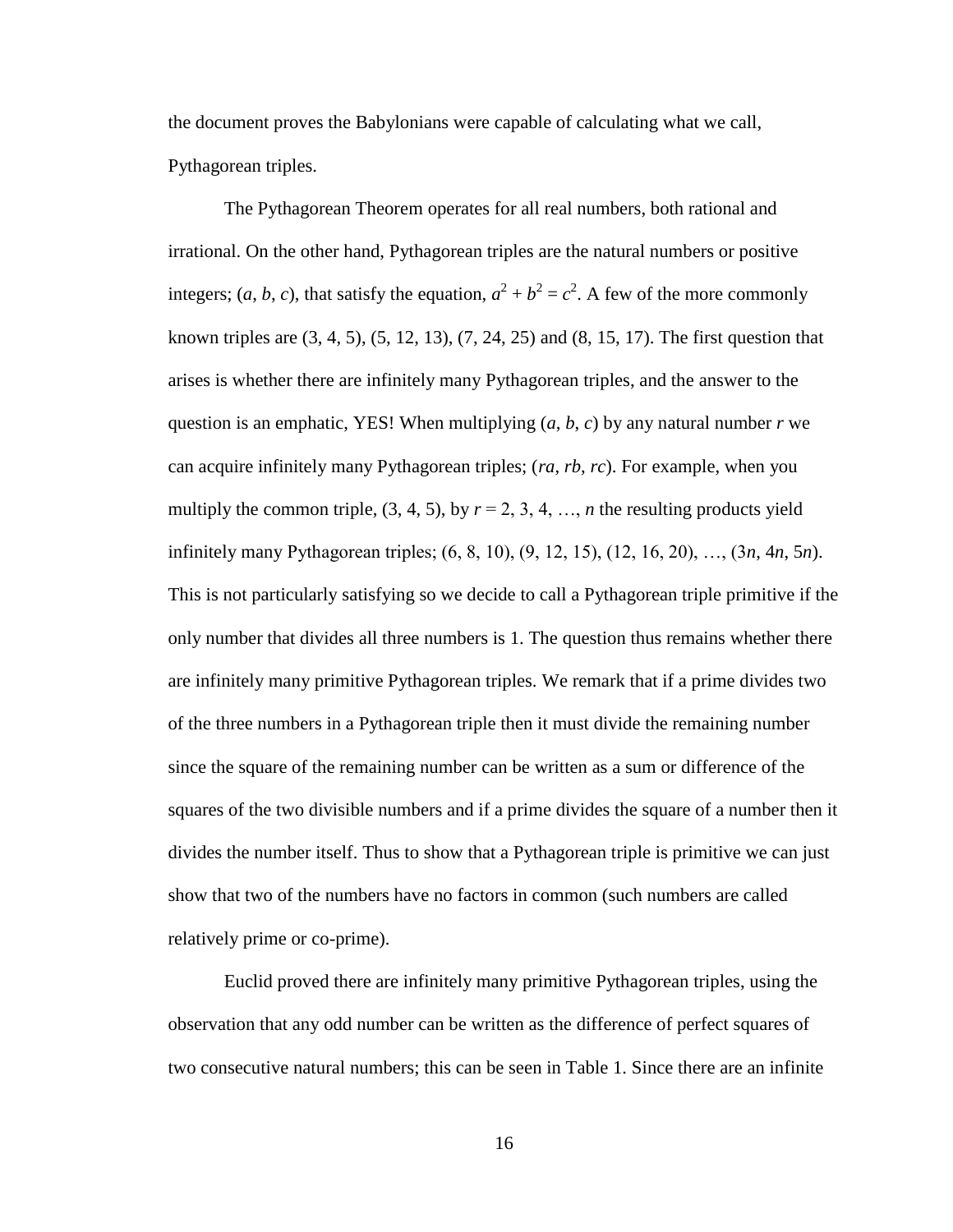number of perfect squares that are odd (i.e. 9, 25, 49, 81...), then we can conclude that there are infinitely many Pythagorean triples as well. Since two consecutive numbers are always relatively prime the Pythagorean triples found this way are primitive Pythagorean triples. We will return to the discussion of odd numbers and perfect squares again as we look at the many patterns found within the Pythagorean triples.

| Table 1. | $\boldsymbol{n}$ | $n^2$    | Difference       | Primitive Triple |
|----------|------------------|----------|------------------|------------------|
|          | 1                | 1        |                  |                  |
|          | $\overline{2}$   | 4        | $4 - 1 = 3$      |                  |
|          | 3                | 9        | $9 - 4 = 5$      |                  |
|          | 4                | 16       | $16 - 9 = 7$     |                  |
|          | 5                | 25       | $25 - 16 = 9$    | (3, 4, 5)        |
|          | 6                | 36       | $36 - 25 = 11$   |                  |
|          | 7                | 49       | $49 - 36 = 13$   |                  |
|          | .                | $\ddots$ |                  |                  |
|          | 12               | 144      | $144 - 121 = 23$ |                  |
|          | 13               | 169      | $169 - 144 = 25$ | (5, 12, 13)      |
|          |                  |          |                  |                  |
|          | .                | .        |                  |                  |
|          | 24               | 576      | $576 - 529 = 47$ |                  |
|          | 25               | 625      | $625 - 576 = 49$ | (7, 24, 25)      |
|          |                  |          |                  |                  |
|          | $\cdots$         | $\cdots$ | $\cdots$         |                  |

Now let's turn our attention to a pair of mathematicians who furthered the study of Pythagorean triples, namely Diophantus of Alexandria and Pierre de Fermat. Diophantus was a Greek mathematician, just like Pythagoras, who lived sometime between the years of 200 to 298 AD. Pierre de Fermat was a French mathematician, who lived during the early 1600's. Diophantus made substantial contributions to the area of algebra and has been called "the father of algebra." He was the author of a series of 13 books called *Arithmetica* [4]. Unlike Diophantus, Fermat, who is considered "the father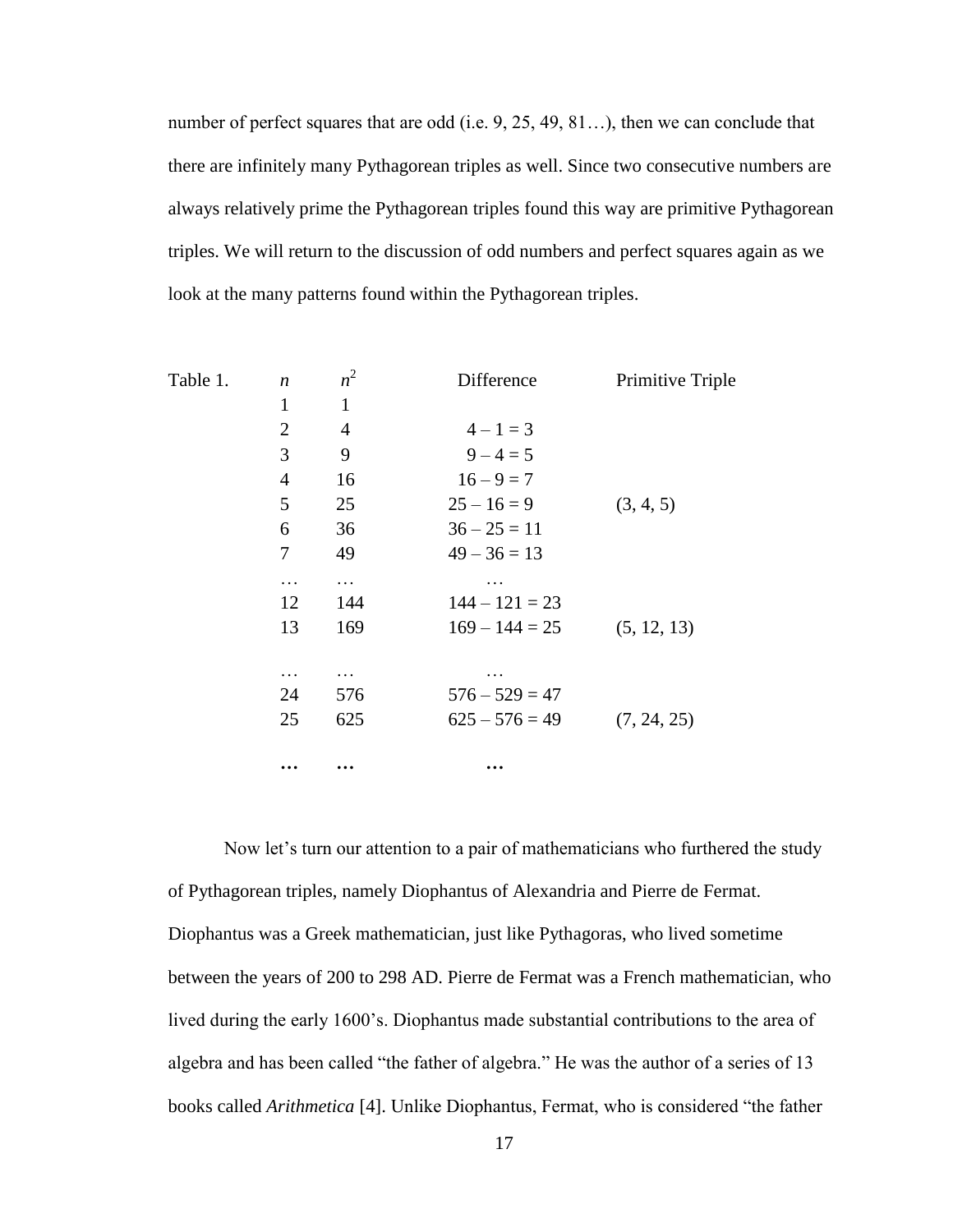of modern number theory," was quite mysterious and published very little of the work he accomplished. He is best known for the conjecture known as Fermat's Last Theorem, which was inspired by reading a copy of Diophantus's *Arithmetica.*

Diophantus was interested in finding only the integer solutions to polynomial equations; today we call these types of equations, Diophantine equations. Pythagorean triples are solutions to, the Diophantine equation,  $a^2 + b^2 = c^2$ . Fermat expanded the idea of the Pythagorean Theorem when he wrote this note in the margin of his copy of *Arithmetica.*

It is impossible to write a cube as a sum of two cubes, a fourth as a sum of two fourth powers, and, in general, any power beyond the second as a sum of two similar powers. For this, I have discovered a truly wonderful proof, but the margin is too small to contain it.

This equation,  $x^n + y^n = z^n$ , that Fermat asserted has no integer solutions is also an example of a Diophantine equation. Fermat's assertion was not fully proven for another 350 years. A British mathematician, Andrew Wiles, presented a complete and correct proof of Fermat's Last Theorem in September 1994.

Focusing once again on the famous Pythagorean Theorem,  $a^2 + b^2 = c^2$ , let us consider the task of identifying all natural number solutions. Pythagoras, himself, set forth the following equations that yield infinitely many Pythagorean triples; where *n* is any random positive integer.

$$
a = 2n + 1, \qquad b = 2n^2 + 2 \ n = 2n \ (n + 1), \qquad c = 2n^2 + 2 \ n + 1 = 2n \ (n + 1) + 1
$$
\n
$$
\text{If } n = 1 \text{, then } (a, b, c) = (3, 4, 5)
$$
\n
$$
\text{If } n = 2 \text{, then } (a, b, c) = (5, 12, 13)
$$
\n
$$
\text{If } n = 3 \text{, then } (a, b, c) = (7, 24, 25)
$$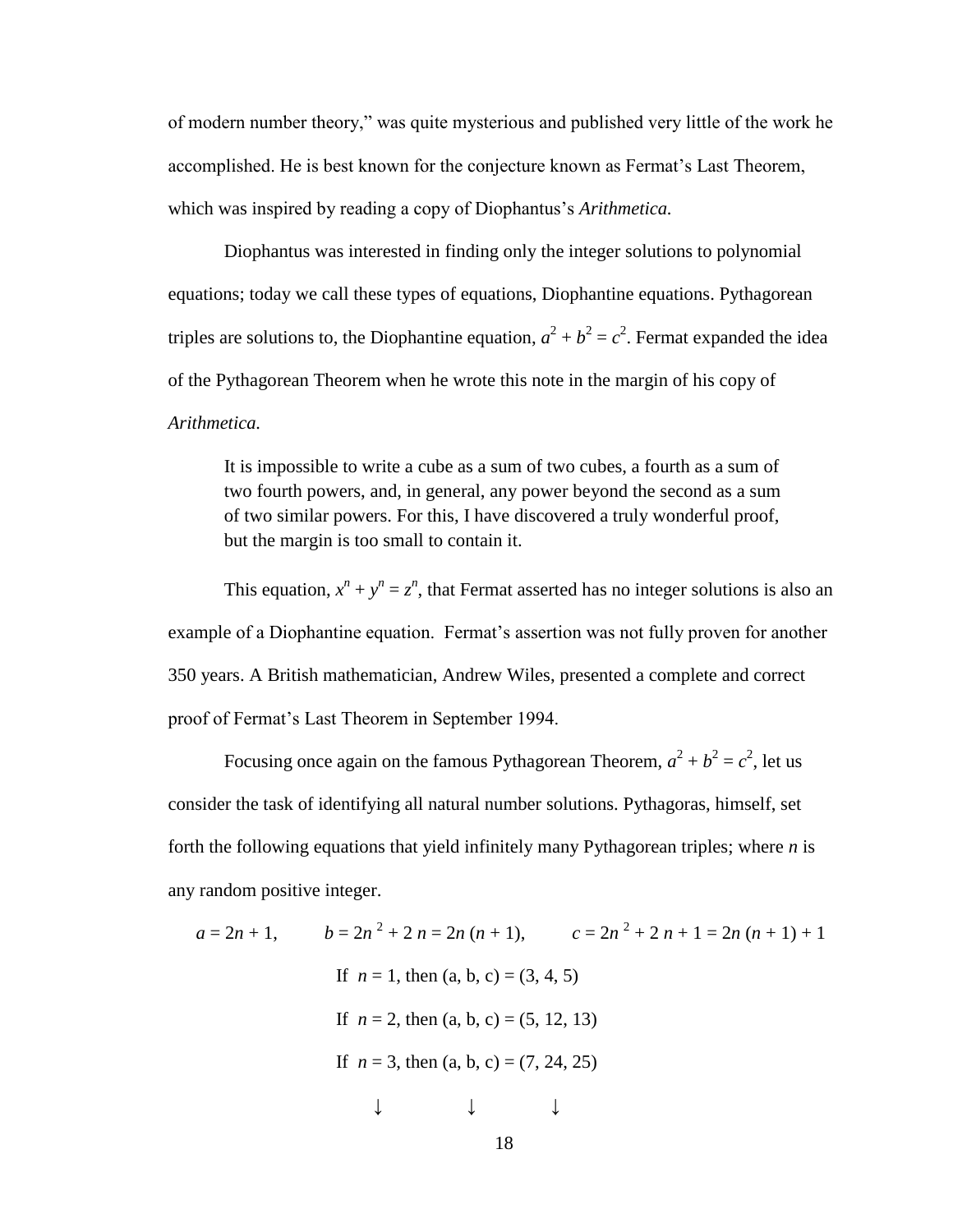Unfortunately, this does not include all possible Pythagorean triples and does not even include all primitive Pythagorean triples. It was Euclid, who later produced a formula for generating Pythagorean triples using two positive integers, which yields a more exhaustive list of the special set of numbers.

Allowing the variables *m* and *n* to represent two arbitrary positive integers and requiring that  $m > n > 0$  we then let  $a = m^2 - n^2$ ,  $b = 2mn$ , and  $c = m^2 + n^2$  to form an infinite set of Pythagorean triples. It is immediately clear that (*a*, *b*, *c*) formed in this fashion is a Pythagorean triple since  $a^2 = m^4 - 2m^2n^2 + n^4$ ,  $b^2 = 4m^2n^2$ , so  $a^2 + b^2 = m^4 +$  $2m^2n^2 + n^4 = (m^2 + n^2)^2 = c^2$ . You may check that (9, 12, 15) is not generated by Euclid's formulas since  $12 = 2mn$  means either  $m = 3$  and  $n = 2$  or  $m = 6$  and  $n = 1$  but that would give either  $a = 5$  and  $c = 13$  or  $a = 35$  and  $c = 37$ . Thus Euclid's formulas do not give all Pythagorean triples.

### **Primitive Pythagorean Triples**

If a Pythagorean triple  $(a, b, c)$  does not have a common factor greater than 1 it is specified as a *primitive* Pythagorean triple, also known as a *reduced* triple. One can make an even more profound assertion saying no pair of side lengths of a Pythagorean Triangle can have a common factor other than 1, i.e. GCF  $(a, b) = 1$ , GCF  $(b, c) = 1$ , and GCF  $(c,$  $a$ ) = 1 where GCF denotes the greatest common factor. Furthermore, for any primitive Pythagorean triple only one of the legs can be even, either *a* or *b*; but never both *a* and *b* at the same time. If *a* and *b* are even numbers simultaneously we would have (even)<sup>2</sup> + (even)<sup>2</sup> = even, making  $c^2$  even and this would not be a primitive since each number would be divisible by 2 and GCF  $(a, b, c) \neq 1$ . If *a* and *b* are odd numbers, then they can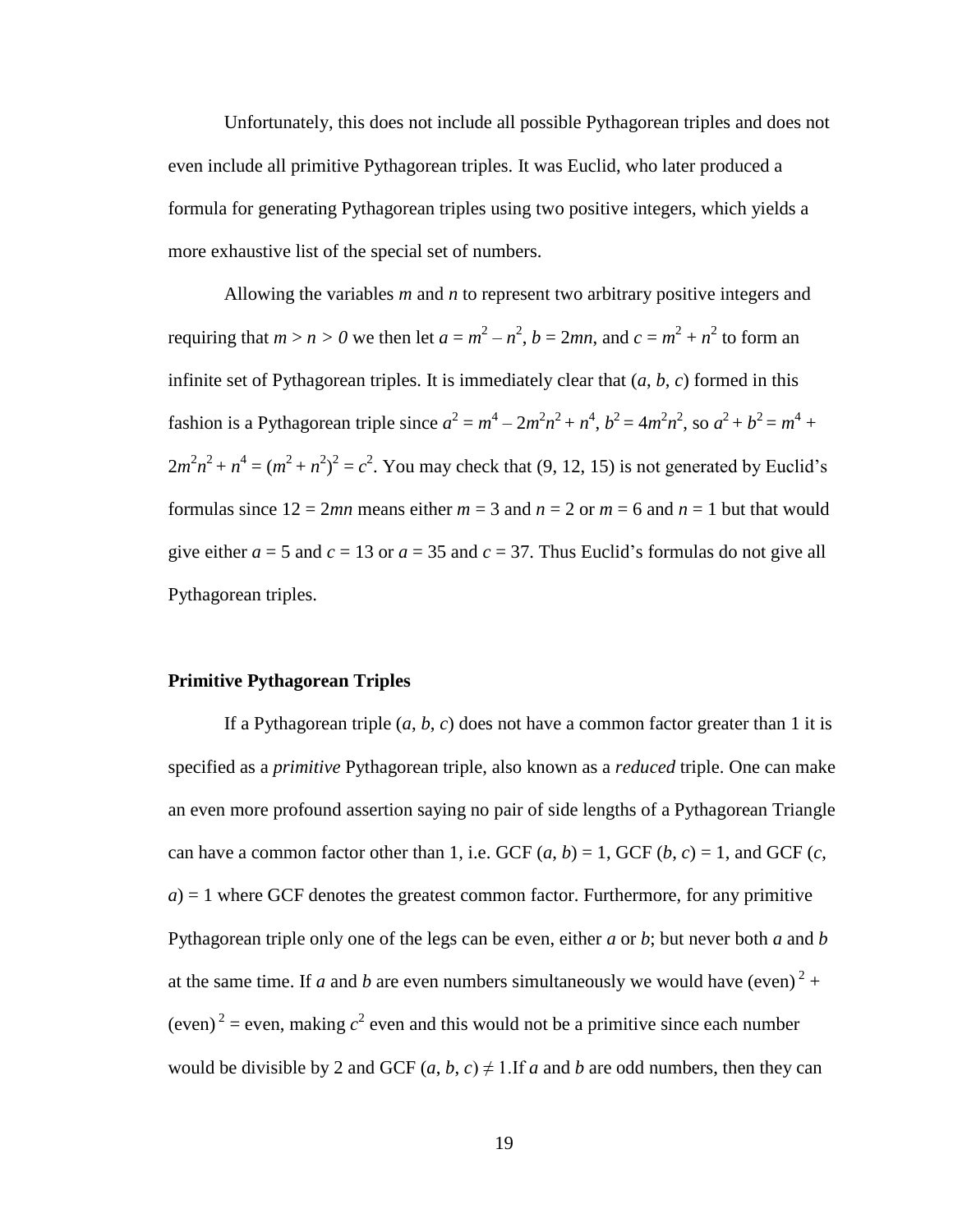be written as  $a = 2x + 1$  and  $b = 2y +1$ , and once squared we have  $a^2 = 4x^2 + 4x + 1 \equiv$ *1*(mod 4) and  $b^2 = 4y^2 + 4y + 1 \equiv I \pmod{4}$ . Clearly  $c^2$  is even and thus *c* is even and can be written as  $c = 2z$ . Once we square we have  $c^2 = 4z^2 \equiv 0 \pmod{4}$ . Substituting into the Pythagorean Theorem we would have  $1 + 1 \equiv 0 \pmod{4}$ , which is a contradiction. Therefore exactly one of *a* or *b* is odd in any primitive Pythagorean triple.

If we go back to Euclid's formulas for finding Pythagorean triples, where  $a = m^2$  $n^2$ ,  $b = 2mn$ , and  $c = m^2 + n^2$  we see that this produces many triples that are not primitive. Clearly a necessary condition for the triple to be primitive is that  $GCF(m, n) = 1$  since any common factor of *m* and *n* will be a common factor of *a*, *b*, and *c*. Observe that if both *m* and *n* are odd then both  $m^2 - n^2$  and  $m^2 + n^2$  are even and we will not have a primitive triple. Thus the following conditions are necessary:

- 1) *m* and *n* are positive integers
- 2)  $m > n > 0$
- 3)  $GCF(m, n) = 1$
- 4) exactly one of *m* and *n* is odd

These conditions are sufficient for a primitive triple since if a prime *p* is a common factor of *a*, *b*, and *c* then *p* must be a common factor of both  $m^2 - n^2$  and  $m^2 + n^2$ . Thus *p* is a common factor of  $(m^2 + n^2) + (m^2 - n^2) = 2m^2$  and of  $(m^2 + n^2) - (m^2 - n^2) = 2n^2$ . Our property 4 means that both  $m^2 - n^2$  and  $m^2 + n^2$  are odd and so *p* cannot be 2. Consequently we must have that *p* is a common factor of both  $m^2$  and  $n^2$  and since *p* is prime it must be a common factor of *m* and *n*. This is a contradiction with property 3. Thus any triple constructed using  $m$  and  $n$  that satisfies properties  $1 - 4$  above must be primitive. It turns out that in fact all primitive triples may be constructed in this way.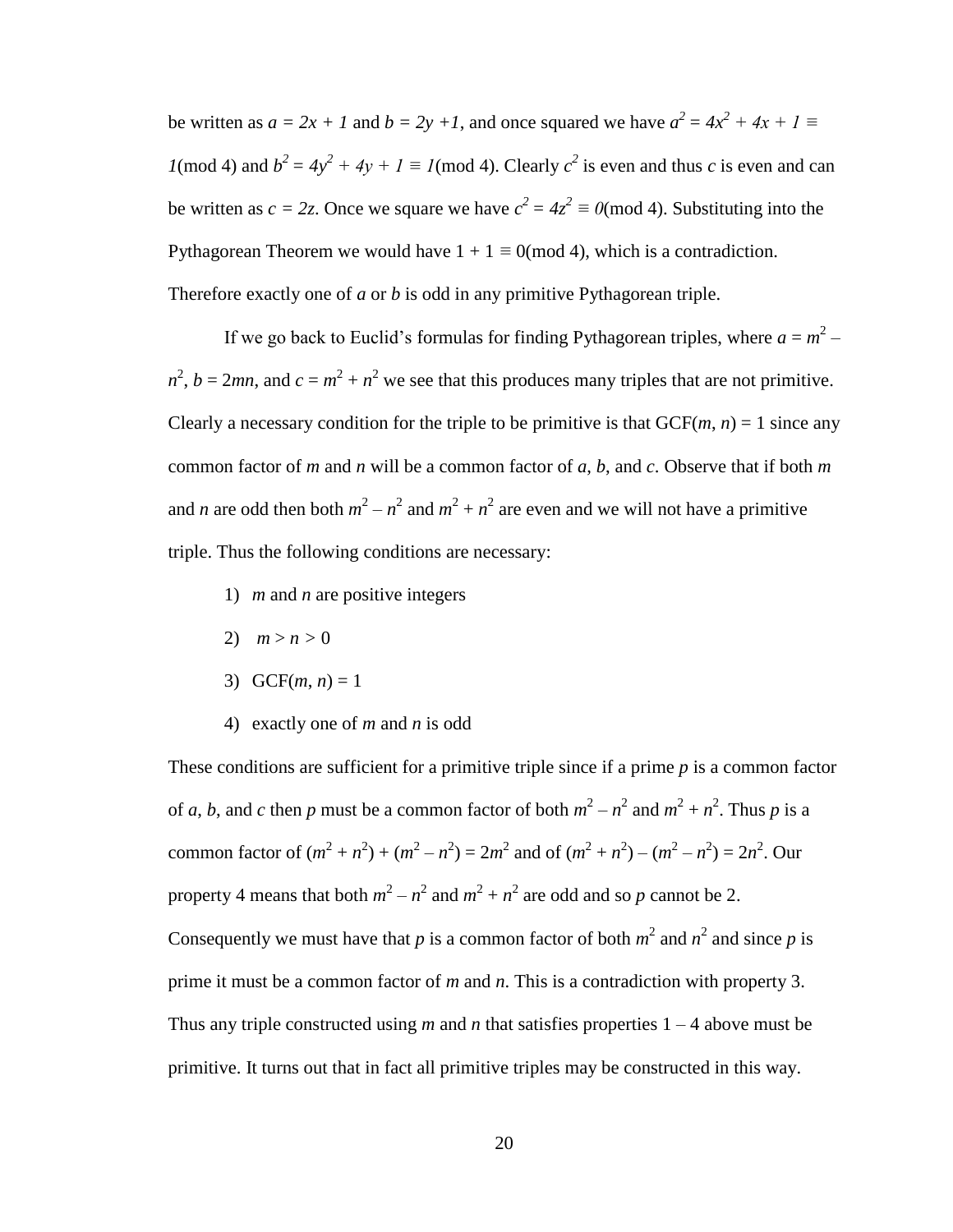What follows is an elementary proof that Euclid's formulas for generating Pythagorean triples give all primitive triples. Let  $a^2 + b^2 = c^2$  be a primitive Pythagorean triple. We will assume that *b* is the even leg. We have that  $b^2 = c^2 - a^2$  by using the subtraction property of equality. Next we factor the difference of squares which gives us  $b^2 = (c + a) \cdot (c - a)$ . Recognizing the fact that *b* is the geometric mean of the factors (*c* + *a*) and  $(c - a)$  we can rewrite the equation as such,  $\frac{c}{c}$  $\frac{+a)}{b} = \frac{b}{(c-a)}$  $\frac{b}{(c-a)}$ . By allowing  $\frac{(c+a)}{b}$  = m  $\frac{m}{n}$  such that GCF (*m*, *n*) = 1, we have a fraction in simplest form. Therefore  $\frac{b}{(c-a)} = \frac{m}{n}$  $\boldsymbol{n}$ by substitution and by the multiplicative inverse property we have  $\frac{(c-a)}{b} = \frac{n}{m}$  $\frac{n}{m}$ . Then perform the following algebraic steps;

$$
\frac{(c+a)}{b} = \frac{m}{n} \qquad \frac{(c-a)}{b} = \frac{n}{m} \qquad (14)
$$

$$
\frac{c}{b} + \frac{a}{b} = \frac{m}{n}
$$
 (B) 
$$
\frac{c}{b} - \frac{a}{b} = \frac{n}{m}
$$
 (15)

(A) 
$$
\frac{c}{b} = \frac{m}{n} - \frac{a}{b}
$$
 (16)

Substitute (A) into (B) 
$$
\left(\frac{m}{n} - \frac{a}{b}\right) - \frac{a}{b} = \frac{n}{m}
$$
 (17)

$$
-2\frac{a}{b} = \frac{n}{m} - \frac{m}{n} \qquad (18)
$$

$$
-2\frac{a}{b} = \frac{n^2 - m^2}{mn} \qquad (19)
$$

(C) 
$$
\frac{a}{b} = \frac{m^2 - n^2}{2mn}
$$
 (20)

Substitute (C) into (A)

$$
\frac{c}{b} = \frac{m}{n} - \left(\frac{m^2 - n^2}{2mn}\right) \tag{21}
$$

$$
\frac{c}{b} = \frac{2m^2}{2mn} - \frac{m^2}{2mn} + \frac{n^2}{2mn}
$$
 (22)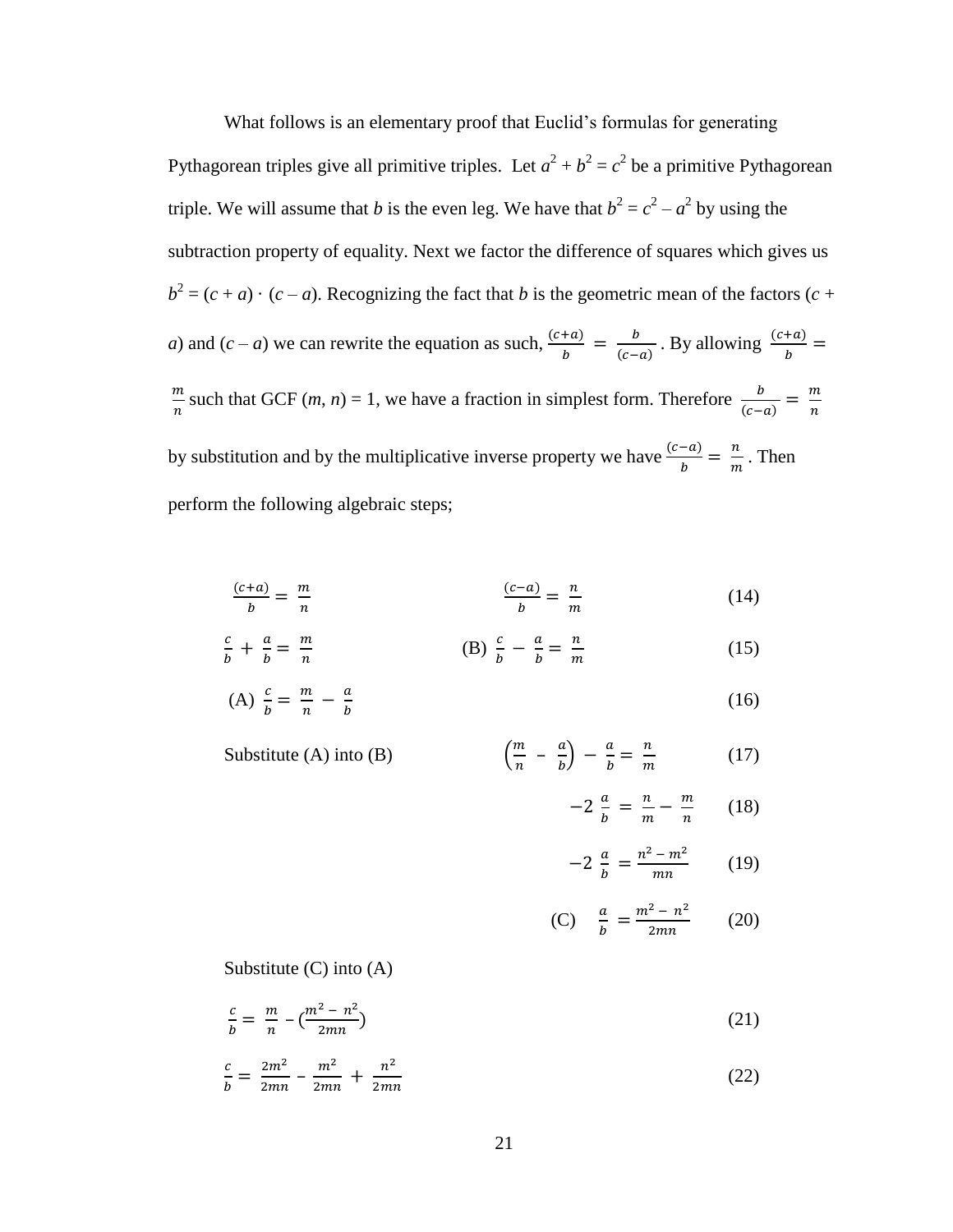$$
\frac{c}{b} = \frac{2m^2 - m^2 + n^2}{2mn} \tag{23}
$$

$$
\frac{c}{b} = \frac{m^2 + n^2}{2mn} \tag{24}
$$

Therefore  $\frac{a}{b} = \frac{m^2 - n^2}{2mn}$  $\frac{a^2 - n^2}{2mn}$  and  $\frac{c}{b} = \frac{m^2 + n^2}{2mn}$  $\frac{1}{2mn}$ . If we can equate denominators and numerators then we are done. Since  $\frac{a}{b}$  and  $\frac{c}{b}$  are in simplest form we know that  $\frac{m^2 - n^2}{2mn}$  $\frac{1}{2mn}$  and  $m^2 + n^2$  $\frac{n+n}{2mn}$  are in simplest form. Since GCF  $(m, n) = 1$  the only factor that the numerators and denominators might share is 2. Again since GCF  $(m, n) = 1$  the only way that  $m^2 - n^2$  and  $m^2 + n^2$  can be even is if both *m* and *n* are odd. Let  $m = 2l + 1$  and  $n = 2k + 1$ . Now  $m^2 +$  $n^2 = (2l + 1)^2 + (2k + 1)^2 = (4l^2 + 4l + 1) + (4k^2 + 4k + 1) = 4l^2 + 4l + 4k^2 + 4k + 2$ . If we write  $\frac{m^2 + n^2}{2m}$  $\frac{n+n}{2mn}$  in lowest form we will have to divide numerator and denominator by 2 to produce  $\frac{2l^2 + 2l + 2k^2}{m}$  $\frac{2k+2k+1}{mn}$ . Now both the numerator and denominator are relatively prime and they are odd. This is a contradiction since now we can equate coefficients so *b* = *mn* but we assumed at the outset that *b* was even. Therefore we must have that that  $m^2 - n^2$  $rac{n^2-n^2}{2mn}$  and  $rac{m^2+n^2}{2mn}$  $\frac{n+n}{2mn}$  are in simplest form and we may equate the numerators and denominators to get  $a = m^2 - n^2$ ,  $b = 2mn$ , and  $c = m^2 + n^2$  as stated.

Included on the first page of the appendix is a chart showing the triples formed for *m* = (2, 3, 4, 5, 6, 7, 8, 9, 10) and *n* = (1, 2, 3, 4, 5, 6, 7, 8, 9). While this method does not include every possible triple, it does include all of the primitive Pythagorean triples. With a few refinements to the equations and variables we can generate all of the triples. If we let  $a = k \cdot (m^2 - n^2)$ ,  $b = k \cdot (2mn)$ , and  $c = k \cdot (m^2 + n^2)$ , where *m*, *n* satisfy our properties 1 – 4 for primitive Pythagorean triples and *k* is an arbitrary positive integer, then we will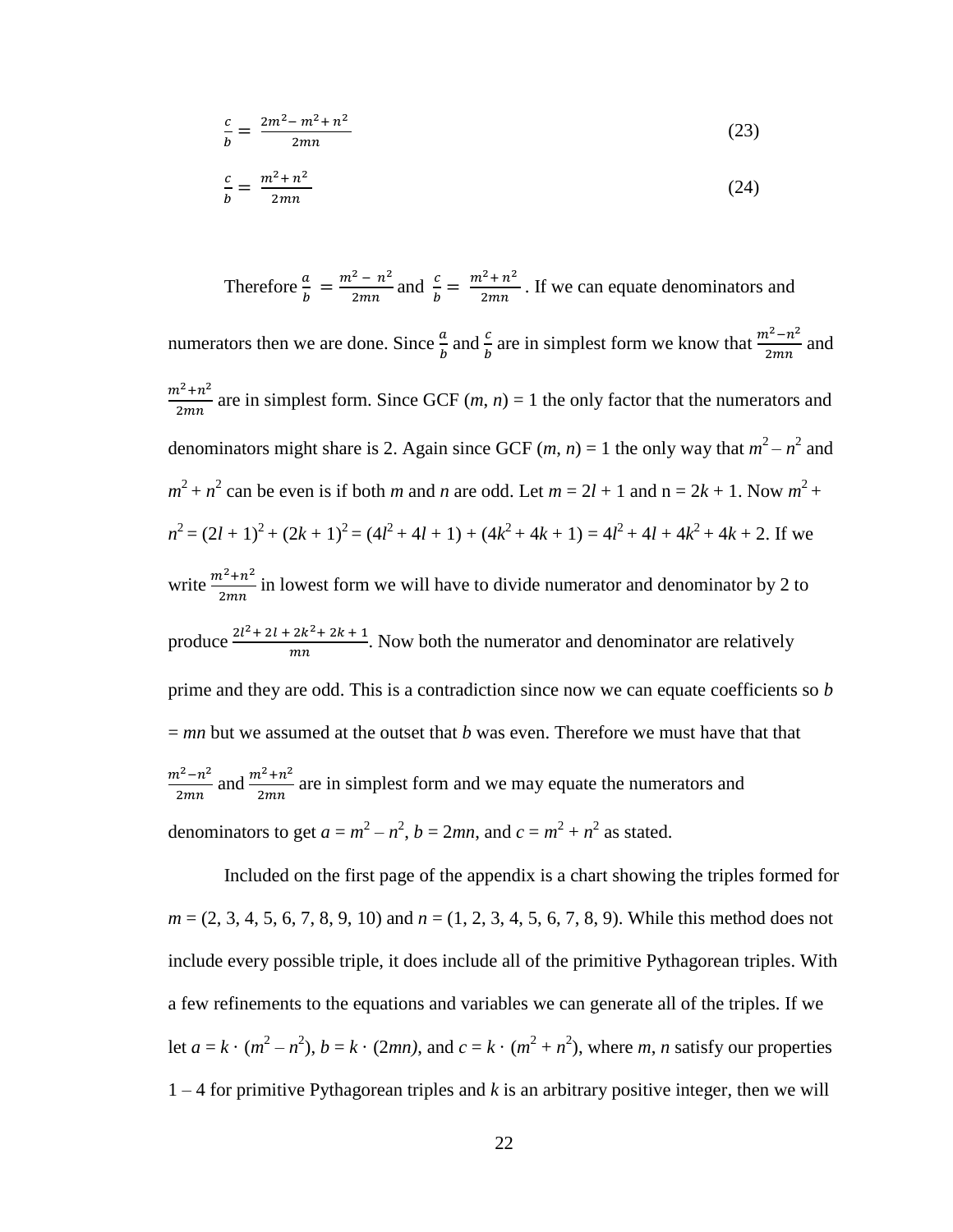be able to produce all Pythagorean triples. This is clear since every Pythagorean triple is a multiple of a primitive Pythagorean triple.

#### **Rational points on the circle**

We know that  $x^2 + y^2 = 1$  is the equation for the unit circle, where  $(x, y)$  is a point on the circle. If  $(a, b, c)$  is a Pythagorean triple then we could write  $\left(\frac{a}{b}, a\right)$  $\left(\frac{a}{c}\right)^2 + \left(\frac{b}{c}\right)$  $\left(\frac{b}{c}\right)^2 =$ where  $(x, y) = \left(\frac{a}{b}\right)$  $\frac{a}{c}$ ,  $\frac{b}{c}$  $\frac{b}{c}$ . Thus every Pythagorean triple gives rise to a rational point on the arc of the unit circle in the first quadrant. We will show a one to one correspondence between the Pythagorean triples given by Euler's formulas with *m* and *n* relatively prime positive integers satisfying *m* > *n* and the rational points on the circle. We now want to show that every rational point in the first quadrant of the circle comes from a Pythagorean triple given by Euler's formulas. The circle is one dimensional so we can find formulas  $x = \varphi(t)$  and  $y = \omega(t)$  that determine x and y from one number t. We will do this in a clever fashion so that if *t* is rational then *x* and *y* are rational and vice versa. The point  $(\varphi(t), \varphi(t))$  is the intersection of the circle with the line of slope *t* through (-1, 0). The equation for the line can be written as  $y = t(x + 1)$ , as seen in Figure 8.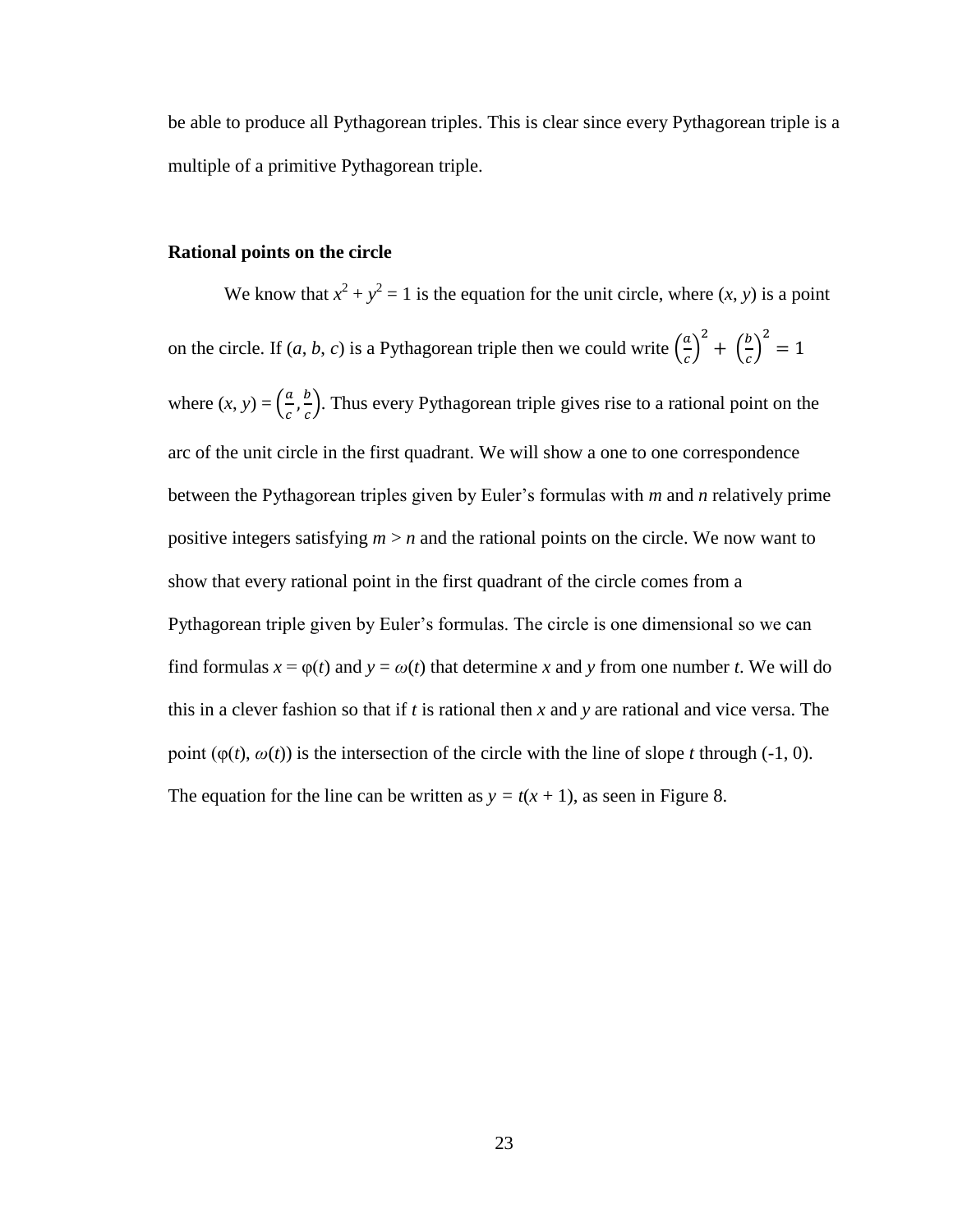

Figure 8.The Unit Circle

Geometrically we see that for  $0 < t < 1$  we have  $(x(t), y(t))$  in the first quadrant. If  $(x(t), y(t))$ *y(t))* is rational then the slope formula immediately gives us that *t* is rational. If we substitute this expression for *y* into the equation for the unit circle we have [7],

$$
x^2 + t^2 (x + 1)^2 = 1
$$
 (25)

$$
x^2 + t^2 x^2 + 2 t^2 x + t^2 = 1
$$
 (26)

$$
(1+t^2) x^2 + (2t^2) x + (t^2 - 1) = 0
$$
 (27)

Divide through by  $(1 + t^2)$  so the coefficient of  $x^2$  is 1.

(D) 
$$
x^{2} + \frac{(2 t^{2})}{(1 + t^{2})}x + \frac{(t^{2} - 1)}{(1 + t^{2})} = 0
$$
 (28)

$$
x = \frac{-b \pm \sqrt{b^2 - 4c}}{2} \tag{29}
$$

Quadratic formula with *a=1*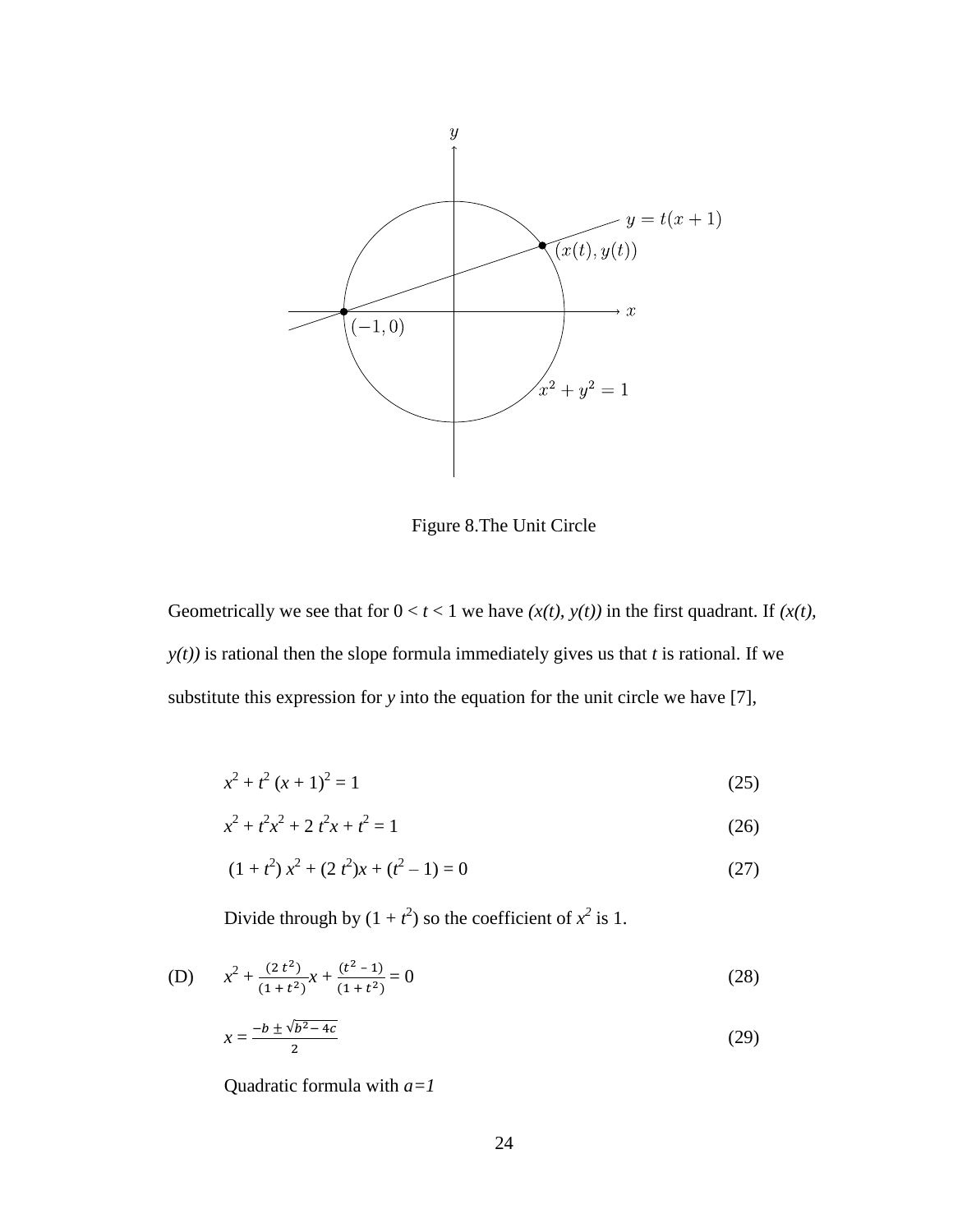(E) 
$$
x = -\frac{b}{2} \pm \sqrt{\frac{b^2}{4} - c}
$$
 (30)

$$
x = -\frac{t^2}{1+t^2} \pm \sqrt{\left(\frac{t^2}{1+t^2}\right)^2 - \frac{t^2 - 1}{1+t^2}}
$$
(31)

Substitute (D) into (E)

$$
x = -\frac{t^2}{1+t^2} \pm \sqrt{\frac{t^4 - t^4 + 1}{(1+t^2)^2}}\tag{32}
$$

$$
x = \frac{-t^2 \pm 1}{1 + t^2} \tag{33}
$$

$$
x = \frac{-t^2 + 1}{1 + t^2} \quad \text{or} \quad x = \frac{-t^2 - 1}{1 + t^2} \tag{34}
$$

(F) 
$$
x = \frac{1 - t^2}{1 + t^2}
$$
 or  $x = -\frac{t^2 + 1}{1 + t^2} = -1$  (35)

We ignore the  $x = -1$  intersection

(G)  $y = t(x + 1)$  (36)

Equation of the line

$$
y = t \left( \frac{1 - t^2}{1 + t^2} + 1 \right) \tag{37}
$$

Substitute (F) into (G)

$$
y = t \left(\frac{2}{1 + t^2}\right) \tag{38}
$$

$$
y = \frac{2t}{1+t^2} \tag{39}
$$

From this we see that if *t* is rational then *x*(*t*) and *y*(*t*) are rational. If *t* is a positive proper fraction then we may write  $t = \frac{n}{m}$  $\frac{n}{m}$ , where  $m > n > 0$  and GCF  $(m, n) = 1$ . Now we can substitute *t* to find *x* and *y* in terms of *m* and *n*.

$$
x = \frac{1 - t^2}{1 + t^2} = \frac{1 - \frac{n^2}{m^2}}{1 + \frac{n^2}{m^2}} = \frac{m^2 - n^2}{m^2 + n^2} = \frac{a}{c}
$$
(40)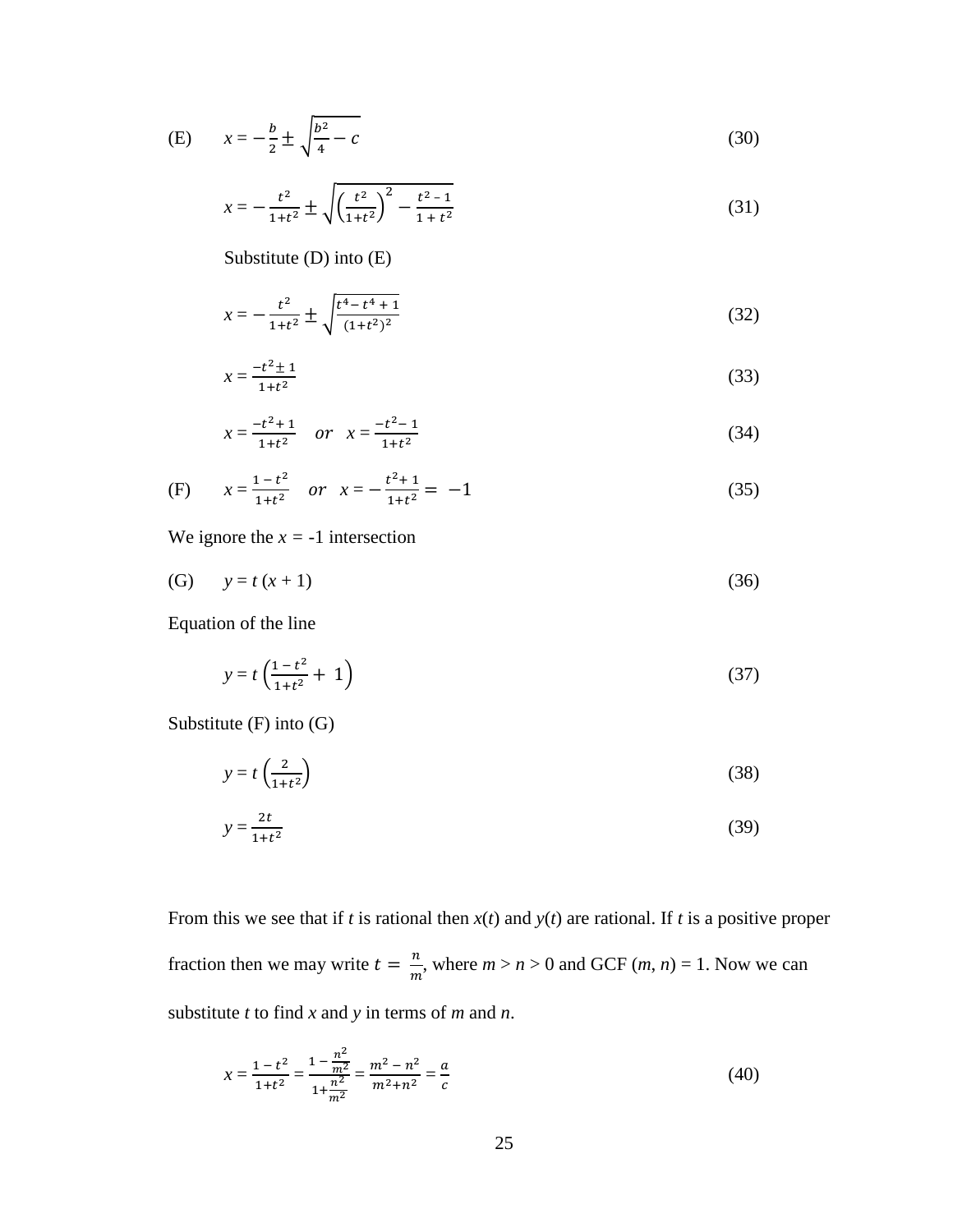$$
y = \frac{2t}{1+t^2} = \frac{2\left(\frac{n}{m}\right)}{1+\frac{n^2}{m^2}} = \frac{2mn}{m^2+n^2} = \frac{b}{c}
$$
 (41)

Therefore  $x = \frac{a}{b}$  $\frac{a}{c}$  and  $y = \frac{b}{c}$  $\frac{b}{c}$ , where *a*, *b*, and *c* are given by Euler's formulas. Geometrically it is obvious that this map is one to one since distinct slopes clearly lead to distinct intersections.

We know that some of the triples that we get from Euler's formulas will not be primitive even with *m* and *n* relatively prime positive integers satisfying  $m > n$ . At first sight this seems to contradict our statement about the one to one correspondence since surely a Pythagorean triple should lead to the same rational point as the primitive Pythagorean triple it is associated with. This is not the case as we will demonstrate with a simple example: If we let  $m = 5$  and  $n = 3$  then we get  $a = 16$ ,  $b = 30$ , and  $c = 34$ , which is not primitive, the associated primitive triple comes from  $m = 4$  and  $n = 1$  which gives  $a = 15$ ,  $b = 8$ , and  $c = 17$ . The first Pythagorean triple leads to the rational point  $\left(\frac{1}{2}\right)$  $\frac{16}{34}, \frac{30}{34}$ , which is equivalent to  $\left(\frac{8}{15}\right)$  $\left(\frac{8}{17}, \frac{15}{17}\right)$ , while the second Pythagorean triple leads to  $\left(\frac{1}{17}, \frac{15}{17}\right)$  $\frac{15}{17}, \frac{8}{17}$  $\frac{0}{17}$ ).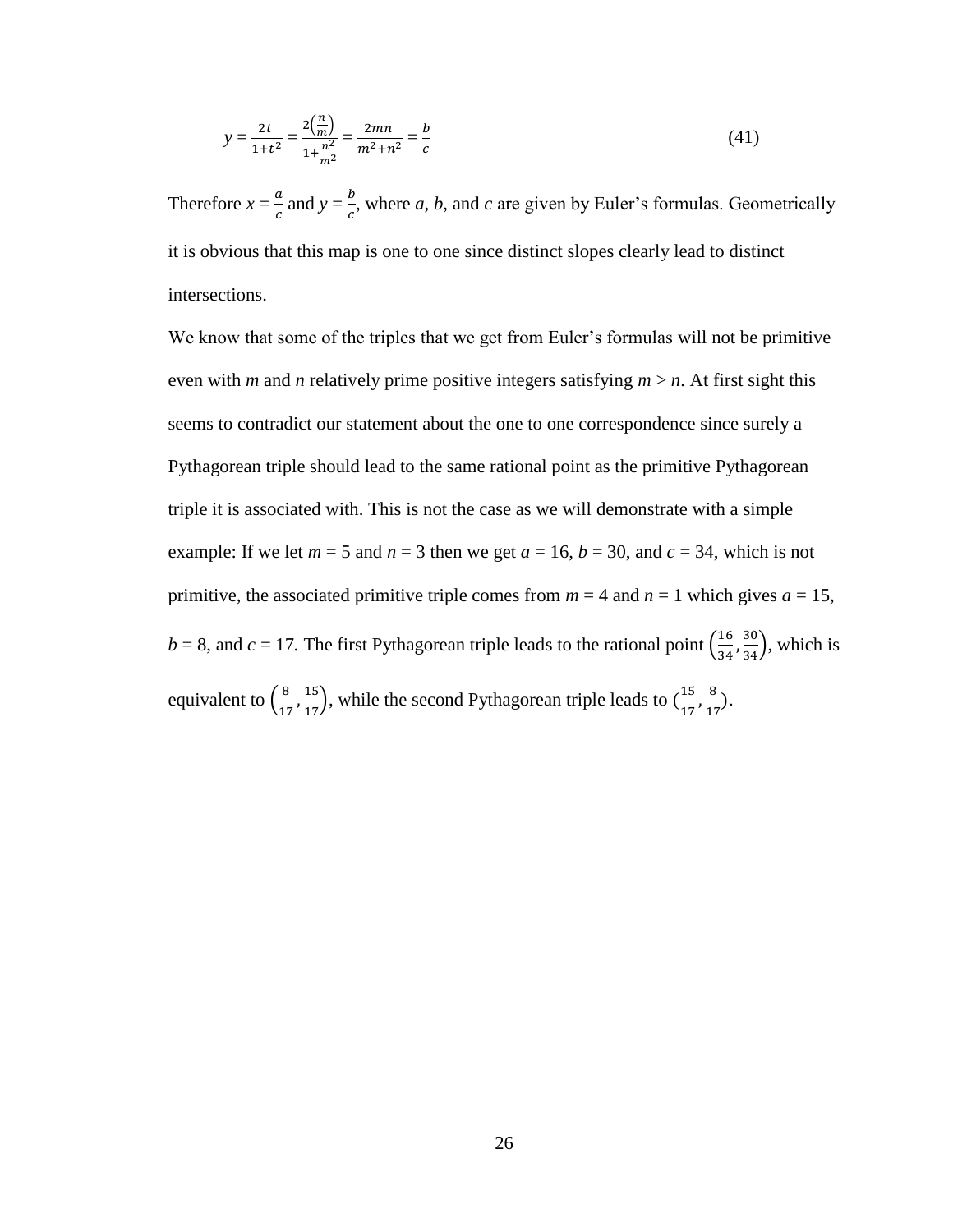#### **CHAPTER 3**

#### **Analysis**

#### **Odds and Evens**

When we examine the three numbers that form a Pythagorean triple we notice a pattern regarding the parity of the numbers in each set; that is whether each one is an even number or an odd number. Every Pythagorean triple contains three even numbers or two odd numbers and one even number. None of the triples are comprised of all odd numbers or two evens numbers and an odd number. We will take a look at each case and see why it is possible for some parity combinations and why it is not possible for others.

Let's start with a review of some very basic number theory. When we square an even number it yields an even number and when we square an odd number it yields an odd number. We know an even number is divisible by 2; therefore we can represent an even number by the expression 2k. If we square this expression  $(2k)^2 = 4k^2$ , the result is an even number due to the factor 4 being even. Similarly, in the case of an odd number, which we will represent as  $2l + 1$ , when squared  $(2l + 1)^2 = 4l^2 + 4l + 1$  we see the result is an odd number as well. In addition, the sum of two even numbers or two odd numbers is always even and the sum of an odd number and an even number is odd.

| $even + even = even$                | $odd + odd = even$                                                                     | $odd + even = odd$         |
|-------------------------------------|----------------------------------------------------------------------------------------|----------------------------|
| $2k + 2l = 2(k + l)$                | $(2k+1) + (2l+1) = 2(k+l+1)$                                                           | $(2k+1) + 2l = 2(k+l) + 1$ |
|                                     | From this we can see that it is impossible to have all three numbers be odd. So now we |                            |
| can focus on the other three cases. |                                                                                        |                            |

First let us prove that the second case an  $odd + odd = even$  is not possible. When  $a = 2k + 1$  and  $b = 2l + 1$ , such that they are odd, then their squares would be  $4k^2 + 4k + 1$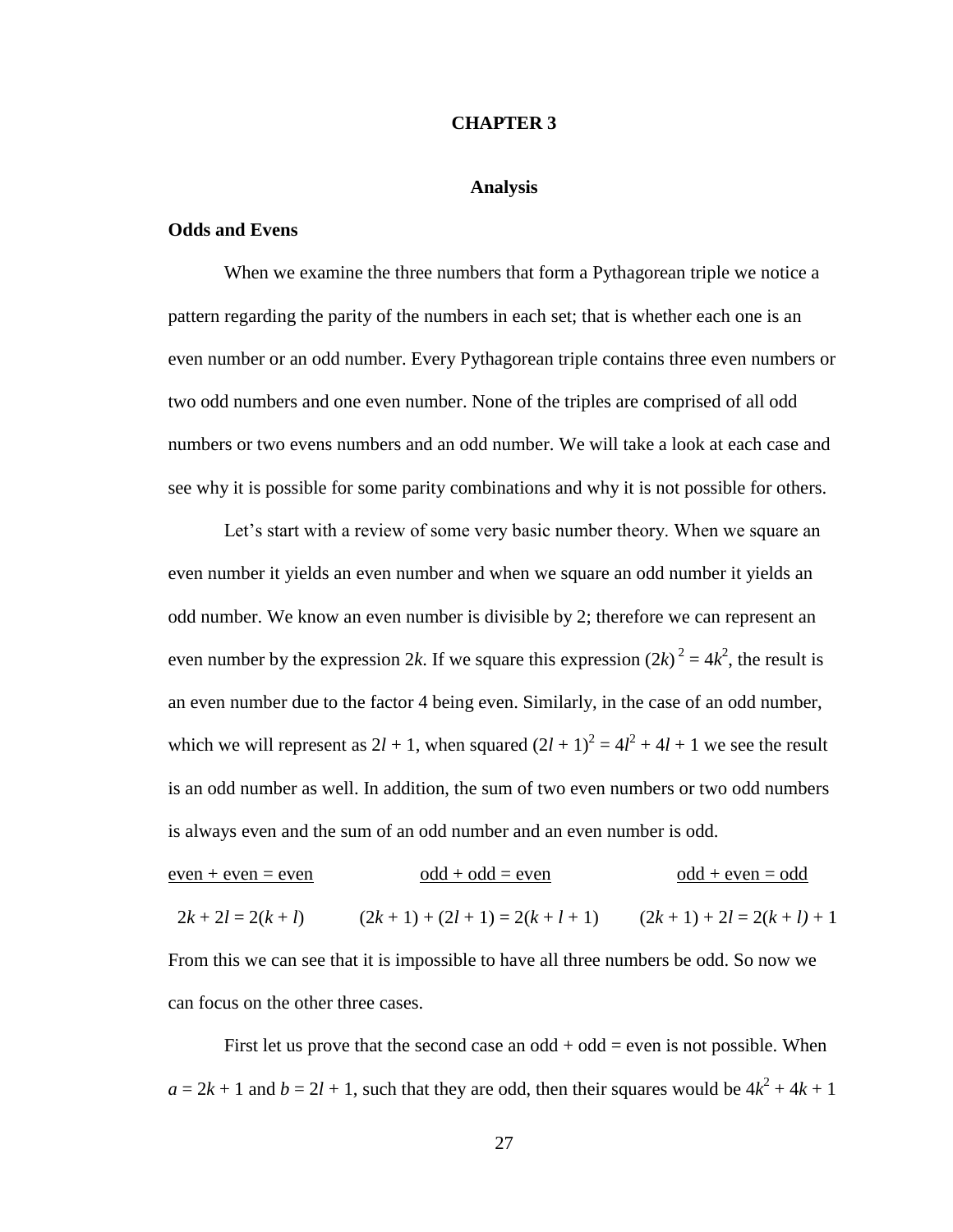and  $4l^2 + 4l + 1$ . Meaning  $a^2 = 4k^2 + 4k + 1 \equiv 1 \pmod{4}$  and  $b^2 = 4l^2 + 4l + 1 \equiv 1 \pmod{4}$ and their sum would be  $a^2 + b^2 = (4k^2 + 4k + 1) + (4l^2 + 4l + 1) = 4k^2 + 4k + 4l^2 + 4l + 2$  $\equiv$  2 (mod 4). Conversely, if  $c = 2k + 2l + 2$  is even, then  $c^2 = 4k^2 + 4l^2 + 8kl + 8k + 8l + 4 \equiv$ 0 (mod 4). This shows that  $a^2 + b^2 \neq c^2$  and explains why we cannot have a Pythagorean triple in the form (odd, odd, even).

Next let us show that the first case is a possible Pythagorean triple. When  $a = 2k$ and  $b = 2l$  then their squares would be  $4k^2$  and  $4l^2$ . Meaning  $a^2 = 4k^2 \equiv 0 \pmod{4}$  and  $b^2 =$  $4l^2 \equiv 0 \pmod{4}$  and their sum would be  $a^2 + b^2 = (4k^2) + (4l^2) \equiv 0 \pmod{4}$ . Similarly, if *c*  $= 2k + 2l$  is even, then  $c^2 = 4k^2 + 4kl + 4l^2 \equiv 0 \pmod{4}$ . Which shows that  $a^2 + b^2 = c^2$  and explains why we can have a Pythagorean triple with all even numbers.

Finally let us look at that the third case of odd + even = odd, when  $a = 2k + 1$  and *b* = 2*l*. Meaning  $a^2 = 4k^2 + 4k + 1 \equiv 1 \pmod{4}$  and  $b^2 = 4l^2 \equiv 0 \pmod{4}$  and their sum would be  $a^2 + b^2 = (4k^2 + 4k + 1) + (4l^2) = 4k^2 + 4l^2 + 4k + 1 \equiv 1 \pmod{4}$ . And  $c = 2k + 2l$ + 1 and  $c^2 = 4k^2 + 4l^2 + 8kl + 4k + 4l + 1 \equiv 1 \pmod{4}$ . Showing that  $a^2 + b^2 = c^2$  and proving we can have an (odd, even, odd) Pythagorean triple.

#### **Multiple of 3, 4, or 5**

The most well known and purest of the Pythagorean triples, (3, 4, 5), is extremely integrated into each and every one of the other infinitely many triples. We can show each of these three numbers is a factor of one of the numbers in every other triple (*a*, *b*, *c*). One of the legs in a Pythagorean triangle, *a* or *b*, is always divisible by 3. This is also true for the divisibility of 4 in regards to the two legs. In addition, it can be verified that one of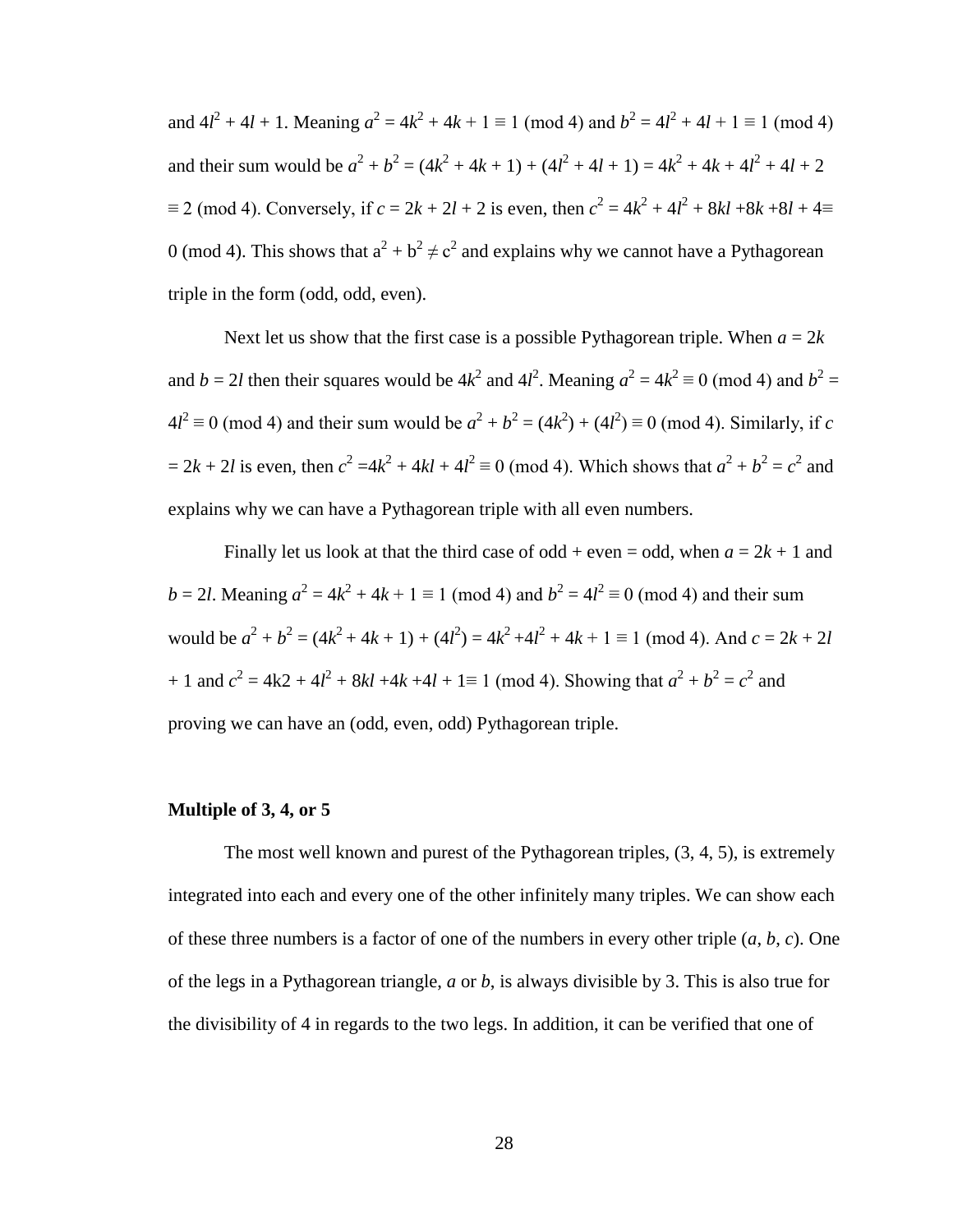the legs or the hypotenuse will always be divisible by 5. Proof for each of these cases can be given using modular arithmetic.

First we will establish the fact that *a* or *b*, the legs of a Pythagorean triangle must be divisible by 3. We may assume that our Pythagorean triple is primitive since if it holds for primitive Pythagorean triples it must hold for all Pythagorean triples since all other Pythagorean triples are multiples of a primitive Pythagorean triple.

Since Euclid's formula finds all primitive Pythagorean triples we may take  $a = m^2 - n^2$ and  $b = 2mn$ 



We see that in every case at least one of *a* or *b* is divisible by 3.

Next we will establish the fact that *a* or *b*, the legs of a Pythagorean triangle must be divisible by 4.

Again we may assume our Pythagorean triple is primitive and hence may be written as  $a = m^2 - n^2$  and  $b = 2mn$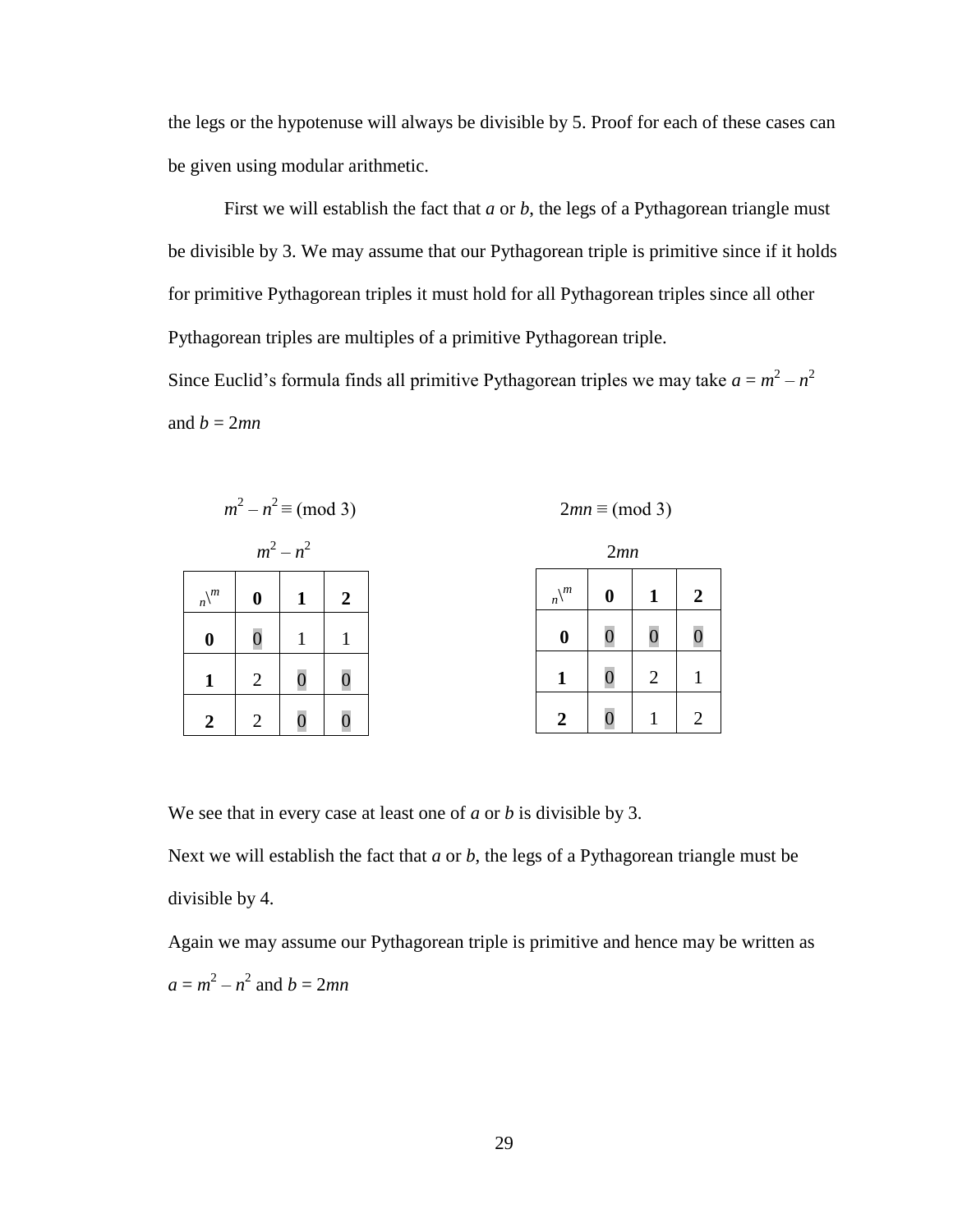|                               |                | $m^2 - n^2 \equiv \pmod{4}$ |                                 |                |                               |                  | $2mn \equiv (mod 4)$ |                |                |
|-------------------------------|----------------|-----------------------------|---------------------------------|----------------|-------------------------------|------------------|----------------------|----------------|----------------|
|                               |                | $m^2 - n^2$                 |                                 |                |                               |                  | 2mn                  |                |                |
| $\setminus$ m<br>$n\setminus$ | $\bf{0}$       | 1                           | $\overline{2}$                  | 3              | $\setminus m$<br>$n\setminus$ | $\boldsymbol{0}$ | 1                    | $\overline{2}$ | $\mathbf{3}$   |
| $\boldsymbol{0}$              | $\overline{0}$ | $\mathbf{1}$                | $\hspace{.1cm} 0 \hspace{.1cm}$ | 1              | $\boldsymbol{0}$              | $\overline{0}$   | $\overline{0}$       | $\overline{0}$ | 0              |
| $\mathbf{1}$                  | 3              | $\overline{0}$              | 3                               | $\overline{0}$ | 1                             | $\overline{0}$   | $\overline{2}$       | $\overline{0}$ | $\overline{2}$ |
| $\boldsymbol{2}$              | $\overline{0}$ | $\mathbf{1}$                | 0                               | 1              | $\overline{2}$                | $\overline{0}$   | $\rm 0$              | $\overline{0}$ |                |
| 3                             | 3              | $\overline{0}$              | 3                               |                | 3                             | 0                | $\overline{2}$       |                | $\overline{2}$ |

We see that in every case at least one of *a* or *b* is divisible by 4.

Finally we will establish the fact that *a*, *b*, or *c*, one of the legs or the hypotenuse of a Pythagorean triangle must be divisible by 5.

Given  $a = m^2 - n^2$ ,  $b = 2mn$ , and  $c = m^2 + n^2$ 

$$
m2 - n2 \equiv (mod 5)
$$
  
 
$$
m2 - n2
$$
 2mn

| $\frac{n}{n}$    | $\boldsymbol{0}$ | 1              | $\boldsymbol{2}$ | 3              | $\overline{\mathbf{4}}$ |
|------------------|------------------|----------------|------------------|----------------|-------------------------|
| $\boldsymbol{0}$ | $\overline{0}$   | $\mathbf{1}$   | 4                | $\overline{4}$ | $\mathbf{1}$            |
| $\mathbf{1}$     | 4                | $\overline{0}$ | 3                | 3              | $\overline{0}$          |
| $\boldsymbol{2}$ | $\mathbf{1}$     | $\mathbf{2}$   | $\overline{0}$   | $\overline{0}$ | $\mathfrak{2}$          |
| $\mathbf{3}$     | $\mathbf{1}$     | $\mathbf{2}$   | $\overline{0}$   | $\overline{0}$ | $\overline{2}$          |
| 4                | 4                | $\overline{0}$ | 3                | 3              | $\overline{0}$          |

$$
2mn \equiv (mod 5)
$$

$$
2mn
$$

| $n\big\backslash m$ | $\boldsymbol{0}$ | $\mathbf{1}$   | $\boldsymbol{2}$ | 3              | $\overline{\mathbf{4}}$ |
|---------------------|------------------|----------------|------------------|----------------|-------------------------|
| $\boldsymbol{0}$    | $\overline{0}$   | $\overline{0}$ | $\overline{0}$   | $\overline{0}$ | $\overline{0}$          |
| $\mathbf{1}$        | $\overline{0}$   | $\mathfrak{Z}$ | $\mathbf{1}$     | $\overline{4}$ | $\mathbf{2}$            |
| $\boldsymbol{2}$    | $\overline{0}$   | $\mathbf{1}$   | $\overline{2}$   | 3              | 4                       |
| $\mathbf{3}$        | $\overline{0}$   | $\overline{4}$ | 3                | $\mathbf{2}$   | $\mathbf{1}$            |
| 4                   | $\overline{0}$   | $\mathbf{2}$   | 4                | 1              | 3                       |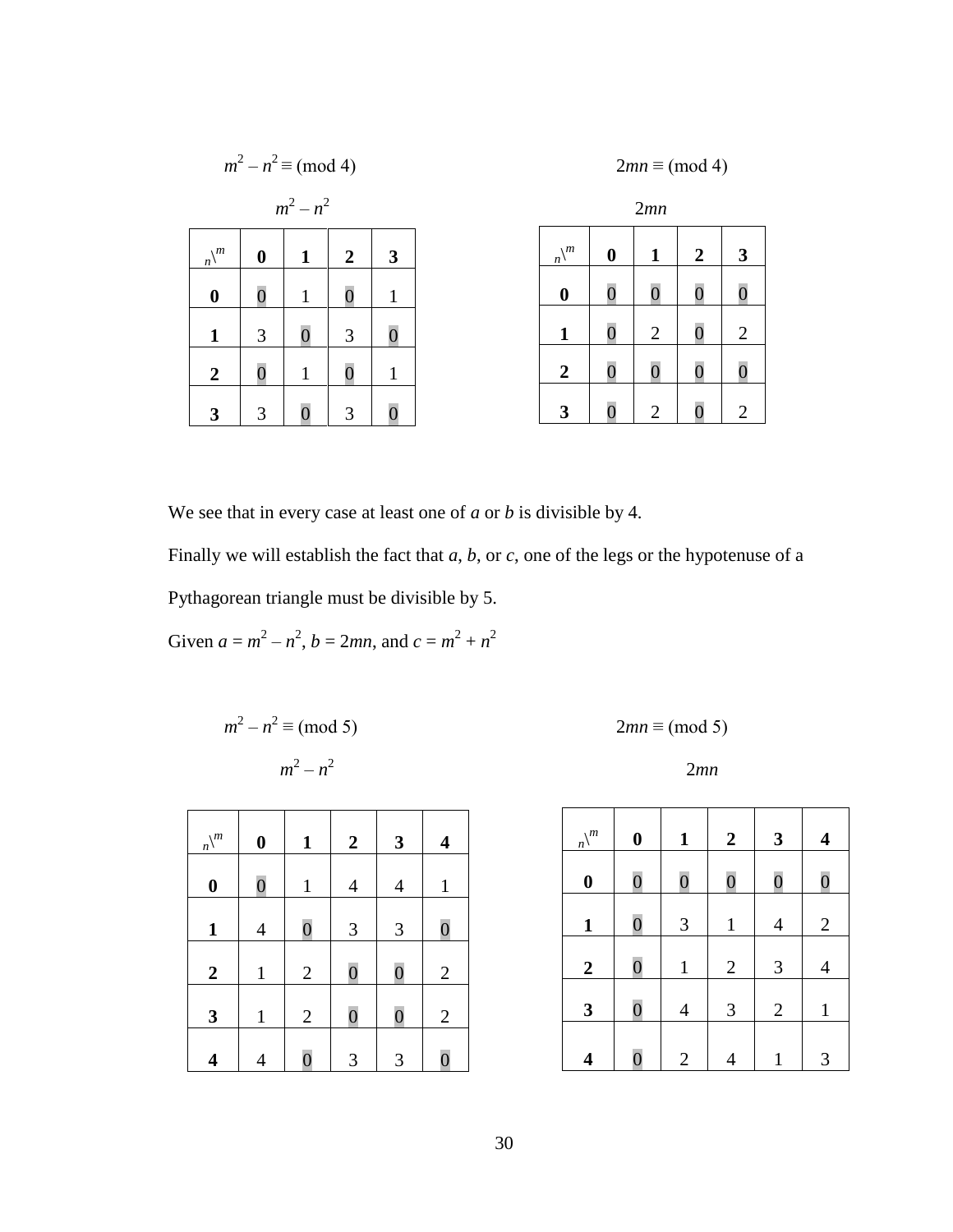$$
m^2 + n^2 \equiv \pmod{5}
$$

$$
m^2 + n^2
$$

| $\frac{n}{n}$    | $\boldsymbol{0}$ | $\mathbf{1}$   | $\boldsymbol{2}$ | $\mathbf{3}$   | $\overline{\mathbf{4}}$ |
|------------------|------------------|----------------|------------------|----------------|-------------------------|
| $\boldsymbol{0}$ | $\overline{0}$   | $\mathbf{1}$   | $\overline{4}$   | $\overline{4}$ | $\mathbf{1}$            |
| $\mathbf{1}$     | $\mathbf{1}$     | $\mathbf{2}$   | $\overline{0}$   | $\overline{0}$ | $\mathbf{2}$            |
| $\boldsymbol{2}$ | $\overline{4}$   | $\overline{0}$ | 3                | 3              | $\overline{0}$          |
| 3                | $\overline{4}$   | $\overline{0}$ | 3                | 3              | $\overline{0}$          |
| 4                | $\mathbf{1}$     | $\overline{2}$ | $\overline{0}$   | $\overline{0}$ | $\overline{2}$          |

#### **Twin Pythagorean Triples**

A twin Pythagorean triple is one in which two sides of the right triangle are consecutive integers. This is possible with a leg and the hypotenuse as well as with two legs, such that  $(a, b, c)$  can be written as  $(a, b, b+1)$  or  $(a, a+1, c)$ . Here is a list of some of the twin Pythagorean triples; first with a leg and the hypotenuse (3, 4, 5), (5, 12, 13),  $(7, 24, 25), (9, 40, 41), (11, 60, 61), (13, 84, 85), (15, 112, 113) \ldots$  and also with two legs (3, 4, 5), (20, 21, 29), (119, 120, 169), (696, 697, 985) . . . Additionally it can also be shown that every odd number greater than 1 is part of a twin Pythagorean triple.

Let's start by showing the case where a leg and the hypotenuse are consecutive integers. Clearly such a Pythagorean triple is primitive so we may use the Euler formulae for the Pythagorean triple. It is readily observed that *a* and *c* cannot be successive integers. That is we have  $b + 1 = c$ . Using the Euler formulae we have  $2mn + 1 = m^2 + n^2$ where  $m > n > 0$ , then  $1 = m^2 - 2mn + n^2 = (m - n)^2$ . When you take the square root you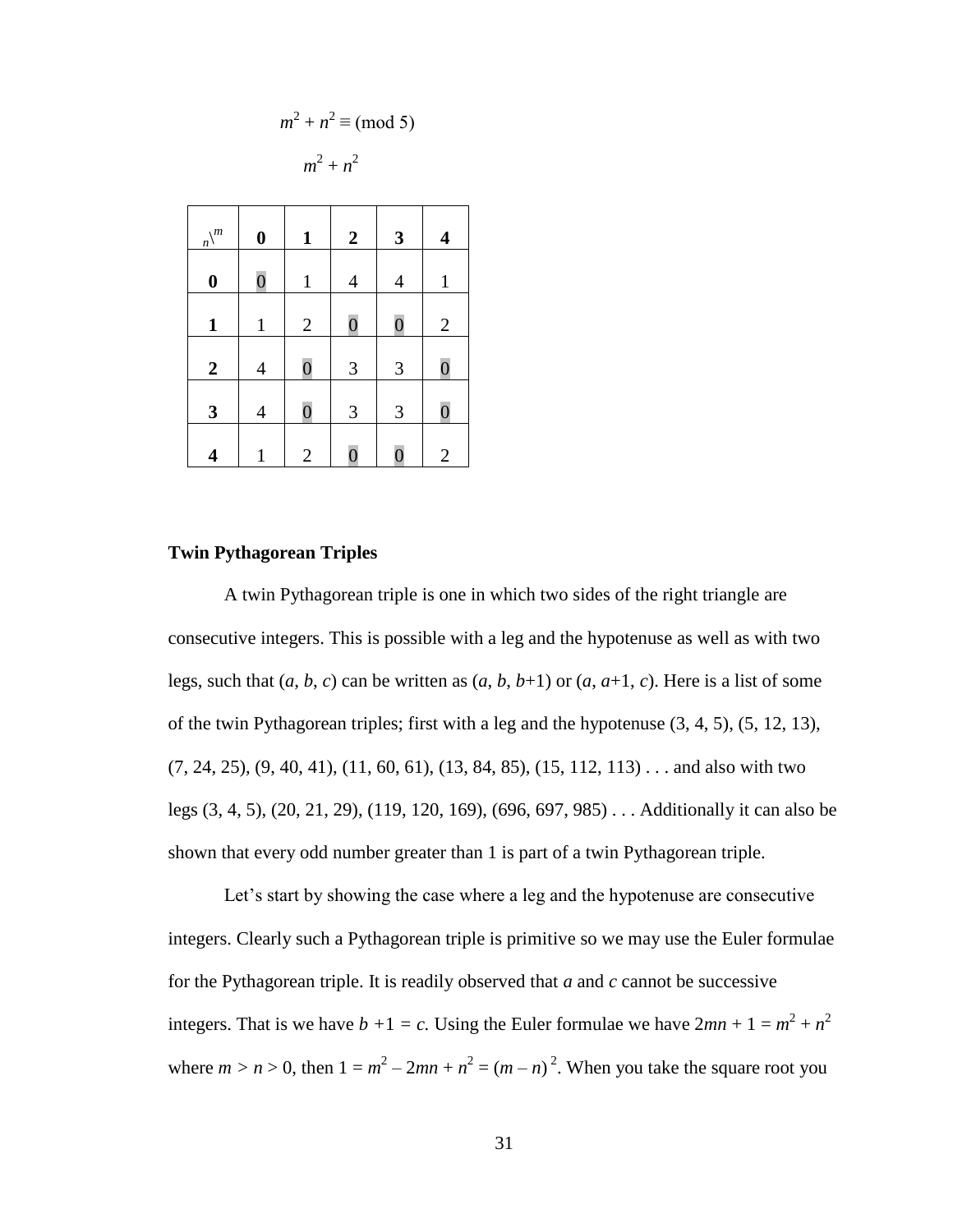have  $m - n = \pm 1$  and solving for *m* we get  $m = n + 1$ , remembering that  $m > n > 0$ . So, if *n*  $= 1$ , then  $m = 2$  and  $a = m^2 - n^2$ ,  $b = 2mn$ , and  $c = m^2 + n^2$ . Therefore,  $a = 2^2 - 1^2 = 3$ ,  $b = 2^2 - 1^2 = 3$  $2(2)(1) = 4$ , and  $c = 2<sup>2</sup> + 1<sup>2</sup> = 5$  giving us the only Pythagorean triple (3, 4, 5) where all three sides are consecutive integers. Continuing with  $n = 2$ , then  $m = 3$ ,  $a = 3^2 - 2^2 = 5$ , *b*  $= 2(3)(2) = 12$ , and  $c = 3<sup>2</sup> + 2<sup>2</sup> = 13$  giving us the twin Pythagorean triple (5, 12, 13). One final example with n = 3, then  $m = 4$ ,  $a = 4^2 - 3^2 = 7$ ,  $b = 2(4)(3) = 24$ , and  $c = 4^2 + 3^2 = 1$ 25 giving us another twin Pythagorean triple with a leg and the hypotenuse being consecutive integers (7, 24, 25). It is easy to show every odd number greater than 1 is part of a twin Pythagorean triple where a leg and the hypotenuse are consecutive integers. Since we have proven  $m = n + 1$  in twin Pythagorean triples where a leg and the hypotenuse are consecutive integers, we can substitute  $(n + 1)$  in place of *m* for the odd leg,  $m^2 - n^2$ . This gives us  $(n + 1)^2 - n^2$ , which in turn becomes  $2n + 1$ . Therefore when *n*  $= 1, 2, 3, 4, 5, 6...$  *r* the leg,  $m^2 - n^2 = 3, 5, 7, 9, 11, 13...$  *s*, which is every odd number greater than 1.

In a like manner we can show that two legs of a Pythagorean triple can be consecutive integers. This time we let  $2mn \pm 1 = m^2 - n^2$ . From this we get  $m^2 - 2mn - n^2$  $= \pm I$  or equivalently  $(m - n)^2 - 2n^2 = \pm I$ . If we let  $m - n = x$  and  $n = y$  then we obtain  $x^2$  $-2n^2 = \pm 1$ . This is the famous Pell equation. Luckily the solutions of the Pell equation are known.

$$
x = \frac{(1+\sqrt{2})^r + (1-\sqrt{2})^r}{2} \tag{42}
$$

$$
y = \frac{\left(1+\sqrt{2}\right)^{r} - \left(1-\sqrt{2}\right)^{r}}{2\sqrt{2}}
$$
\n(43)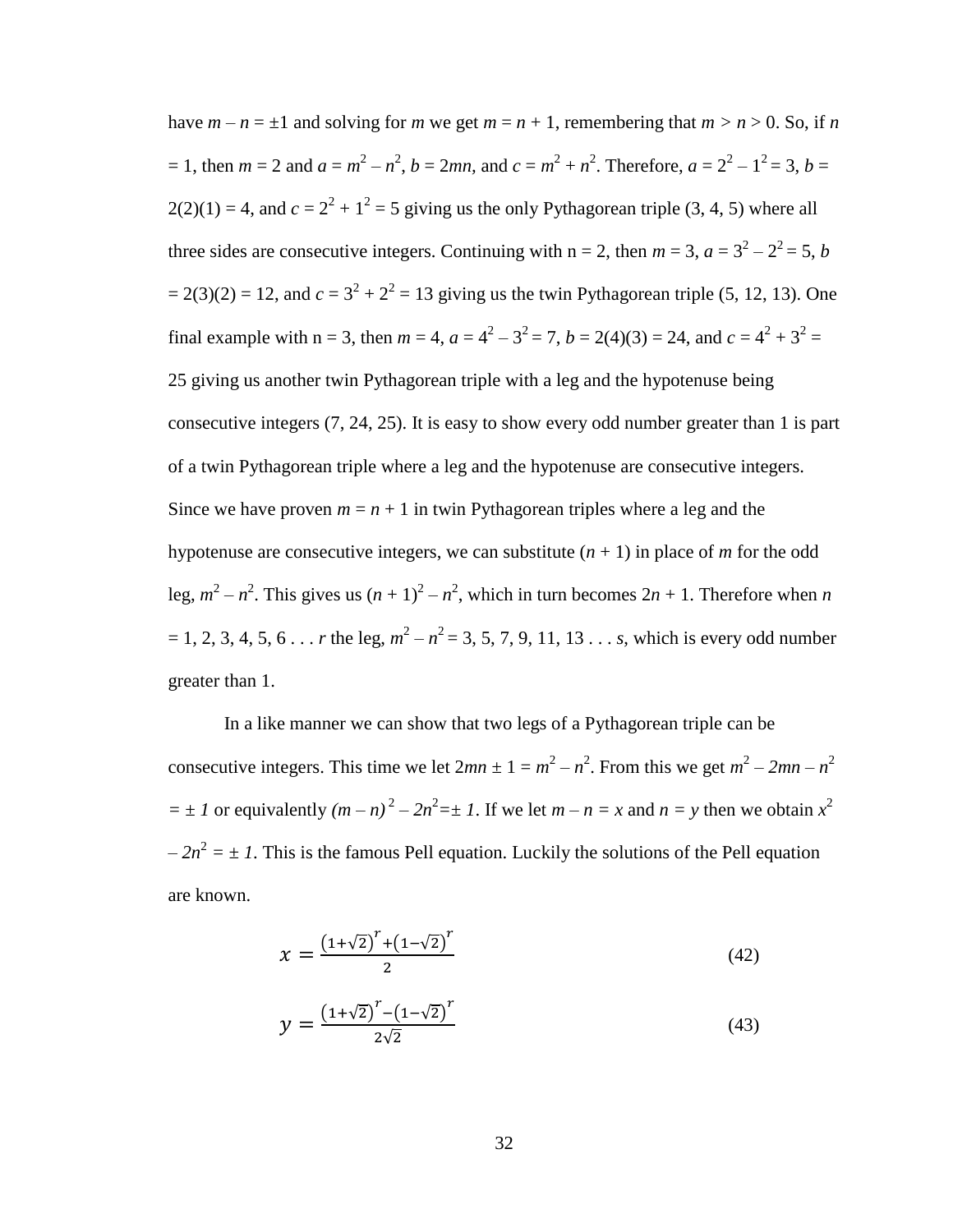If we work backward we see that  $m = x + y$ ,  $n = y$  so that  $a = m^2 - n^2 = x^2 + 2xy$ ,  $b = 2mn$  $= 2xy + 2y^2$ , and  $c = m^2 + n^2 = x^2 + 2xy + 2y^2$ . Now plugging in the solutions above we obtain

$$
a = \frac{(-1)^r}{2} + \frac{\left(1 - \sqrt{2}\right)^{1 + 2r} + \left(1 + \sqrt{2}\right)^{1 + 2r}}{4} \tag{44}
$$

$$
b = -\frac{(-1)^r}{2} + \frac{\left(1 - \sqrt{2}\right)^{1 + 2r} + \left(1 + \sqrt{2}\right)^{1 + 2r}}{4} \tag{45}
$$

$$
c = \frac{\left(1+\sqrt{2}\right)^{1+2r} - \left(1-\sqrt{2}\right)^{1+2r}}{2\sqrt{2}}
$$
\n(46)

Plugging in *r* from 1 to 10 we obtain the first ten triples with legs that are consecutive integers. They are:

(3, 4, 5), (21, 20, 29), (119, 120, 169), (697, 696, 985), (4059, 4060, 5741), (23661, 23660, 33461), (137903, 137904, 195025), (803761, 803760, 1136689), (4684659, 4684660, 6625109), (27304197, 27304196, 38613965) There are infinitely many such triples.

#### **Number of Appearances**

Every integer can be a side in a Pythagorean triple. We can show this using *m* and *n*, where 2*mn* is even and  $m^2 - n^2$  is odd. If E is an even integer and we let  $n = 1$  and  $m =$ E/2, then  $2mn = 2(E/2)(1) = E$ . Likewise if F is an odd integer and we let  $m = (F + 1)/2$ and  $n = (F - 1)/2$ , then  $m^2 - n^2 = (m - n)(m + n) = 1 \cdot F = F$  [9]. So every integer can be a side in a Pythagorean triple.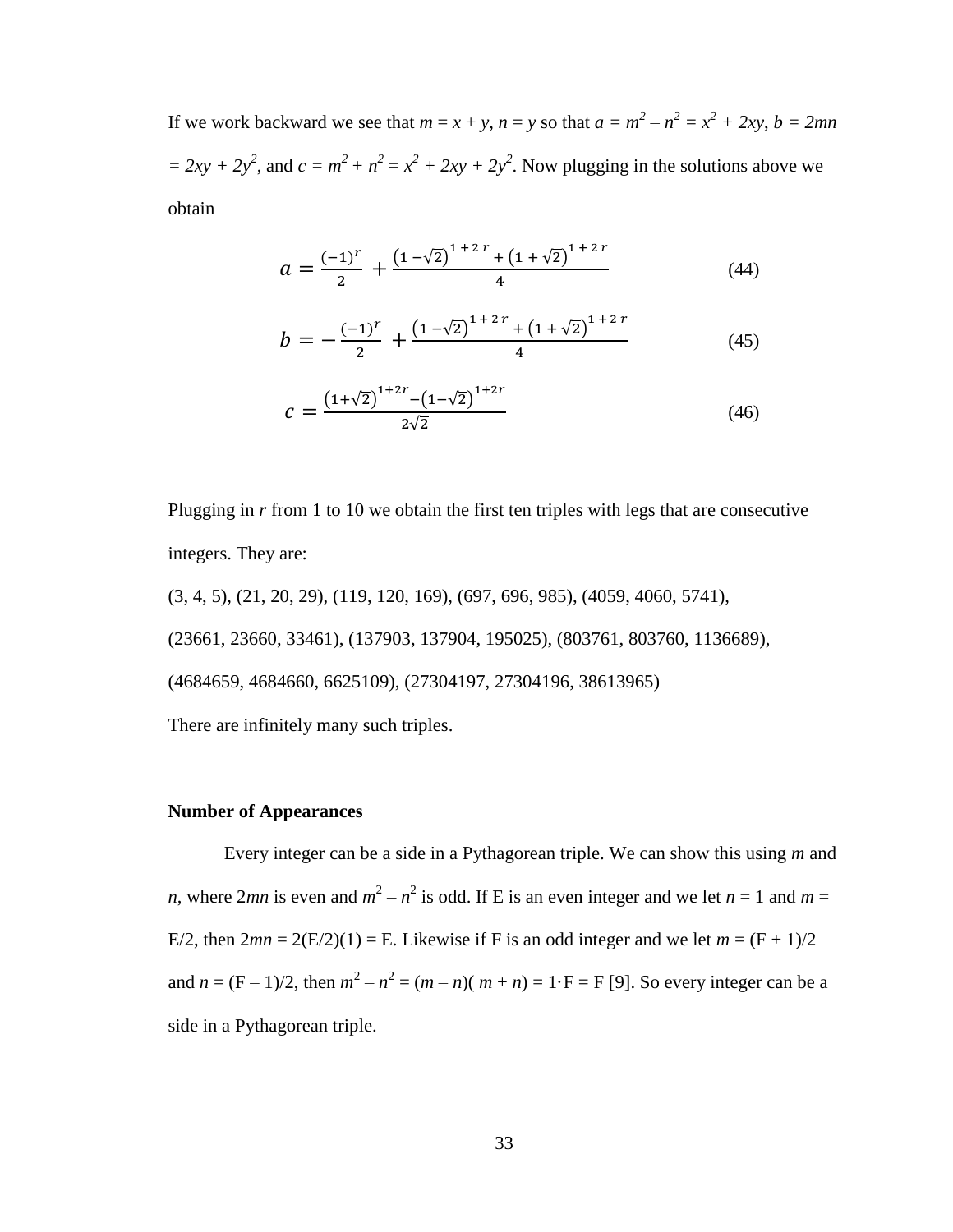There are several numbers which appear in two or more distinct Pythagorean triples. The number 12 occurs twice in primitive Pythagorean triples  $(5, 12, 13)$  &  $(12, 53, 37)$  and two more times as a multiple of  $(3, 4, 5)$  in  $(9, 12, 15)$  &  $(12, 16, 20)$ . There is not much interest in triples which are multiples of (3, 4, 5) so we will focus our attention on numbers occurring multiple times in primitive Pythagorean triples. There are three cases we will need to look at including even legs, odd legs, and an odd hypotenuse. The odd legs will be differentiated as prime and non-prime.

For the first case let's look at the number 8, such that,  $8 = 2mn$ , where the possible integer solutions are  $(m, n) = (1, 4)$  where the GCF is 1. This indicates that there is one occurrence of 8 in a primitive Pythagorean triple. (8, 15, 17) For the number 36 we see that  $36 = 2mn$ , where the possible solutions are  $(m, n) = (3, 6), (2, 9), (1, 18)$ , but one of these have a common factor greater than 1.  $(3, 6) = 3$  Only two solutions have a GCF = 1and therefore there are only two occurrences of the number 36 as a leg in a primitive Pythagorean triple. (36, 77, 85) and (36, 323, 325) There is one exception to this rule and that is every fourth number after 2. The numbers 6, 10, 14, 18  $\dots$  4 $k$  +2 cannot be the side lengths in a primitive Pythagorean triple.

In the case of odd legs, if the number is prime, it will only appear once in the form of  $m^2 - n^2$ . However in the case of odd legs which are not prime the same rule applies as with the even legs. For example the number 9 has factors of  $(3, 3) \neq 1$  and  $(1, 9) = 1$ . Since there is only one pair of factors with a GCF of 1 the number 9 only appears once in a primitive Pythagorean triple. (9, 40, 41) As we see with 15 which has two pairs of factors  $(3, 5)$  and  $(1, 15)$  it will appear twice in a primitive Pythagorean triple,  $(8, 15, 17)$ and (15, 112, 113) the number 105 actually appears 4 times (88, 105, 137), (105, 208,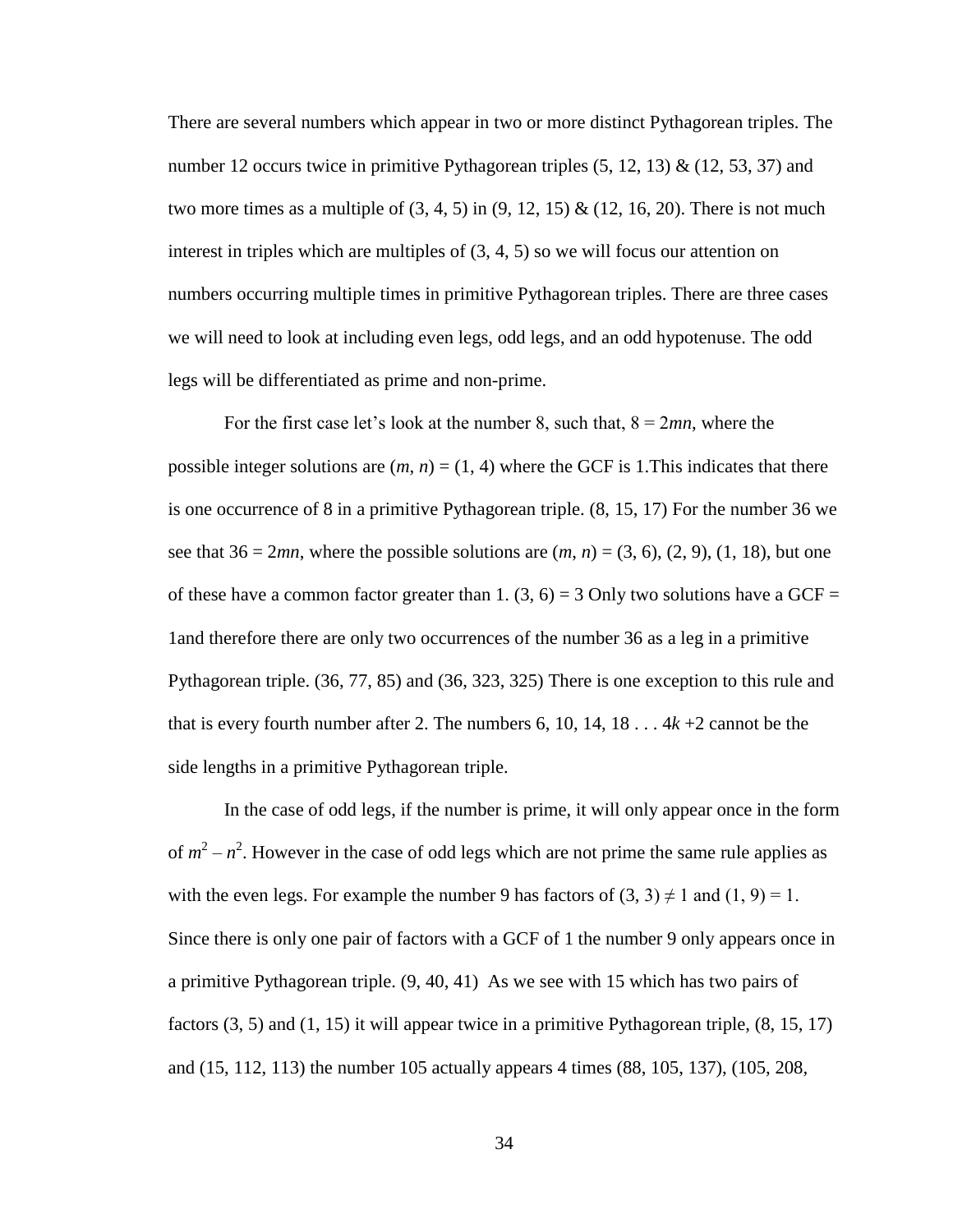233), (105, 608, 617), and (105, 5512, 5513) because it has four pair of factors with a GCF of 1. (7, 15), (3, 35), (5, 21), and (7, 15)

For the final case of an odd hypotenuse we will see that these numbers are not only odd, but also prime or at least a product of prime numbers. We will discuss this more in depth in the next two sections. We will see that it is not possible for some numbers to be a hypotenuse in any Pythagorean triples and there are some numbers that do appear in multiple primitive Pythagorean triples.

#### **A Prime Number Hypotenuse**

The numbers that can be the length of the hypotenuse in a primitive Pythagorean triple are much less numerous. This list does include all prime numbers of the form  $4k +$ 1. Some examples are  $5 = 4(1) + 1$ ,  $13 = 4(3) + 1$ ,  $17 = 4(4) + 1$ ,  $29 = 4(7) + 1$ , and  $37 =$  $4(9) + 1$ . Also included as lengths of the hypotenuse for a primitive Pythagorean triple are numbers that are products of primes in the form  $4k + 1$ . This would be numbers like  $25 =$ 5.5,  $65 = 5.13$ , and  $221 = 13.17$ . We can see that each of these numbers can also be produced using  $m^2 + n^2$ .  $5 = 2^2 + 1^2$ ,  $13 = 3^2 + 2^2$ ,  $17 = 4^2 + 1^2$ ,  $29 = 5^2 + 2^2$ ,  $37 = 6^2 + 1^2$ , and  $25 = 4^2 + 3^2$ ,  $65 = 8^2 + 1^2$ ,  $221 = 11^2 + 10^2$ 

Even though the numbers 7, 11, 19, and 23 are prime numbers they are not of the form  $4k + 1$ , but actually in the form  $4k - 1$ ; therefore they cannot be a hypotenuse in a primitive Pythagorean triple. Similarly, even though 9 is of the form  $4k + 1$  is not a possible hypotenuse in a primitive Pythagorean triple because its prime factors are not in the form  $4k + 1$ . This is also true of numbers like 21, 33, 45, and 49.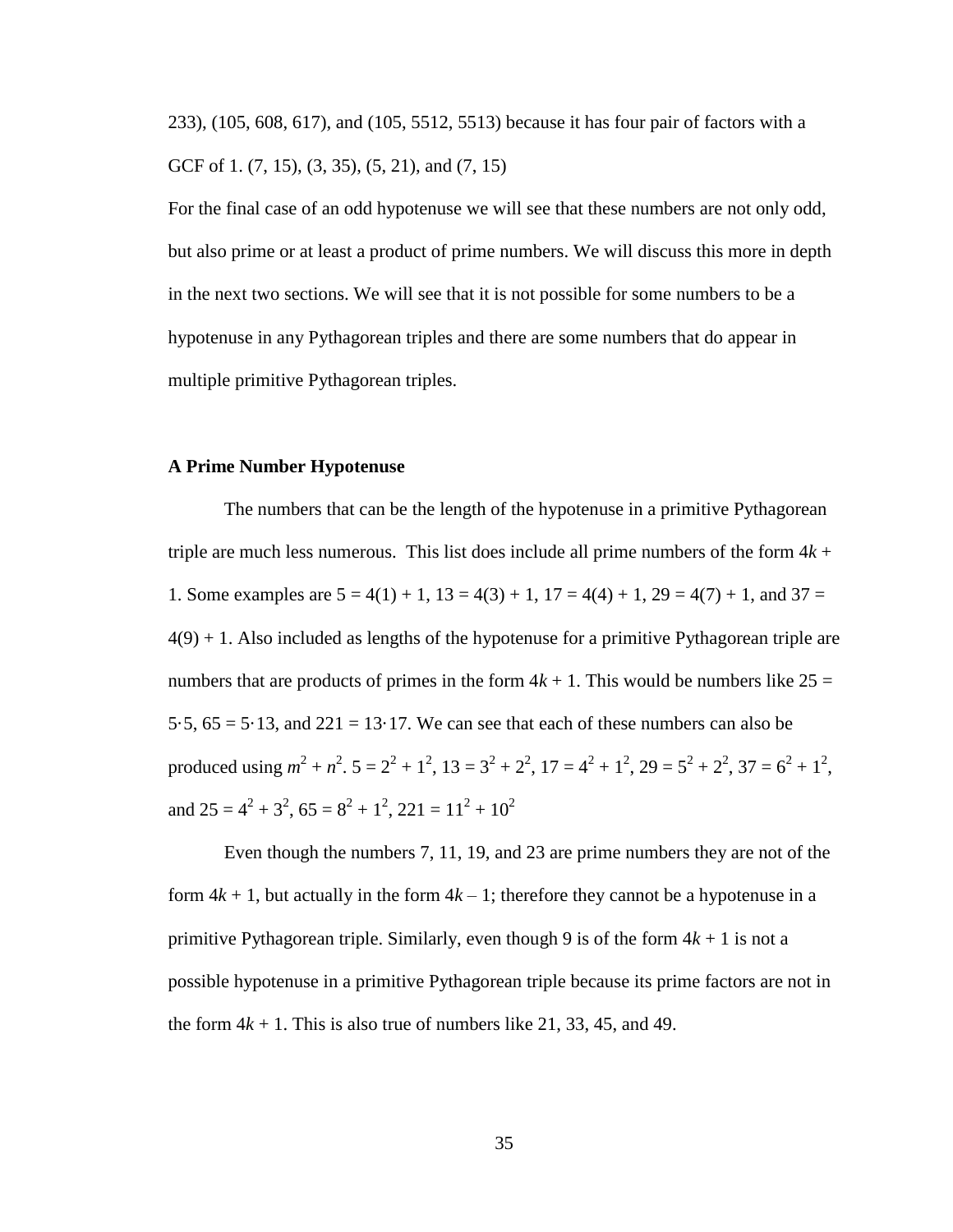#### **Hypotenuse with Four Solutions**

As we have seen every hypotenuse in a primitive Pythagorean triple is a prime number or a product of prime numbers in the form  $4k + 1$ . From 1 through 100 this includes 5, 13, 17, 25, 29, 37, 41, 53, 61, 65, 73, 85, 89, and 97. Most of these numbers only appear in one primitive Pythagorean triple, but 65 and 85 in the list actually appear in two different primitive Pythagorean triples. We call these pairs of Pythagorean triples siblings when they have the same hypotenuse. This double occurrence is due to the number of distinct factors in the form  $4k + 1$ . Notice that even though  $25 = 5.5$  has a pair of prime factors, they are the same and not distinct. Whereas  $65 = 5.13$  and  $85 = 5.17$ have two distinct prime factors. This double appearance would also include the numbers  $145 = 5.29$ ,  $185 = 5.37$ ,  $205 = 5.41$ ,  $221 = 13.17$  and many more.

The pattern continues in an exponential fashion such that the smallest possible number to appear in four different primitive Pythagorean triples would be 1105, since the three smallest distinct prime factors of the form  $4k + 1$  are 5, 13, 17 and  $1105 = 5.13 \cdot 17.722$ Therefore the smallest value of *c* for which there exist four distinct solutions with *a*, *b*, and *c* pairwise co-prime is 1105. If we continue the pattern the next number would appear eight times in a primitive Pythagorean triple and it would be the product of the four smallest distinct prime factors of the form  $4k + 1$ . That would be  $5.13 \cdot 17.29 = 32045$ . The numbers in the sequence 5, 65, 1105, 32045, 1185665, 48612265, 2576450045... are the smallest hypotenuses that harbor 1, 2, 4, 8, 16, 32, 64 ... primitive Pythagorean triples. The terms are given by multiplying successive primes that satisfy  $p \equiv 1 \pmod{4}$ :  $5 = 5, 65$  $= 5.13, 1105 = 5.13.17, 32045 = 5.13.17.29$ , and  $1185665 = 5.13.17.29.37$ .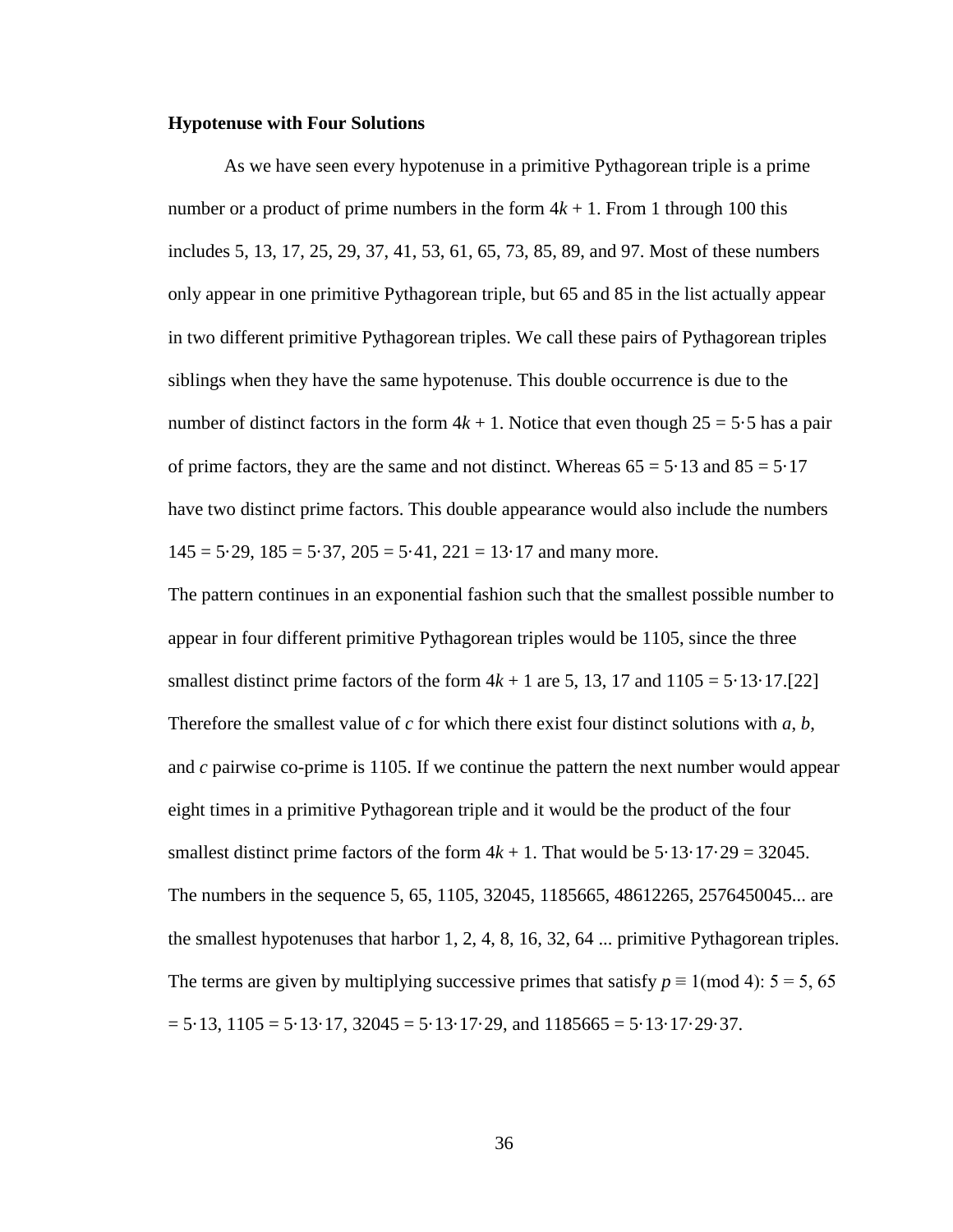#### **CHAPTER 4**

#### **Summary**

### **Uses in the classroom**

The applications of the Pythagorean Theorem, Pythagorean triples and the patterns found therein are endless. These exercises can be included as early as basic math in an elementary school classroom and continue to be used all the way through the highest levels of mathematics. The Pythagorean Theorem is much more than just finding the missing side of a right triangle. In addition it can be used to discuss number parity, prime numbers, common factors, divisibility, series and sequences, perimeter and area, mathematical history and the list goes on and on.

In this section we would like to share just a few ideas for optional methods of blending Pythagorean triples and other mathematical content. This will encompass the education levels of elementary, middle and high school. The topics mentioned previously will be incorporated along with the Pythagorean triples to introduce or sometimes expand on the subject matter. This is a way to show how to integrate an important mathematical concept like the Pythagorean Theorem along with various other mathematical concepts.

Let's start with the elementary level where we could use Pythagorean triples to discuss odd and even numbers along with the concept of the perimeter of a right triangle. If some pairs of students were given eight pieces of dry spaghetti noodles and first asked to cut them into even lengths of 6, 8, 10, 12, 14, 16, 18, and 20 units. Next they would be told to lay the 6 and 8 unit pieces on grid paper in an "L" shape. Then measure the distance needed to form a right triangle, and they would find it to be 10 units. Complete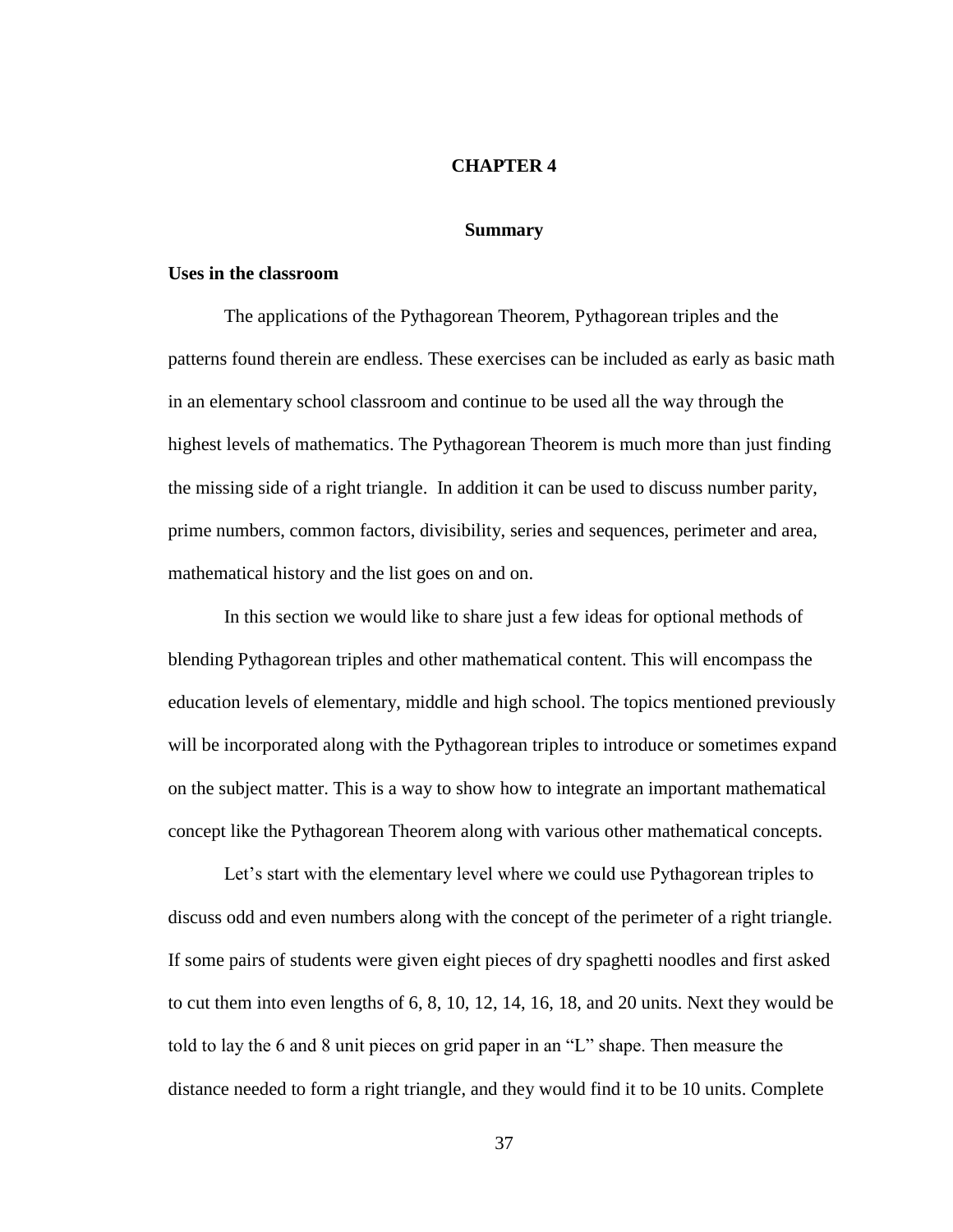the activity by asking them to use the spaghetti pieces to find three other even numbers that could be the sides of a right triangle.

Different pairs could be doing the activity with three odd lengths and still other pairs could use one odd and one even leg. Of course the pairs using all odd lengths will not find a Pythagorean triple and the class could discuss how the perimeter is comprised of all even numbers or two odds and one even. In the end have the students take the three even numbers and divide them by two to see that they reduce to the same numbers in one of the two odd and one even Pythagorean triples.

When students start to look at common factors give them Pythagorean triples and tell them to find the GCF. Discuss the fact that some only have a common factor of one while others have larger common factors. We can introduce the idea that those Pythagorean triples only having a common factor of one are called primitive Pythagorean triples. This would also be a good time to have students see that some of the numbers in a primitive Pythagorean triple are prime, but ask them what are the possible factors of the nonprime numbers. Hopefully they will see that 3, 4, and 5 are factors of one of the numbers every time.

In middle school students could contemplate the various ways to find Pythagorean triples. This fits in well with the common core concept of understanding multiple processes to get a solution. The students could research online to find different methods of producing Pythagorean triples and make a list of them. Then the teacher would assign a group to one of the methods and the students would have to write a paper or design a presentation for the class on their procedure.

38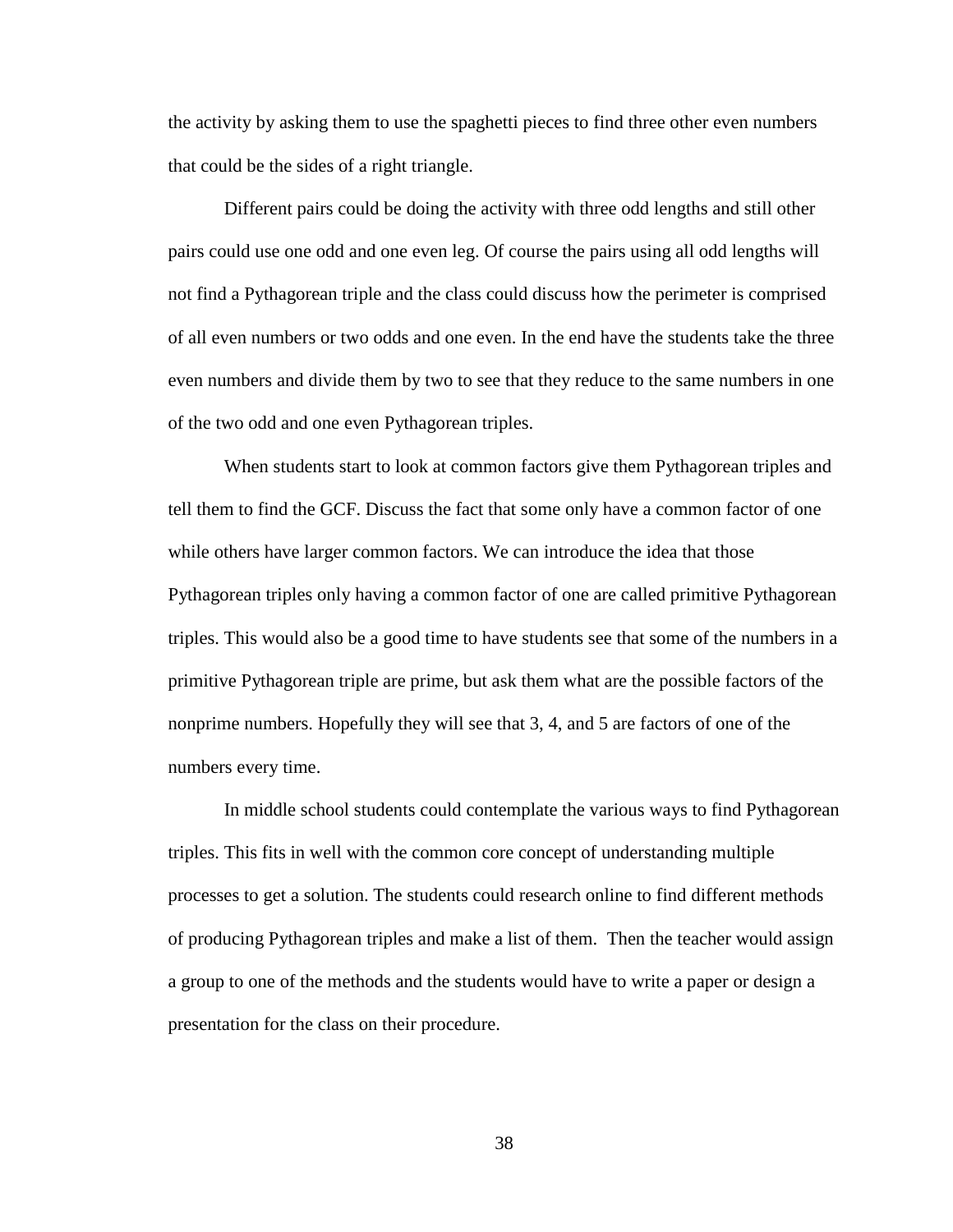One simple way to produce Pythagorean triples is to take any odd number, like 7, and square it to get 49. Then find the two consecutive numbers that add up to 49, which would be 24 and 25. This gives you the Pythagorean triple (7, 24, 25) and can lead into a discussion of twin Pythagorean triples. We could also use the method of Pythagoras where he let  $a = 2n + 1$ ,  $b = 2n^2 + 2n = 2n(n + 1)$ , and  $c = 2n^2 + 2n + 1 = 2n(n + 1) + 1$ 1. Another method for generating Pythagorean triples uses numbers from the Fibonacci sequence. We pick four consecutive numbers from the sequence  $F_n$ ,  $F_{n+1}$ ,  $F_{n+2}$ , and  $F_{n+3}$ , where  $a = F_n \cdot F_{n+3}$ ,  $b = 2 \cdot F_{n+1} \cdot F_{n+2}$ , and  $c = F_{n+1}^2 \cdot F_{n+2}^2$ . Of course we would need to include Euclid's formula where  $a = m^2 - n^2$ ,  $b = 2mn$ , and  $c = m^2 + n^2$  when *m* and *n* are positive integers.

Finally on the high school level, we could involve literacy as part of the lesson by having students do a research paper on the many people and their proofs of the Pythagorean Theorem. The students would be assigned a group of people like the Babylonians or Chinese, or individuals like Euclid, President Garfield or Pythagoras himself. They would be required to write some background information about the person(s) assigned and describe how they proved the Pythagorean Theorem. This could count as a project for the grading period.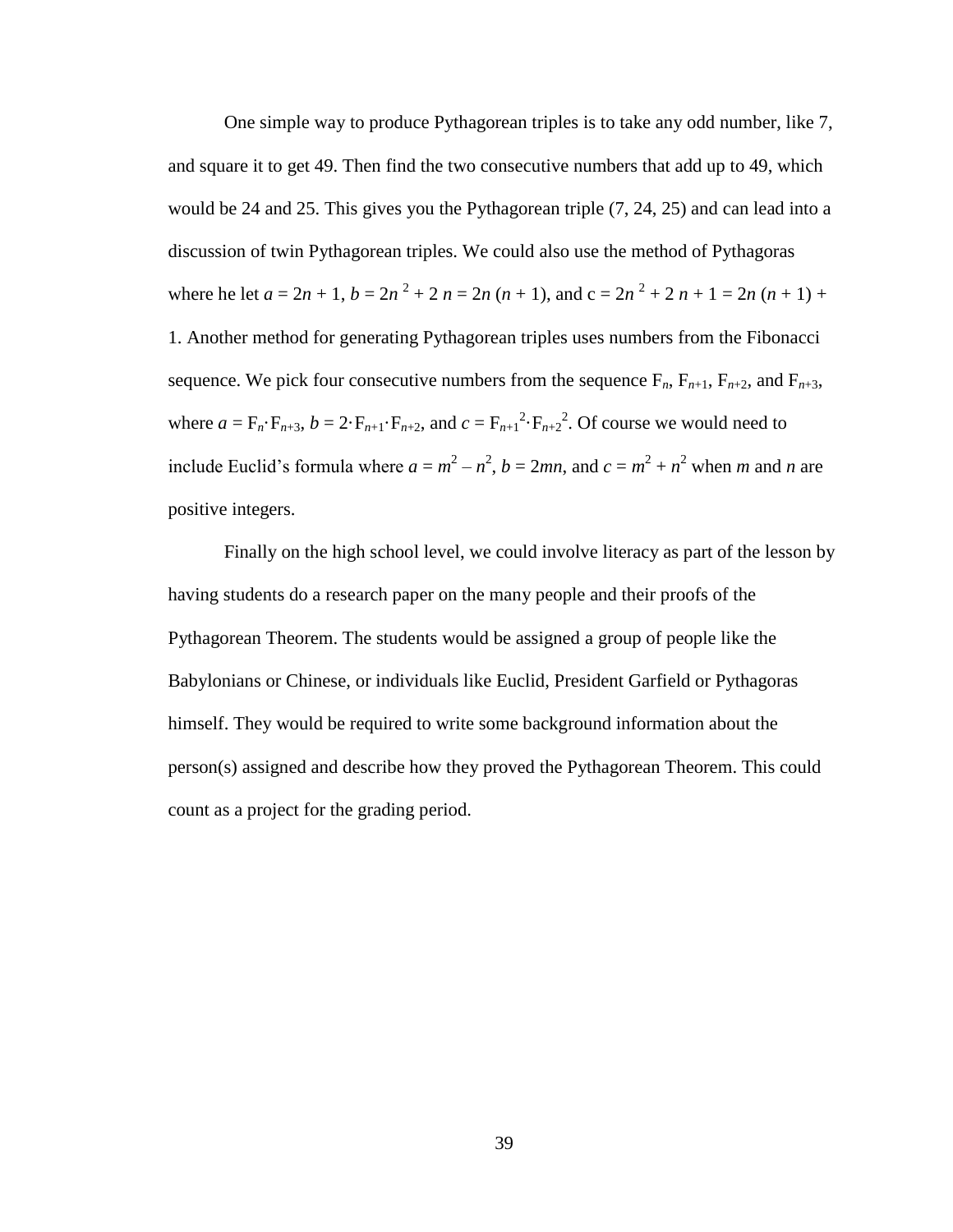#### **WORKS CITED**

- [1] Toni Beardon and Betty Hardy. *Picturing Pythagorean Triples. Nrich Enriching Mathematics.* University of Cambridge., May 1998. Web. <http://nrich.maths.org/1332/1332>
- [2] Edward B. Burger. *The Great Courses, Science and Mathematics, An Introduction to Number Theory, (Part 1 and Part 2).* Chantilly, VA: The Teaching Company., 2008. Video.
- [3] David B. Burton. *Elementary Number Theory (Revised Printing).* Boston, MA: Allyn and Bacon, Inc., 1980. Print.
- [4] D. Clark. *Primitive Pythagorean Triples*. Clark University. March 2006, March 2010. Web. http://Aleph0.clarku.edu/~djoyce/numbers/pyth.pdf
- [5] *Diophantus. Wikipedia; the Free Encyclopedia.* Wikipedia Foundation, Inc., 12 May 2012. Web. *<http://en.wikipedia.org/wiki/Diophantus>*
- [6] *Encyclopedia of World Biography*. Advameg, Inc., 2011. Web. <http://www.notablebiographies.com/Pu-Ro/Pythagoras.html>
- [7] *Fermat's Last Theorem. Wikipedia; the Free Encyclopedia.* Wikipedia Foundation, Inc., 8 June 2012. Web. [http://en.wikipedia.org/wiki/Fermat's\\_Last\\_Theorem](http://en.wikipedia.org/wiki/Fermat)
- [8] Audun Holme. *Geometry: Our Cultural Heritage.* Berlin Heidelberg, Germany: Springer-Verlag, Inc., 2002. Print.
- [9] Dimitra Karamanides. *Pythagoras: Pioneering Mathematician and Musical Theorist of Ancient Greece.* New York, NY: The Rosen Publishing Group, Inc., 2006. Print.
- [10] Dr. Ron Knott. *Pythagorean Triangles and Triples.* University of Surrey. 1996- 2013. Updated 5 November 2013. Web. [http://www.maths.surrey.ac.uk/hosted/sites/R.Knott/Pythag/pythag.html#nbforsde](http://www.maths.surrey.ac.uk/hosted/) s
- [11] Uwe Kraeft. *Pythagorean Triples.* Aachen, Germany: Shaker Verlag., 2000. Print.
- [12] John F. Mahoney and Benjamin Banneker. *NUMB3RS Activity: Pythagorean Triples Episode: "Traffic".* Academic High School, Washington, DC: Texas Instruments Incorporated., 2006. Web. [http://education.ti.com/xchange/US/Math/Geometry/7465/Act3\\_PythagoreanTripl](http://education.ti.com/xchange/US/Math/Geometry/7465/Act3_PythagoreanTriples_Traffic_final.pdf) [es\\_Traffic\\_final.pdf](http://education.ti.com/xchange/US/Math/Geometry/7465/Act3_PythagoreanTriples_Traffic_final.pdf)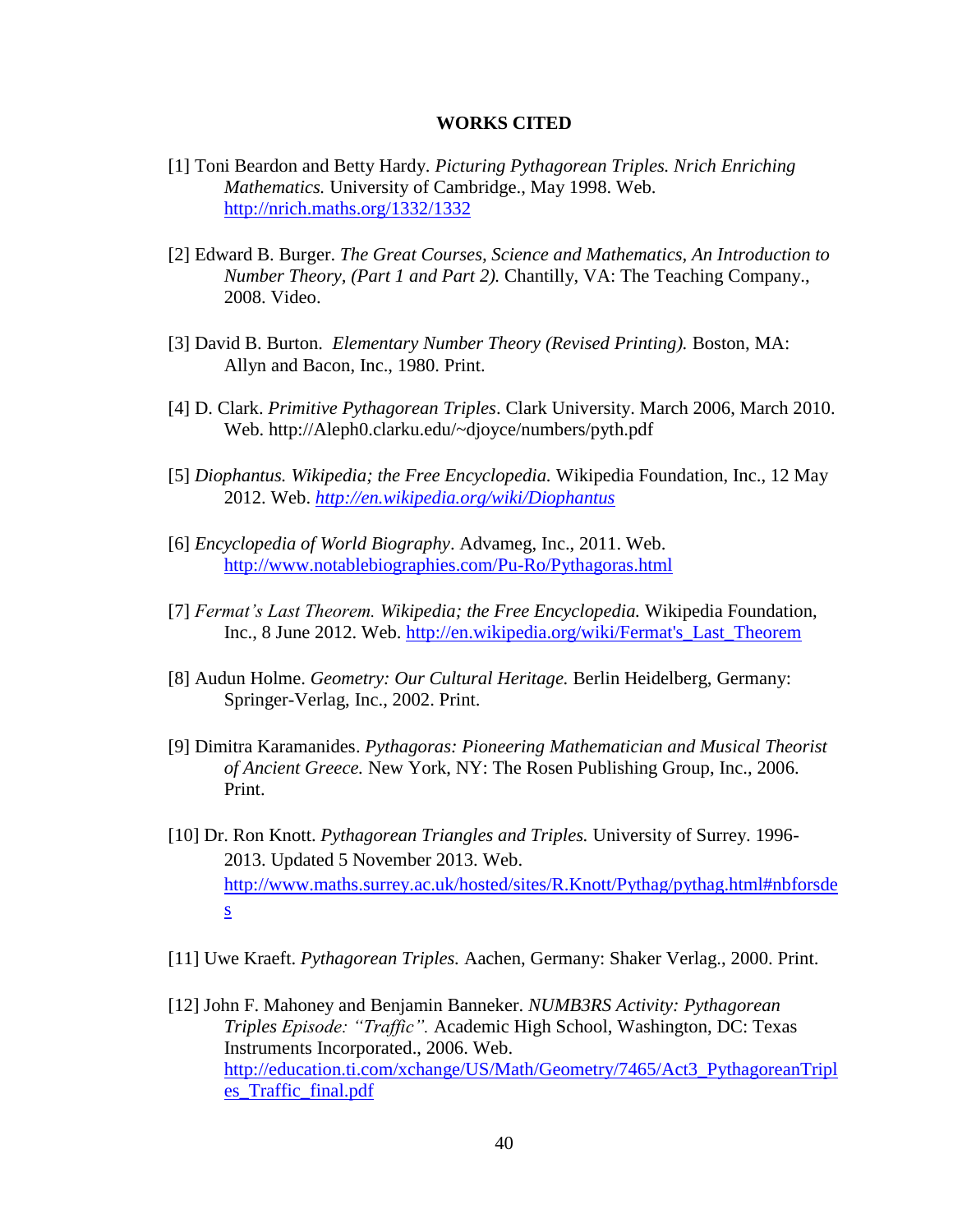- [13] David, C. Marshall, Edward Odell, and Michael Starbird. *Number Theory Through Inquiry.* Washington D.C., USA: The Mathematical Association of America., 2007. Print.
- [14] Ivan Niven and Herbert S. Zuckerman. *An Introduction to the Theory of Numbers (Fourth edition).* New York, NY: John Wiley & Sons, Inc., 1980. Print.
- [15] J. J. O'Connor and E. F. Robertson. *Pythagoras of Samos*. School [of Mathematics](http://www-maths.mcs.st-andrews.ac.uk/) and Statistics, University of St. Andrews, Scotland., January 1999. Web. <http://www-history.mcs.st-andrews.ac.uk/Biographies/Pythagoras.html>
- [16] Oystein Ore. *Invitation to Number Theory.* Washington D.C., USA: The Mathematical Association of America., 1967. Print.
- [17] *Plimton 322. Wikipedia; the Free Encyclopedia.* Wikipedia Foundation, Inc., 11 May 2012. Web. [http://en.wikipedia.org/wiki/Plimpton\\_322](http://en.wikipedia.org/wiki/Plimpton_322)
- [18] Project Mathematics. *The Theorem of Pythagoras.* Pasadena, CA: California Institute of Technology., 1988. Video.
- [19] *Pythagorean Quadruples*. Wikipedia; the Free Encyclopedia. Wikipedia Foundation, Inc., 4 March 2014. Web. [http://en.wikipedia.org/wiki/Pythagorean\\_quadruple](http://en.wikipedia.org/wiki/Pythagorean_quadruple)
- [20] Pythagorean Triples and Rational Points on the Unit Circle Web. <http://faculty.ithaca.edu/dabrown/docs/pythagorean/pythsol.pdf>
- [21] Paulo Ribenboim. *My Numbers, My Friends: Popular Lectures on Number Theory.* New York, NY: Springer-Verlag, Inc., 2000. Print.
- [22] Eleanor Robson. *Drawing of Plimpton 322. Stony Brook Mathematics.* Amer Math Monthly., January 2002. Web. <http://www.math.sunysb.edu/~tony/archive/hon101s08/robson-322.html>
- [23] Eric Rowland. *Pythagorean Triples*. Rutgers School of Arts & Sciences. Web.
- [24] A.G. Schaake and J.C. Turner. *A New Chapter for Pythagorean Triples.* Hamilton, New Zealand: Department of Mathematics and Statistics, University of Waikato., 1989. Print.
- [25] Eric W. Weisstein. "Twin Pythagorean Triple." From MathWorld--A Wolfram Web Resource.<http://mathworld.wolfram.com/TwinPythagoreanTriple.html>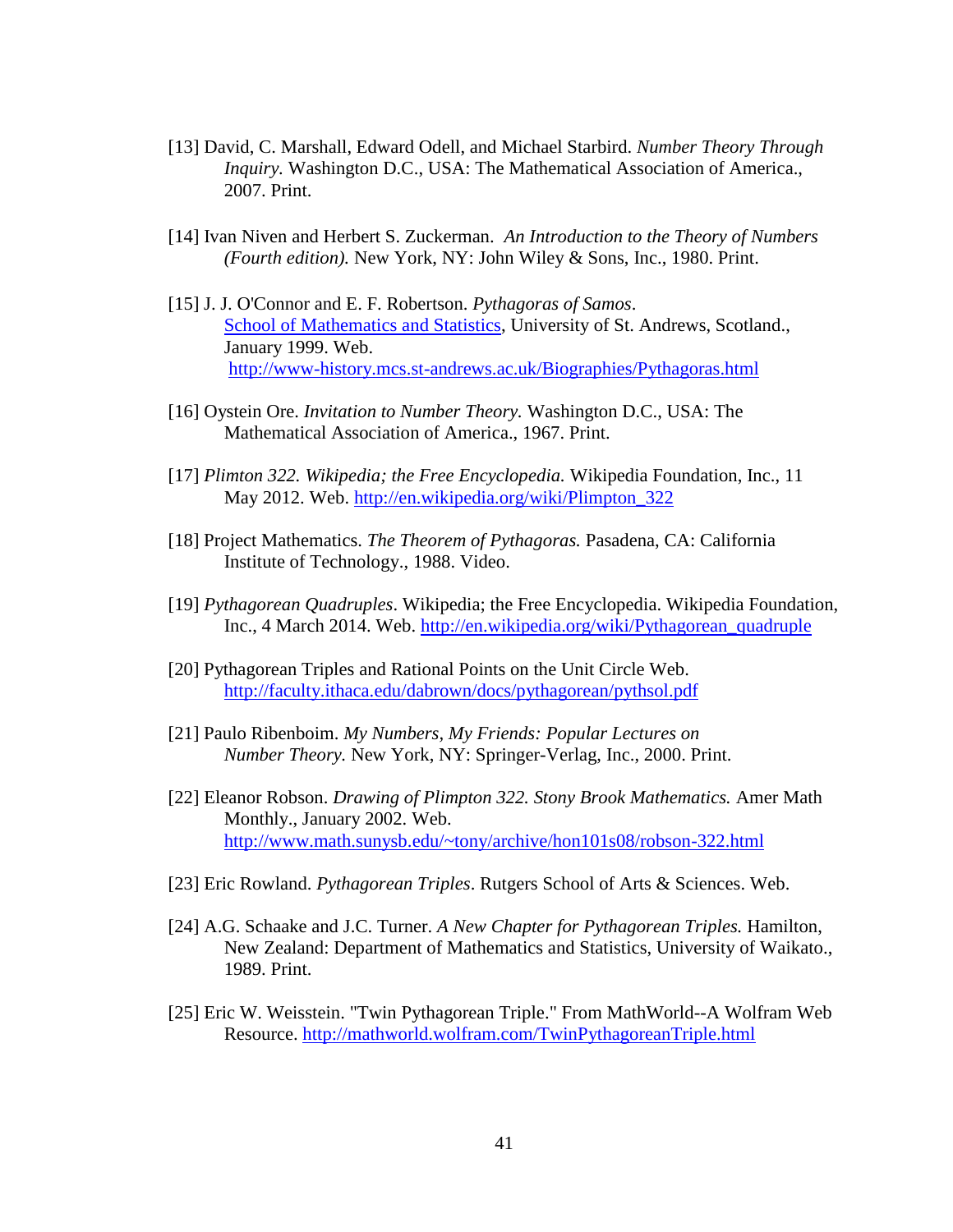#### **SUGGESTED READING**

- Marianna Cook. *Mathematicians: An Outer View of the Inner World.* Princeton, New Jersey: Princeton University Press., 2009. Print.
- Peter, M. Higgins. *Number Story: From Counting to Cryptography.* New York, NY: Copernicus Books, An imprint of Springer Science+Business Media, LLC., 2008. Print.
- Robert Kaplan and Ellen. *Hidden Harmonies.* New York: Bloomsbury Press. 2011. Print.
- Donald Rideout. *Pythagorean Triples and Fermat's Last Theorem.* Memorial University of Newfoundland. Talk given at CMC Seminar, Waterloo, June 2006. Web. <http://www.math.mun.ca/~drideout/pytrip06.pdf>
- Simon Singh. *Fermat's Enigma*. Viking Penguin, New York: Walker. 1997. Print.
- Christopher Tobin-Campbell. *Systems of Pythagorean Triples*. Web. [http://www.whitman.edu/mathematics/SeniorProjectArchive/2010/SeniorProject\\_](http://www.whitman.edu/mathematics/SeniorProjectArchive/2010/SeniorProject_ChrisTobin-Campbell.pdf) [ChrisTobin-Campbell.pdf](http://www.whitman.edu/mathematics/SeniorProjectArchive/2010/SeniorProject_ChrisTobin-Campbell.pdf)
- Eric W. Weisstein. *Pythagorean Triple. MathWorld.* Wolfram Research, Inc., 1999-2010. Web.<http://mathworld.wolfram.com/PythagoreanTriple.html>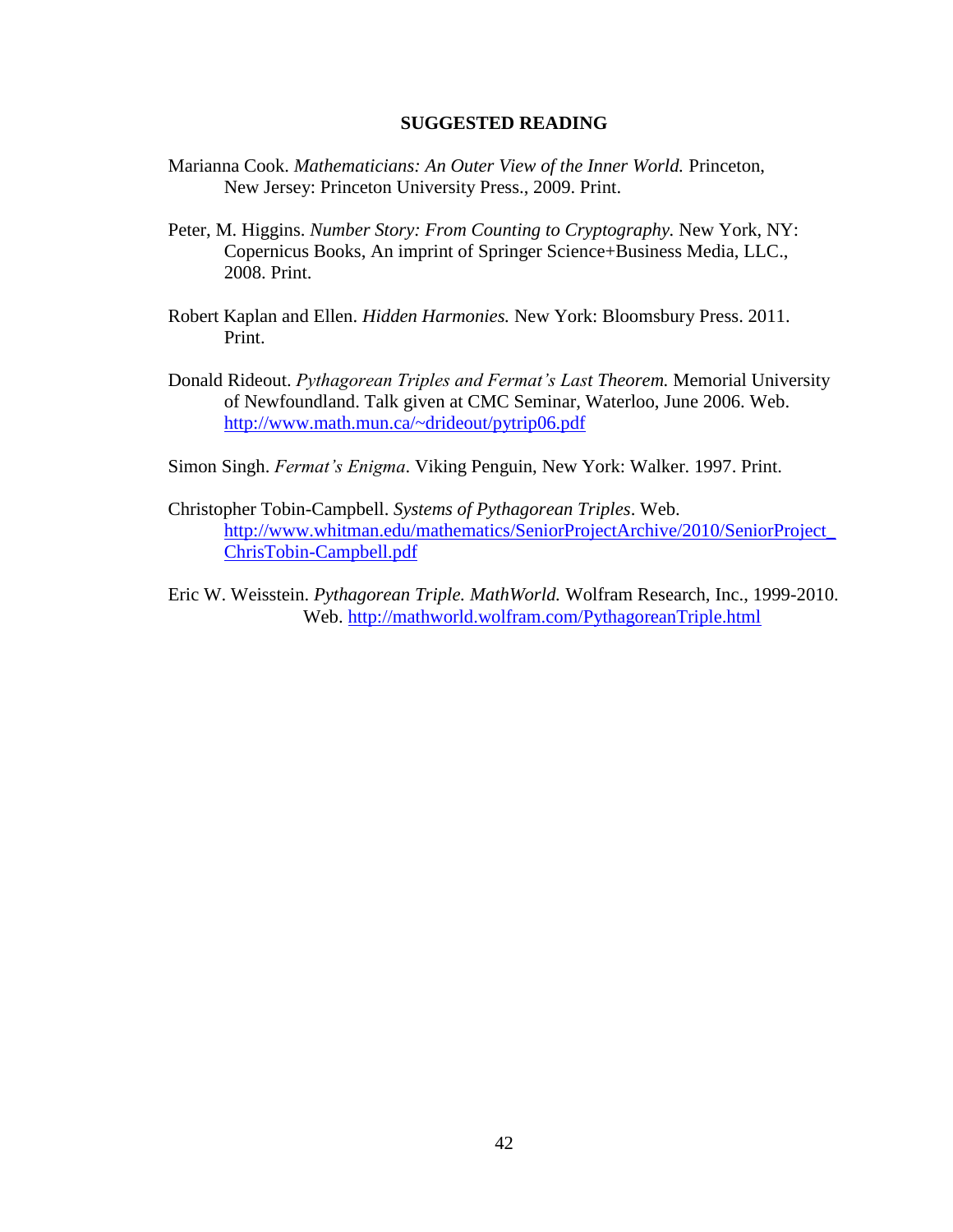|        | $n=1$                                                                | $n=2$                   | $n=3$                      | $n=4$            | $n=5$                                                                  | $n=6$                                                   | $n=7$             | $n=8$             | $n=9$             |
|--------|----------------------------------------------------------------------|-------------------------|----------------------------|------------------|------------------------------------------------------------------------|---------------------------------------------------------|-------------------|-------------------|-------------------|
| $m=2$  | (3, 4, 5)                                                            |                         |                            |                  |                                                                        |                                                         |                   |                   |                   |
| $m=3$  | $(8, 6, 10)$ $(5, 12, 1)$                                            | $\widehat{\mathcal{E}}$ |                            |                  |                                                                        |                                                         |                   |                   |                   |
| $m=4$  | $(15, 8, 17)$ $(12, 16,$                                             |                         | 20) (7, 24, 25)            |                  |                                                                        |                                                         |                   |                   |                   |
| $m=5$  | $(24, 10, 26)$ $(21, 20,$                                            |                         | 29)(16, 30, 34)(9, 40, 41) |                  |                                                                        |                                                         |                   |                   |                   |
|        | $m = 6$ (35, 12, 37)(32, 24, 40)(27, 36, 45)(20, 48, 52)(11, 60, 61) |                         |                            |                  |                                                                        |                                                         |                   |                   |                   |
|        | $m = 7$ (48, 14, 50) (45, 28,                                        |                         |                            |                  | $(53)(40, 42, 58)(33, 56, 65)(24, 70, 74)(13, 84, 85)$                 |                                                         |                   |                   |                   |
|        | $m = 8$ (63, 16, 65) (60, 32,                                        |                         |                            |                  |                                                                        | $(68)(55, 48, 73)(48, 64, 80)(39, 80, 89)(28, 96, 100)$ | (15, 112,<br>113) |                   |                   |
|        | $m = 9$ (80, 18, 82) (77, 36,                                        |                         |                            |                  | 85) $(72, 54, 90)$ $(65, 72, 97)$ $(56, 90, 106)$ $(45, 108, 90, 106)$ |                                                         | (32, 126,<br>130) | (17, 144,<br>145) |                   |
| $m=10$ | (99, 20,<br>101)                                                     | (96, 40,<br>104)        | (91, 60,<br>109)           | (84, 80,<br>116) | (75, 100,<br>125)                                                      | (64, 120,<br>136)                                       | (51, 140,<br>149) | (36, 160,<br>164) | (19, 180,<br>181) |

**Calculating Pythagorean Triples**

Calculating Pythagorean Triples

Where *m* and *n* are positive integers, such that  $m > n > 0$ , Where *m* and *n* are positive integers, such that *m* > *n > 0*,

and  $m^2 - n^2$ , 2mn, and  $m^2 + n^2$  are Pythagorean triples. and  $m^2 - n^2$ , 2*mn*, and  $m^2 + n^2$  are Pythagorean triples.

## **APPENDIX**